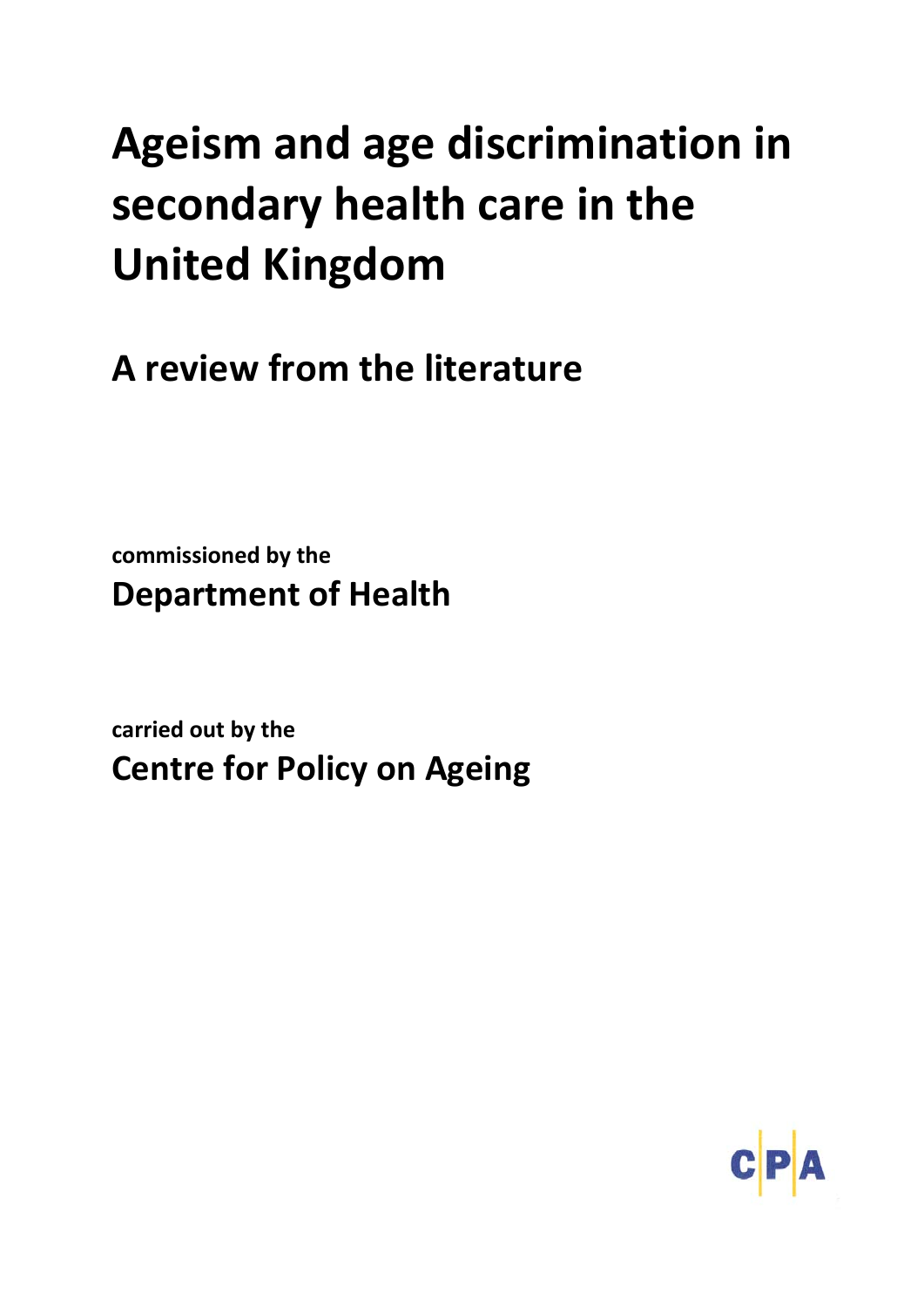Centre for Policy on Ageing December 2009

Initial review period: February – April 2009 Revised and updated: May – November 2009 Principal author: Nat Lievesley Review team: Ruth Hayes Kate Jones Angela Clark Director: Gillian Crosby

© 2009 Centre for Policy on Ageing

# Disclaimer:

The views in this report are those of the authors and do not necessarily represent the views of the Department of Health.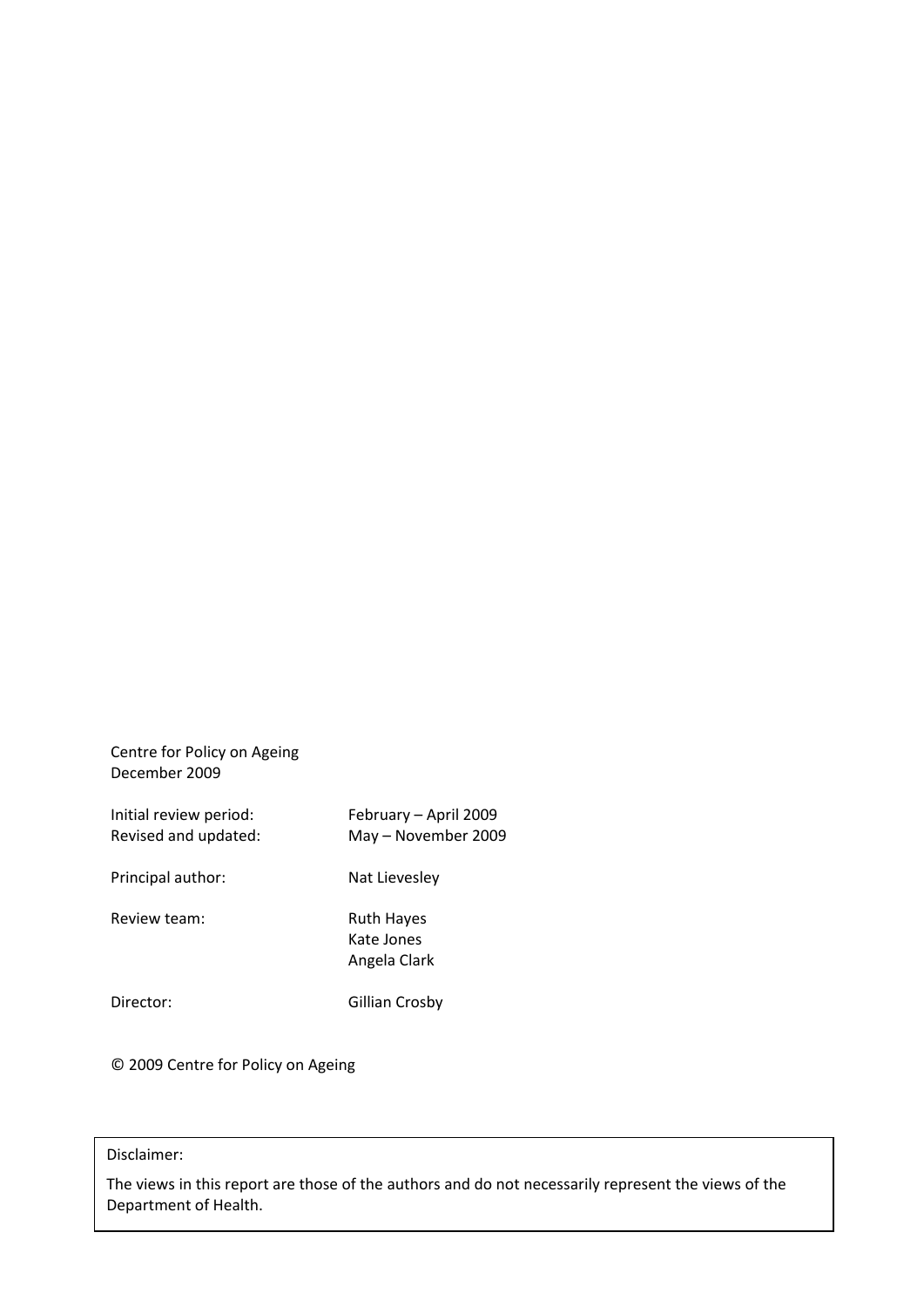# **Contents**

| 1  | <b>Context and Introduction</b>          |                                                                   | 5  |
|----|------------------------------------------|-------------------------------------------------------------------|----|
| 2  | Ageism and age discrimination            |                                                                   | 9  |
| 3  |                                          | Measuring ageism and age discrimination                           | 11 |
| 4  | Forms and levels of discrimination       |                                                                   | 12 |
| 5  | Ageist attitudes in healthcare           |                                                                   | 15 |
|    |                                          | 5.1 Attitudes and views of older people                           | 15 |
|    |                                          | 5.2 Attitudes of the general public                               | 15 |
|    |                                          | 5.3 Attitudes of medical staff                                    | 16 |
| 6  | <b>Hospital care</b>                     |                                                                   | 19 |
|    |                                          | 6.1 The older patient's experience                                | 19 |
|    |                                          | 6.2 Interface with primary care                                   | 22 |
|    |                                          | 6.3 Indirect discrimination in hospital management                | 23 |
|    |                                          | 6.4 Surgery                                                       | 26 |
|    |                                          | 6.5 Accident and emergency / Trauma care                          | 28 |
|    |                                          | 6.6 High Dependency and Intensive Care Units                      | 30 |
|    |                                          | 6.7 End-of-Life care / Palliative care                            | 32 |
|    |                                          | <b>6.8 Resuscitation</b>                                          | 34 |
|    |                                          | 6.9 Emergency readmission                                         | 35 |
| 7  |                                          | Areas of discrimination in the treatment of particular conditions | 36 |
|    |                                          | 7.1 Oncology (Cancer)                                             | 36 |
|    |                                          | 7.2 Cardiology                                                    | 42 |
|    |                                          | 7.3 Transient Ischaemic Attack and Stroke                         | 47 |
|    |                                          | 7.4 Diabetes                                                      | 50 |
|    |                                          | 7.5 Osteoporosis                                                  | 50 |
|    |                                          | 7.6 Osteoarthritis                                                | 51 |
|    |                                          | 7.7 Parkinson's disease                                           | 52 |
| 8  | <b>Clinical trials</b>                   |                                                                   | 53 |
| 9  | NICE guidelines and the use of QALYs     |                                                                   | 54 |
| 10 | <b>Education and training</b>            |                                                                   | 58 |
| 11 | <b>Conclusion</b>                        |                                                                   | 59 |
| 12 | <b>Recommendations for further study</b> |                                                                   | 62 |
|    | <b>References</b>                        |                                                                   | 63 |
|    | Appendix 1 - Methods                     |                                                                   |    |
|    | <b>Appendix 2 - Bibliography</b>         |                                                                   |    |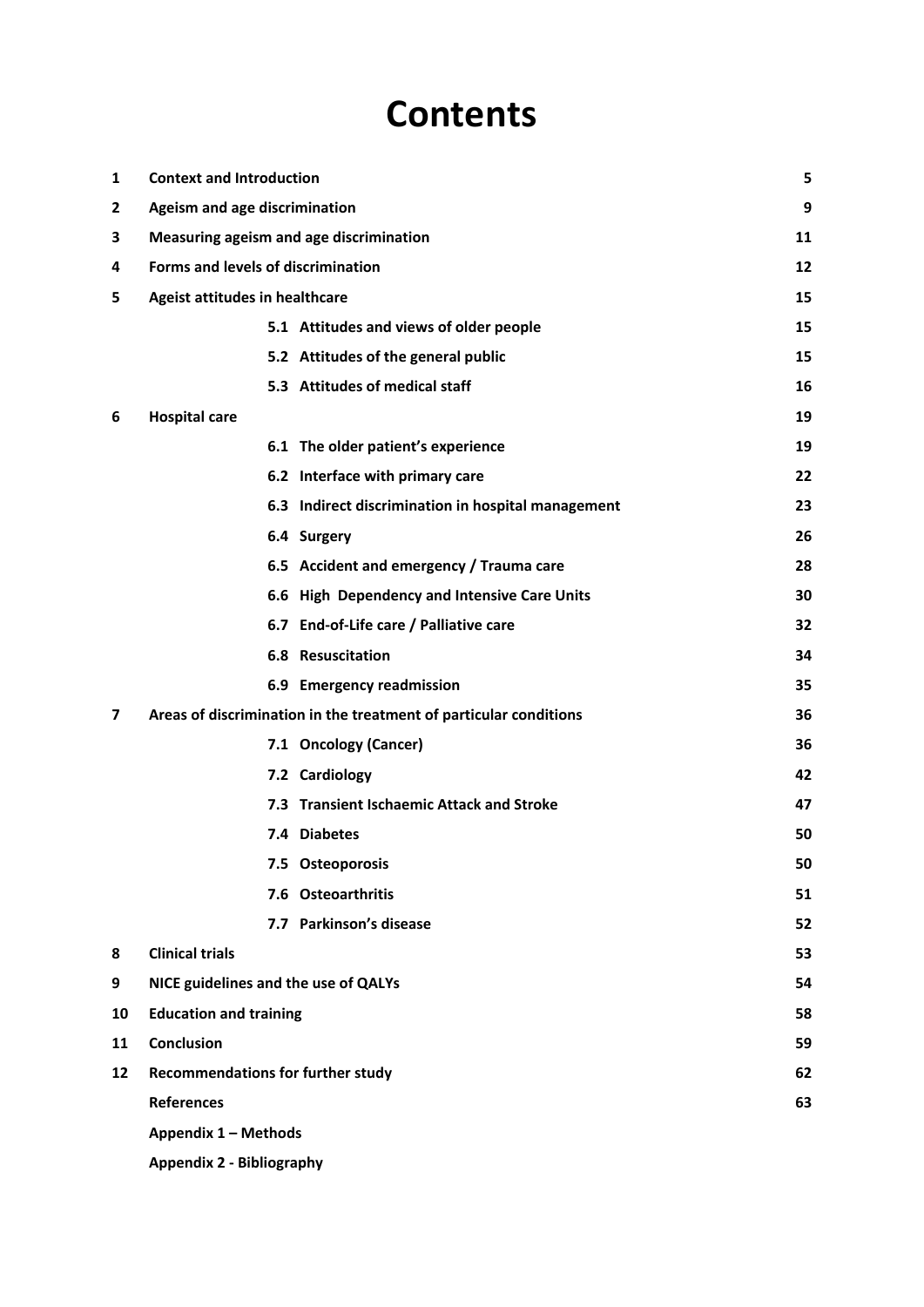This review is one of four reviews of ageism and age discrimination in health and social care available from http://www.cpa.org.uk/reviews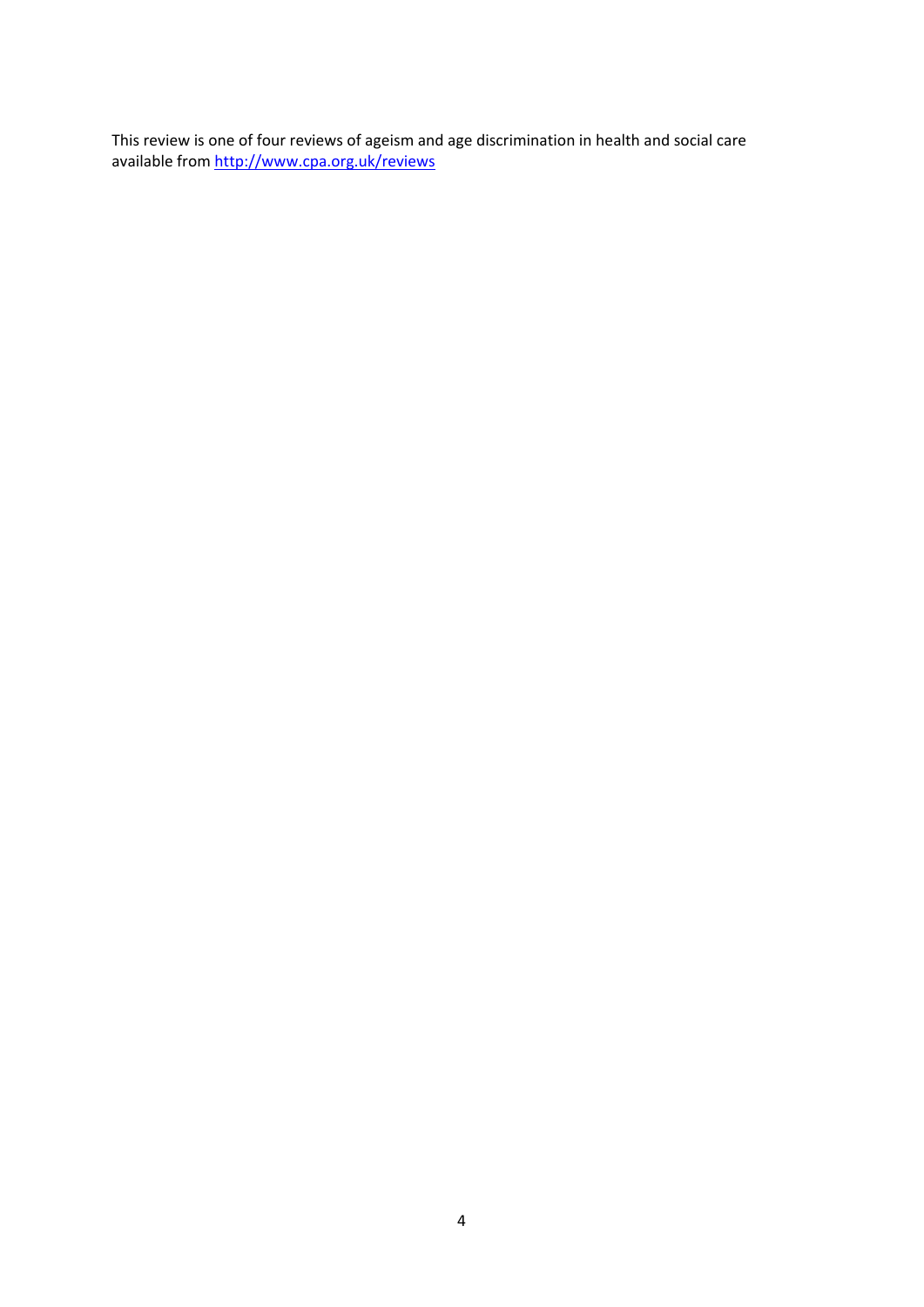#### **Ageism and age discrimination in secondary health Care in the United Kingdom**

#### 1. **Context and Introduction**

#### 1.1. *Context*

- 1.1.1. The Department of Health has commissioned this review of evidence of ageism and age discrimination in secondary health care in the United Kingdom in the context of the European Commission Draft Directive (July 2008) – COM (2008) 426 and the introduction in the UK parliament, in April 2009, of the Equality Bill and related secondary legislation that will outlaw age discrimination in the provision of goods and services.
- 1.1.2. The review should be seen alongside other government initiatives to reduce inequalities in health care for older people including the continuing implementation of the National Service Framework for Older People, the Dignity in Care campaign, National Dementia Strategy, Prevention Package for Older People, End‐of‐Life Care Strategy and the updated and refreshed Ageing Strategy due in Summer 2009. This review from the literature has also informed the 2009 review of how the NHS and local authorities can 'tackle' discrimination against older people, being carried out by Sir Ian Carruthers and Jan Ormondroyd. That review, reporting in October 2009 and led by the NHS and adult social care in the South West, takes into account the financial and planning framework within which work to tackle age discrimination must take place (Carruthers and Ormondroyd, 2009, Review).

#### 1.2. *Introduction*

- 1.2.1. This review, from the literature, will look at possible evidence of age discrimination in the secondary health care setting in the United Kingdom. Companion reviews look at age discrimination in primary care, mental health care and social care. Primary and secondary health care are very much interlinked, with access to secondary care being, for the most part, by referral from primary care. Many health care services, for example Palliative Care, are provided at both the primary and secondary levels of health care and some of the issues raised here may be applicable at both primary and secondary level. This review, however, focuses on secondary health care and therefore excludes issues that are mainly or exclusively associated with the primary care setting.
- 1.2.2. There are many specialist areas within secondary health care. Rather than look at all areas irrespective of indications of the presence of age discrimination, this study will focus on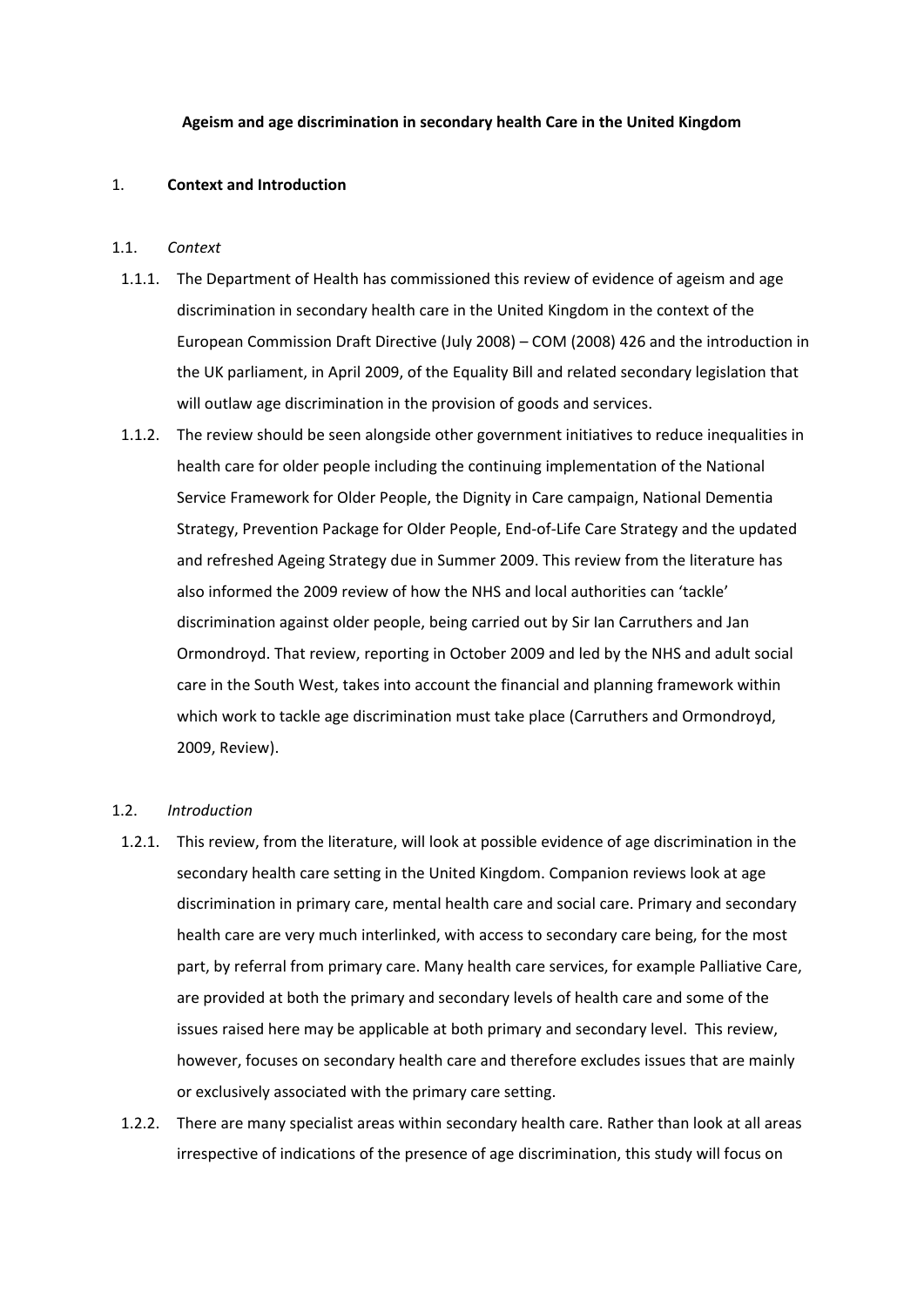those areas of secondary health care where ageism and age discrimination have been either evidenced or suspected.

1.2.3. This review is a rapid semi‐systematic literature based review. It is not a formal systematic review. Details of the review process can be found in appendix 1.

To facilitate recognition of the different types of evidence presented in this review, a brief and simple classification has been used. Category labels have been added to the reference citations in the body of the text to provide an at‐a‐glance guide.

| Large survey      | Sample survey of 800+ from a large population                                                                                                                     |
|-------------------|-------------------------------------------------------------------------------------------------------------------------------------------------------------------|
| Survey            | Sample survey of 120-800 from a large population or 50%+ from<br>a small population. We will use the generic term survey to<br>include retrospective case audits. |
| Small survey      | Sample survey of less than 120 from a large population or less<br>than 50% of a small population                                                                  |
| Group study       | Focus group, panel or equivalent study                                                                                                                            |
| Study             | Individual research project, observational study or analysis not<br>carried out as a group study or survey                                                        |
| Opinion           | Opinion of a respected authority, editorial etc.                                                                                                                  |
| Systematic review | Systematic review, with or without meta analysis                                                                                                                  |
| Review            | Literature and other reviews not structured as a 'systematic<br>review'                                                                                           |
| Policy document   | Government or professional overview                                                                                                                               |
| Campaign document | Document to promote a particular point of view                                                                                                                    |
| Guide             | Guide, information pack or toolkit                                                                                                                                |

- 1.2.4. All the studies and evidence considered in this review are from within the United Kingdom, except where, for example in the case of under representation of older people in drug trials, a study may have a wider applicability than its original location.
- 1.2.5. A literature based review can only reflect ageism and age discrimination that has been documented in the years covered by the review and located by the reviewers. No review can claim to be totally exhaustive so any ageism and age discrimination identified in this review is likely to be indicative of a wider problem.
- 1.2.6. This review does not provide an economic or cost-benefit analysis of the removal of age discrimination in secondary health services but does provide a starting point for such an analysis.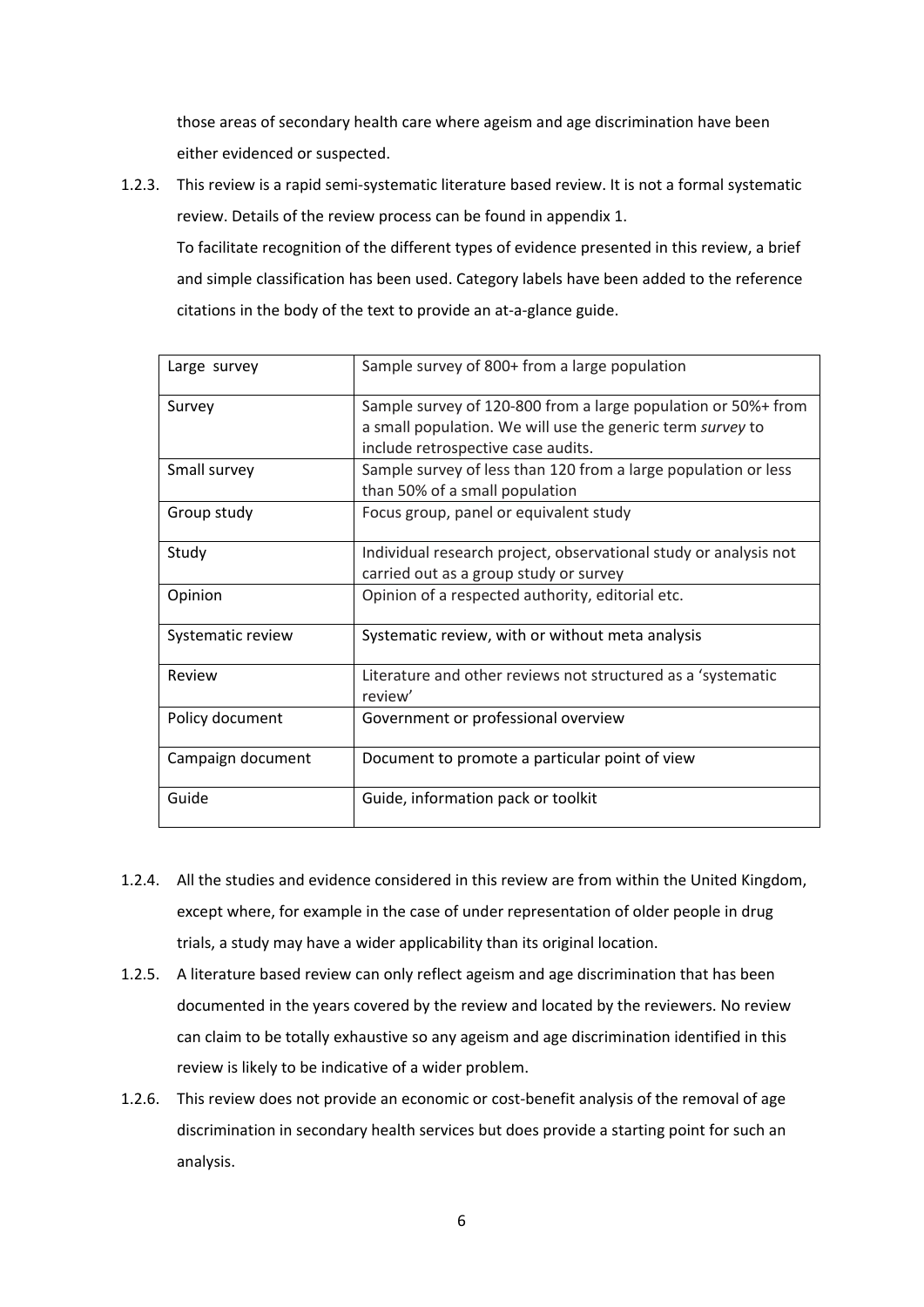- 1.2.7. Mental health services are outside the remit of this report and are covered by a separate review. (Centre for Policy on Ageing, 2009, Review) Mental health services, organised as separate services for older and younger people, are recognised by many as an example of systemic or institutional age discrimination. According to the Royal College of Psychiatrists '… with mental health care … older people do not have access to the range of services available to younger adults despite having the same, and often greater, need.' (Anderson; Royal College of Psychiatrists Faculty of Old Age Psychiatry, 2007, Policy document) A 2006 joint report from the Healthcare Commission, Audit Commission and Commission for Social Care Inspection found that older people reported a noticeable difference in their experience of accessing mental health services as they reached and passed the age of 65, that out of hours services for psychiatric advice and crisis management are much less developed than for working age adults and older people with dementia experience unacceptably long waits for specialist care. (Healthcare Commission et al, 2006, Review)
- 1.2.8. This report does not look at issues of multiple discrimination, for example in the investigation and treatment of heart disease in older women who may experience discrimination both as a result of their age and their gender. (Dudley et al, 2002) Nor does it look at age discrimination in relation to the additional difficulties in access to services experienced by older people living in rural areas, those resulting from regional differences in ageist attitudes and discrimination, or the additional care needs of older black and minority ethnic groups who may experience higher than usual levels of poor health.



Self-reported fair or bad/poor health by ethnicity and age (Nazroo, Jackson et al, 2007)

7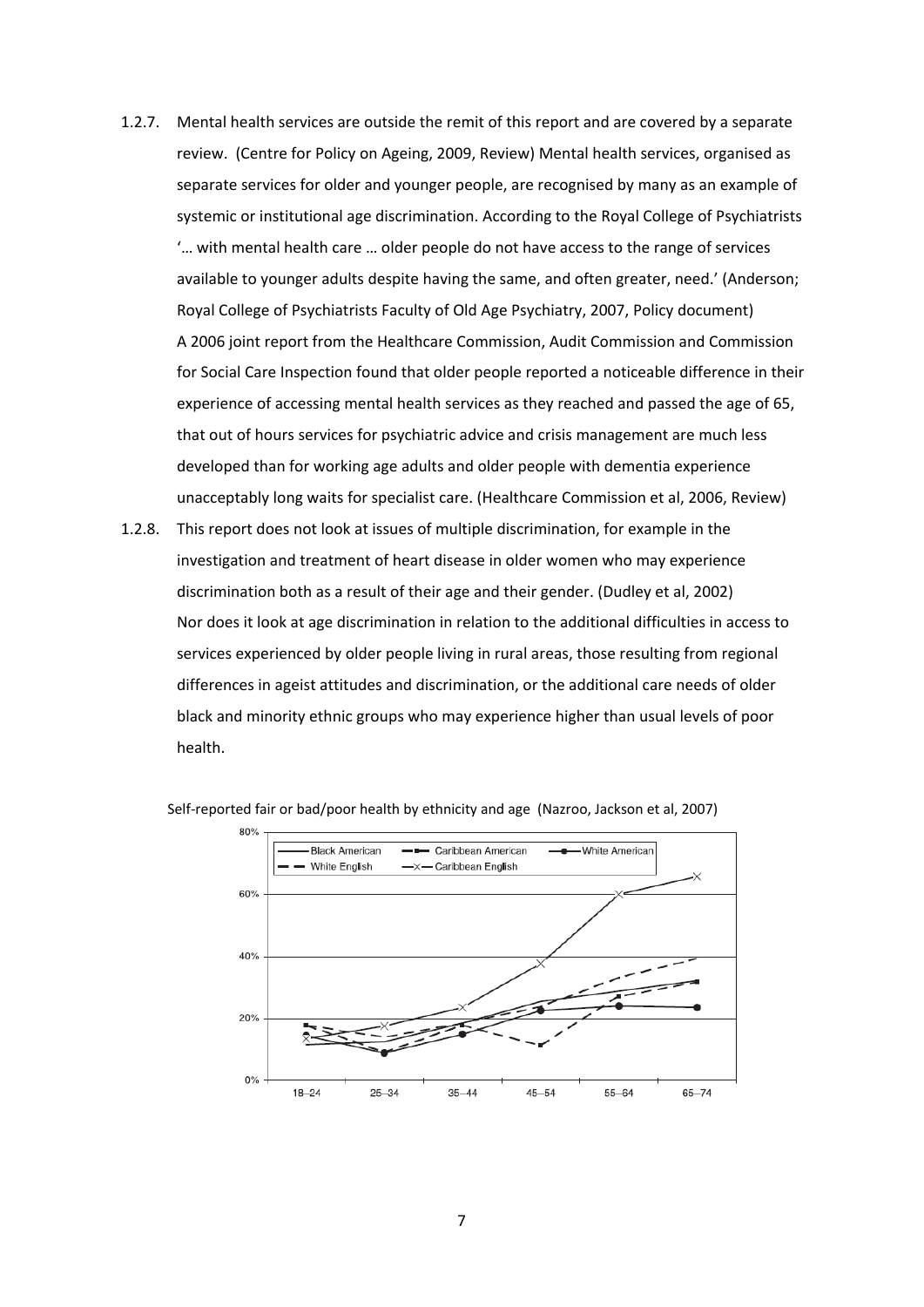- 1.2.9. Ageism and age discrimination in the National Health Service is very likely to reflect ageism and age discrimination in society at large. It is however beyond the scope of this report to examine wider issues of ageism and age discrimination in United Kingdom society as a whole.
- 1.2.10. "Whenever a clinical stone is turned over, ageism is revealed." (Young, 2006, Opinion) This may be an overly pessimistic view of the state of health care in the United Kingdom but there is evidence of direct and indirect age discrimination in the provision of some services, although in many cases the evidence is not clear‐cut. Different patterns of treatment for patients of different ages does not, in itself, necessarily imply discrimination on the basis of age. Variations in the treatment of patients of different ages may be confounded by the presence of more than one condition (co-morbidity), frailty, treatment with more than one type of medication (polypharmacy) and the efficacy of a particular treatment at different ages.
- 1.2.11. Lower investigation and treatment rates for specific conditions in older people may arise for a number of reasons including different prevalence of the underlying condition in different age groups. In general, however, the prevalence of most health problems increases with increasing age hence older people may be expected to receive more care. (Wood and Bain, 2001, Large survey)
- 1.2.12. The National Service Framework (NSF) for Older People (Department of Health, 2001, Policy document) affirmed that 'NHS services will be provided, regardless of age, on the basis of clinical need alone. Social care services will not use age in their eligibility criteria or policies, to restrict access to available services.'
- 1.2.13. The NSF for older people, rather than labelling people by chronological age, usefully distinguished older people who are
	- "Entering old age: These are people who have completed their career in paid employment and/or child rearing. This is a socially constructed definition of old age, which, according to different interpretations, includes people as young as 50, or from the official retirement ages of 60 for women and 65 for men. These people are active and independent and many remain so into late old age."
	- "Transient phase: This group of older people are in transition between healthy, active life and frailty. This transition often occurs in the seventh or eight decades but can occur at any stage of later life."
	- Frail older people: These people are often vulnerable as a result of health problems such as stroke or dementia, social care needs or a combination of both."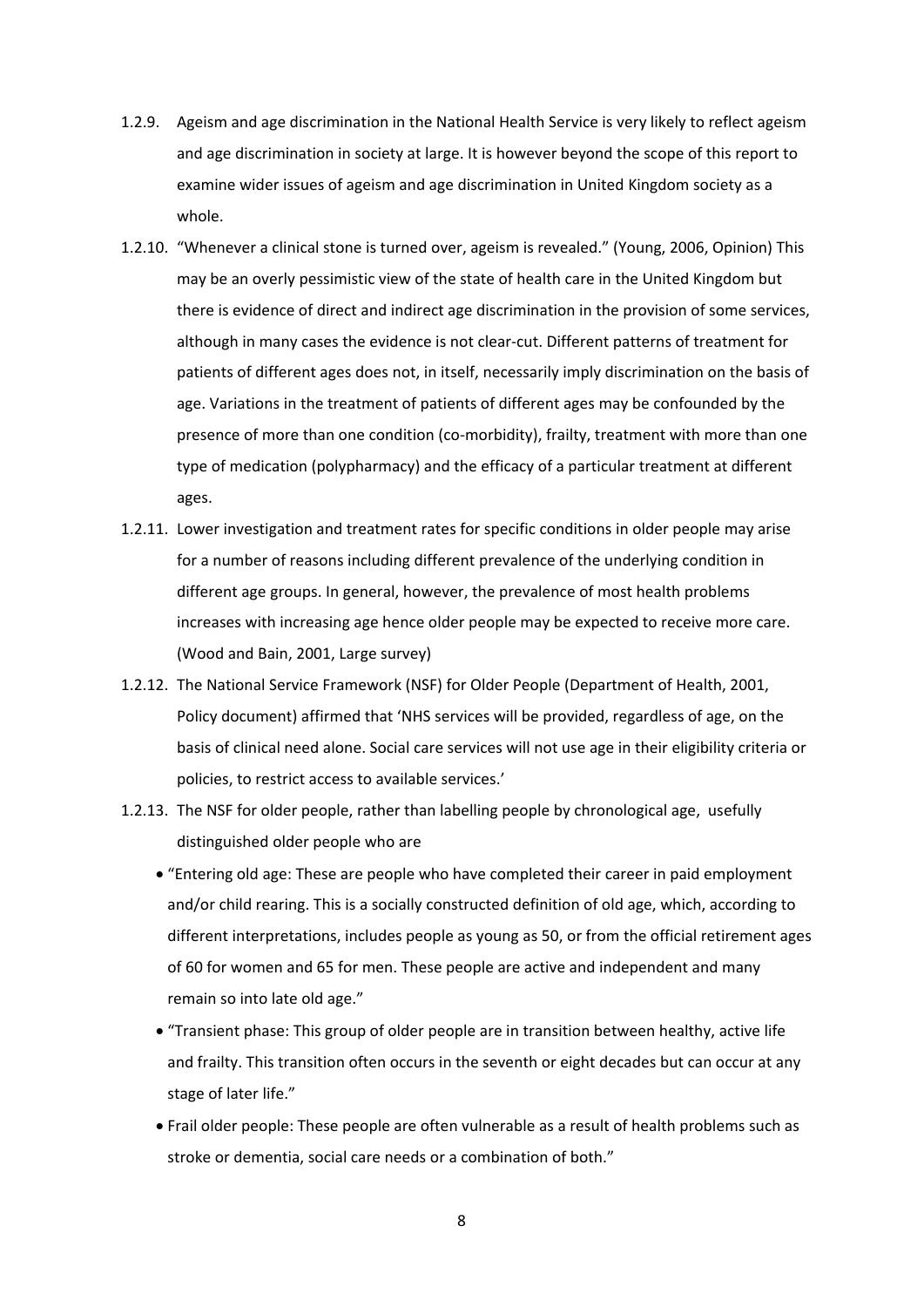(Department of Health, 2001, Policy document)

1.2.14. Health care that is appropriate to the needs of the individual patient, but is blind to his or her chronological age, cannot be considered age discriminatory even if it results in different average treatment patterns for patients in different age groups.

#### 2. **Ageism and Age Discrimination**

- 2.1. The terms *ageism* and *age discrimination* are often used interchangeably. Although they are different in nature, the difference is not always observed.
- 2.2. *Ageism*, a term first used by Robert Butler in 1969, is an attitude of mind which may lead to age discrimination. *Age discrimination*, on the other hand, is a set of actions with outcomes that may be measured, assessed and compared.
- 2.3. '…ageism is used to describe stereotypes and prejudices held about older people on the grounds of their age. Age discrimination is used to describe behaviour where older people are treated unequally (directly or indirectly) on grounds of their age.' (Ray, Sharp and Abrams, 2006, Study)
- 2.4. 'Ageism is a set of beliefs … relating to the ageing process. Ageism generates and reinforces a fear and denigration of the ageing process, and stereotyping presumptions regarding competence and the need for protection. In particular, ageism legitimates the use of chronological age to mark out classes of people who are systematically denied resources and opportunities that others enjoy, and who suffer the consequences of such denigration, ranging from well-meaning patronage to unambiguous vilification'. (Bytheway, 1995 referencing Bytheway and Johnson, 1990, Study)
- 2.5. Ageism is broader than age discrimination. It refers to deeply rooted negative beliefs about older people and the ageing process, which may then give rise to age discrimination. (McGlone and Fitzgerald, 2005, Study)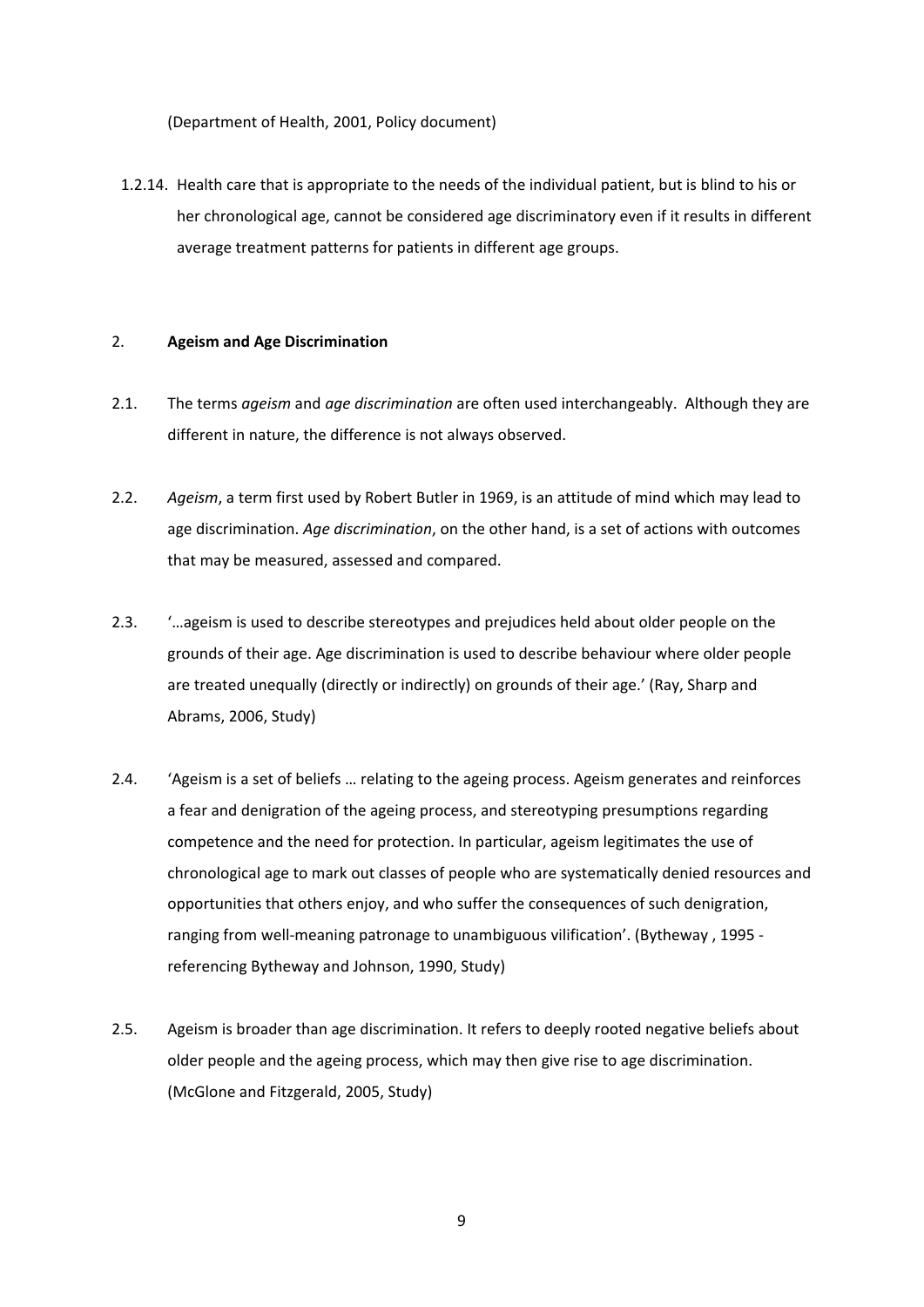- 2.6. Some writers consider age discrimination to be a facet of ageism. (Ray, Sharp and Abrams, 2006, Study) Ageism may be seen as having an affective component (feelings), a cognitive component (beliefs and stereotypes) and a behavioural component (discrimination). (Nelson, 2002; Palmore, Branch and Harris, 2005) Ageism may be positive or negative. (Reed et al, 2006, Study)
- 2.7. An alternative use of the term *ageism* is to describe any decision making on the basis of age. Tsuchya, examining public attitudes to discrimination on the basis of age in health service decision making, identifies
	- Health maximisation (utilitarian) ageism in which health units, eg quality adjusted life years (QALYs), are given equal value. Other things being equal, younger people, with greater life expectancy, will benefit from decisions made on this basis.
	- Productivity ageism gives priority to young adults because they are socially and economically more productive. Health gains at different ages are weighted accordingly.
	- Fair innings ageism in which an individual's expected remaining healthy life years are compared with an average and given a higher relative weighting if they fall below. Other things being equal, younger people will again benefit from decisions made on this basis. (Tsuchiya, Dolan and Shaw, 2003, Study)
- 2.8. Some authors distinguish ageism from age-differentiated behaviour, considering ageism to be based on stereotypes and prejudice whereas age-differentiated behaviour is based on a well-developed understanding of age differences. "Ageist behaviour grows out of stereotypes, prejudices and stigmatization. Age‐ differentiated behaviours are, however, an appropriate function of the age of the target person, based on an understanding of development and thoughtful recognition of age differences" (Hagestad and Uhlenberg, 2005, Study)
- 2.9. *Age discrimination* is an unjustifiable difference in treatment based solely on age. Age discrimination may be *direct* or *indirect* in form.
- 2.10. *Direct age discrimination* occurs when a direct difference in treatment based on age cannot be justified. A direct difference in treatment is a situation in which a person is, was or could be treated in a less favourable manner than another person in a comparable situation based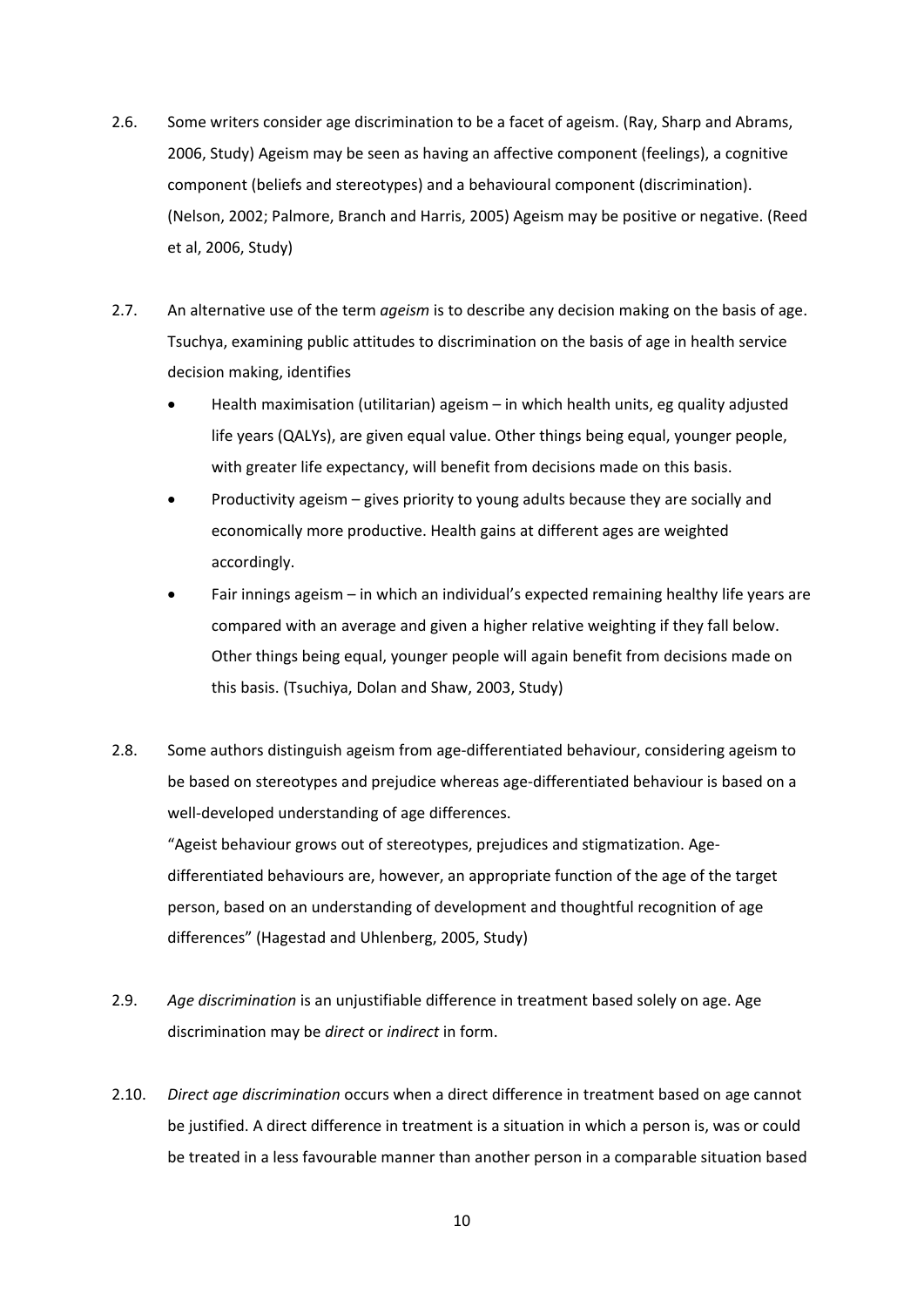on his/her age.

- 2.11. *Indirect discrimination* occurs when a seemingly neutral provision, measure or practice has harmful repercussions on a person. (Belgium - Discrimination Act of February 25, 2003; Ireland ‐ Equal Status Act 2000‐2004) For example an older person who may need longer to recover from hospital procedures, may be disadvantaged by an early hospital discharge policy universally applied.
- 2.12. Direct age discrimination will occur if people with comparable needs are treated differently, purely on the basis of their age. Indirect age discrimination will occur if people from different age groups, with different needs, are treated in the same way, with the result that the needs of the older person are not fully met.
- 2.13. The provision of a health service purely on the basis of need reflects the health equity concepts of horizontal equity (the equal treatment of equals) and vertical equity (the unequal, but fair, treatment of unequals) (Mooney and Jan, 1997, Study)

#### *Summary*

Ageism is an attitude of mind that gives rise to age discrimination, a set of actions that may advantage (positive discrimination) or disadvantage (negative discrimination) an older person. Age discrimination may be *direct* when an older person is treated differently solely because on their age, or *indirect* when an older person is disproportionately disadvantaged by a policy or set of actions equally and universally applied.

#### 3. **Measuring ageism and age discrimination**

- 3.1. Ageism, as an attitude of mind, can be measured using psychometric tests, most notably the Aging Semantic Differential (Rosencranz and McNevin, 1969, Study), the Fraboni Scale of Ageism (Fraboni, Saltstone and Hughes, 1990, Study) and Kogan's Old People Scale (Kogan, 1961, Study). Measures of this type generally find that ageism gets less as people get older and that men are more ageist than women. (Rupp, Vodanovich and Credé, 2005, Study)
- 3.2. Age discrimination, being a set of actions with associated outcomes, is, in principle, easier to observe and measure. In practice age discrimination cannot be measured directly because

11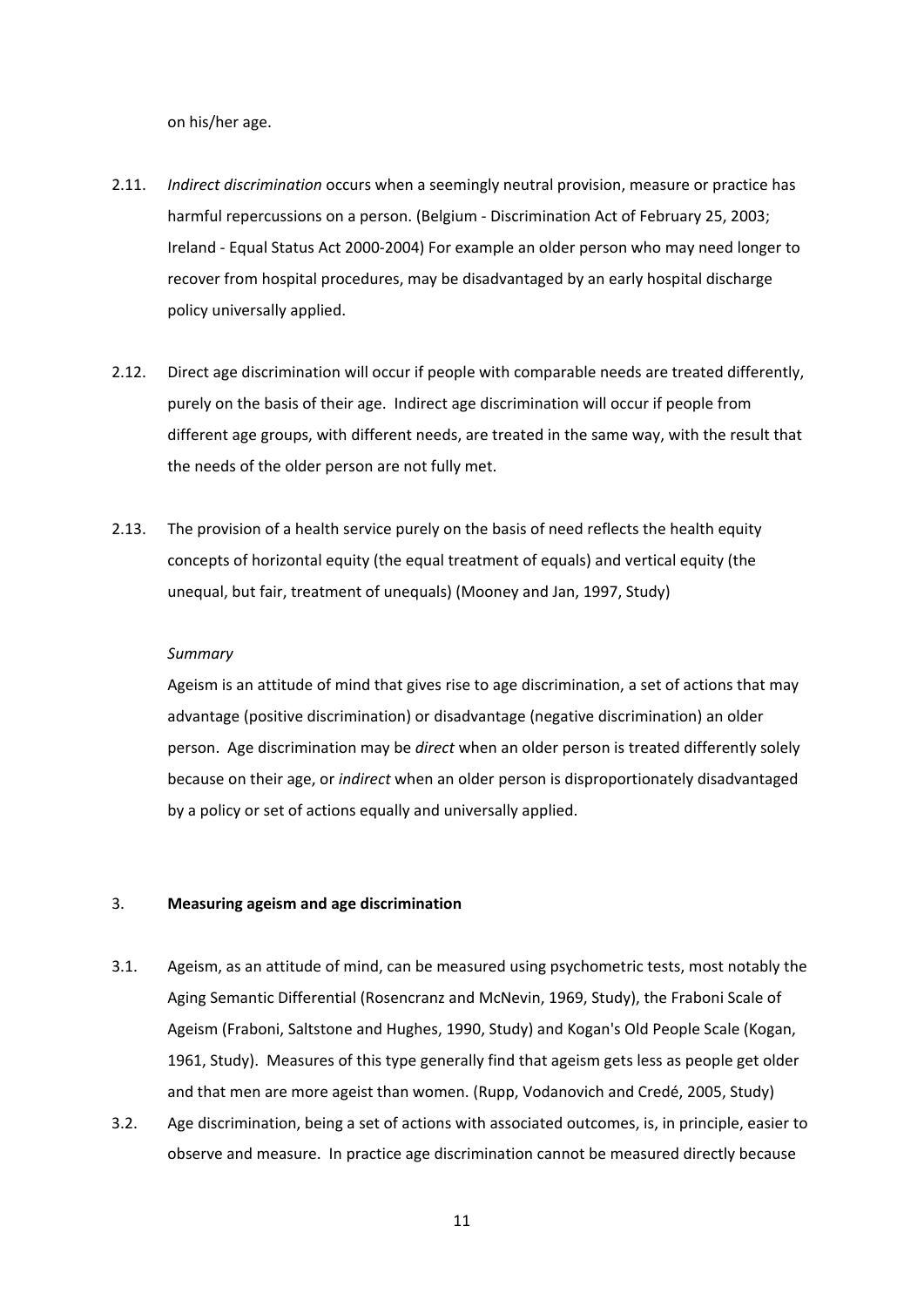there are no agreed ideal levels of investigation, prescribing and treatment for patients in a particular age group, with a particular condition living in a particular locality.

3.3. The Department of Health in England has developed benchmarking tools to measure and monitor age discrimination in areas such as social care, acute hospital and primary care. ' The benchmarking tool contains data on the number of procedures by age, and on the population of the same age. This enables the generation of age‐specific rates of service provision. If there were a simple, generally agreed, appropriate rate for each procedure at each age then it would be sufficient to examine procedure rates for older people, and consider whether they met the agreed appropriate rate. In practice, there is no such agreed rate. … The Tool works by comparing across PCTs and SHAs the ratio of the procedure rates for older adults to the procedure rate for younger adults (the ratio of the rates – the rate for older adults divided by the rate for younger adults). The Tool also looks at the ratio of the rate for people in advanced old age to the rate for people in earlier old age.' (Department of Health, 2002, Guide)

#### *Summary*

Ageism, an attitude of mind, can be measured by psychometric tests. Age differentiated patterns of service provision can be observed and their measurement is important to help identify where difference are beneficial (positive action), neutral or represent unfavourable treatment and may be discriminatory. Age discrimination in health care cannot be measured directly because there is no agreed standard or yardstick against which to measure treatment levels or service provision.

#### 4. **Forms and levels of discrimination**

- 4.1. Given that budgets are not unlimited, covert or overt health care rationing has always been a feature of the National Health Service.
- 4.2. Ageism or age discrimination that follows directly from the policies, structures and systems of the health service is said to be Institutional. Institutional age discrimination may occur in policy at the political, national or overall level (Societal) or at the level of individual institutions, SHAs, PCTs or health units (Systemic) (Levenson, 2003, Guide; Dey and Fraser,

12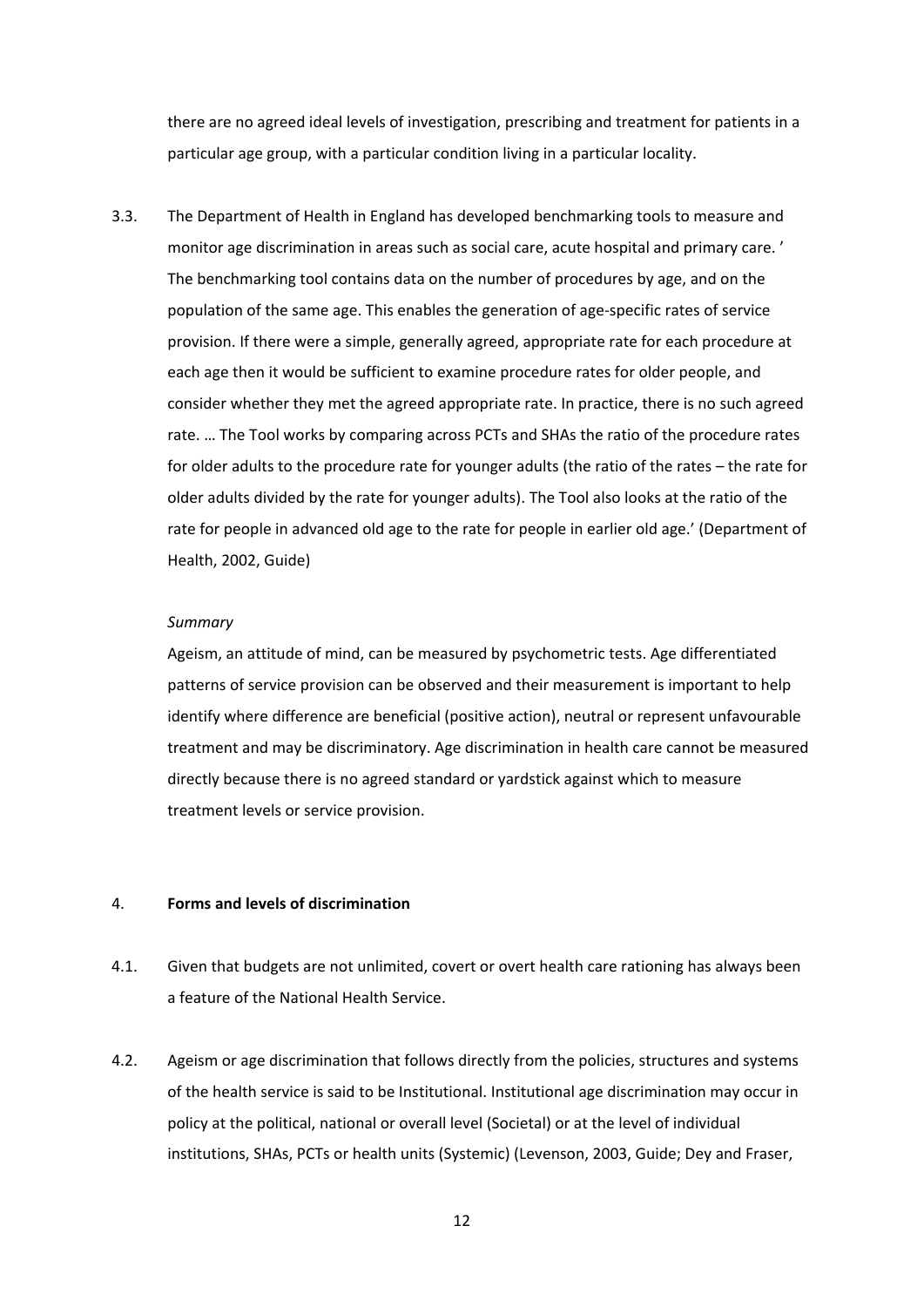2000, Study). Institutional or societal /systemic age discrimination includes the imposition of explicit age limits for the provision of services or access to facilities. If the use, by the National Institute for Health and Clinical Excellence (NICE), of Quality Adjusted Life Years (QALYs) in the assessment of the relative cost‐effectiveness of health service treatments is shown to be inherently age discriminatory (Taylor, 2007, Study) then this would be an example of institutional age discrimination at the societal level (Dey and Fraser, 2000, Study). Since 2001, when the government declared its intention to 'root out' age discrimination in the health service (Department of Health, 2001, Policy document), examples of institutional age discrimination are likely to have become less common, although as recently as January 2008, following press publicity, North Yorkshire and York Primary Care Trust agreed to a catheter ablation to treat atrial fibrillation in a 61 year old grandmother, Dorothy Simpson, having initially refused the treatment, partly on the grounds of her age. (Duffin, 2008, Opinion)

4.3. Much more difficult to identify and 'root out' is age discrimination at the individual, clinical, level. Age discrimination at this level is much more likely to be covert and may even be subconscious.

'Precisely because clinical judgment is meant to involve a holistic assessment of individual needs, it is no easy matter to assess the way age is used at the clinical level. If clinical decisions involve age-based rationing they are likely to be covert. Nevertheless research suggests that covert discrimination by age is a pervasive feature of clinical practice. …Those concerned to reduce rationing by age cannot take refuge in decision making at the clinical level , where discrimination seems rife but hard to challenge' (Dey and Fraser, 2000, Study)

- 4.4. Current examples of explicit institutional or systemic age discrimination, written into secondary care policy in the NHS are likely to be rare. Following the publication of the National Service Framework for Older People in 2001, the Department of Health, through local NHS trusts, carried out, in 2001‐2, an audit of policies across the NHS to identify which policies were explicitly ageist. An interim report in 2002, identified the following areas of explicit negative discrimination in policy in secondary care.
	- Resuscitation
	- Hospital admission policies
	- Access to day surgery
	- Gastroenterology screening
	- Osteoporosis screening
- Adverse clinical incident reporting
- Transplant policy
- **Prescribing**
- Colorectal cancer screening
- Anaesthesia guidelines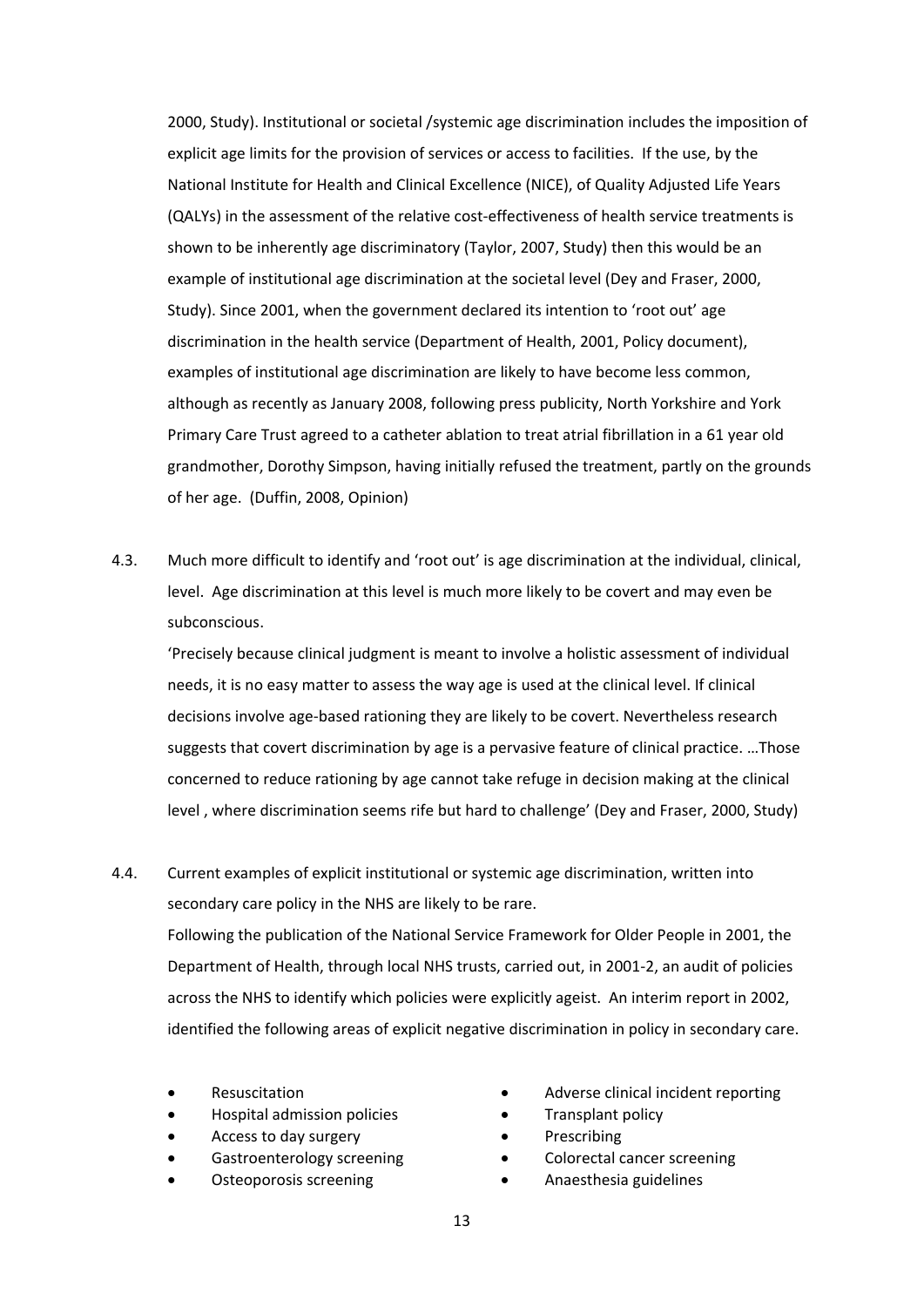- Older people specialist teams
- Breast screening
- Cervical cancer screening
- Coronary heart disease clinical guidelines
- **Neurology**
- Immediate stroke care

(Department of Health, 2002, Policy document)

- 4.5. Excluding mental health services, the most obvious continuance of the use of age limits in secondary care policy is in NHS screening programmes (see section 6.2.1)
- 4.6. A 2006 report from the Healthcare Commission, Audit Commission and Commission for Social Care Inspection , assessing progress since publication of the National Service Framework for Older People in 2001, noted that "Assessing whether services are provided fairly between age groups is not straightforward, not least because many organisations cannot provide detailed data on who uses their services. In addition, for many health procedures used chiefly by older people, the comparison with younger age groups is unlikely to be helpful".

"Access to cardiac procedures and hip and knee replacements by people over 65 have improved since the NSF was published. Information from the Department of Health's hospital episode statistics showed that between 1999 and 2004 the number of hip replacements carried out on people aged between 65 and 74 years increased by 39% and for people 75 years and older increased by 22%. The number of knee replacements carried out on people aged between 65 and 74 increased by 58% and for people 75 years and older it increased by 63%. There has been a general increase in hip and knee replacements for the whole population as surgical procedures have increased to achieve the waiting time targets for admission to hospital. However, despite this there were was a higher increase in access to hip and knee replacements for older people. Social deprivation negatively affects the access to treatment for older people. Nationally, there were fewer admissions of older people to hospital for both hip and knee replacements in poorer areas."

"...access to procedures relating to heart failure has increased for older people. Elective (voluntary) admissions for people aged between 65 and 74 years have had a 54% increase, while there has been an increase of 129% for people who are 75 years and older. This indicates that, despite the general increase in the admissions of people of all ages to hospital for elective procedures, access by older people to these procedures, had also increased. This may be due to a revision of policies on age discrimination but this explanation is not conclusive, as the demand by older people for these procedures has risen." (Healthcare Commission et al, 2006, Review)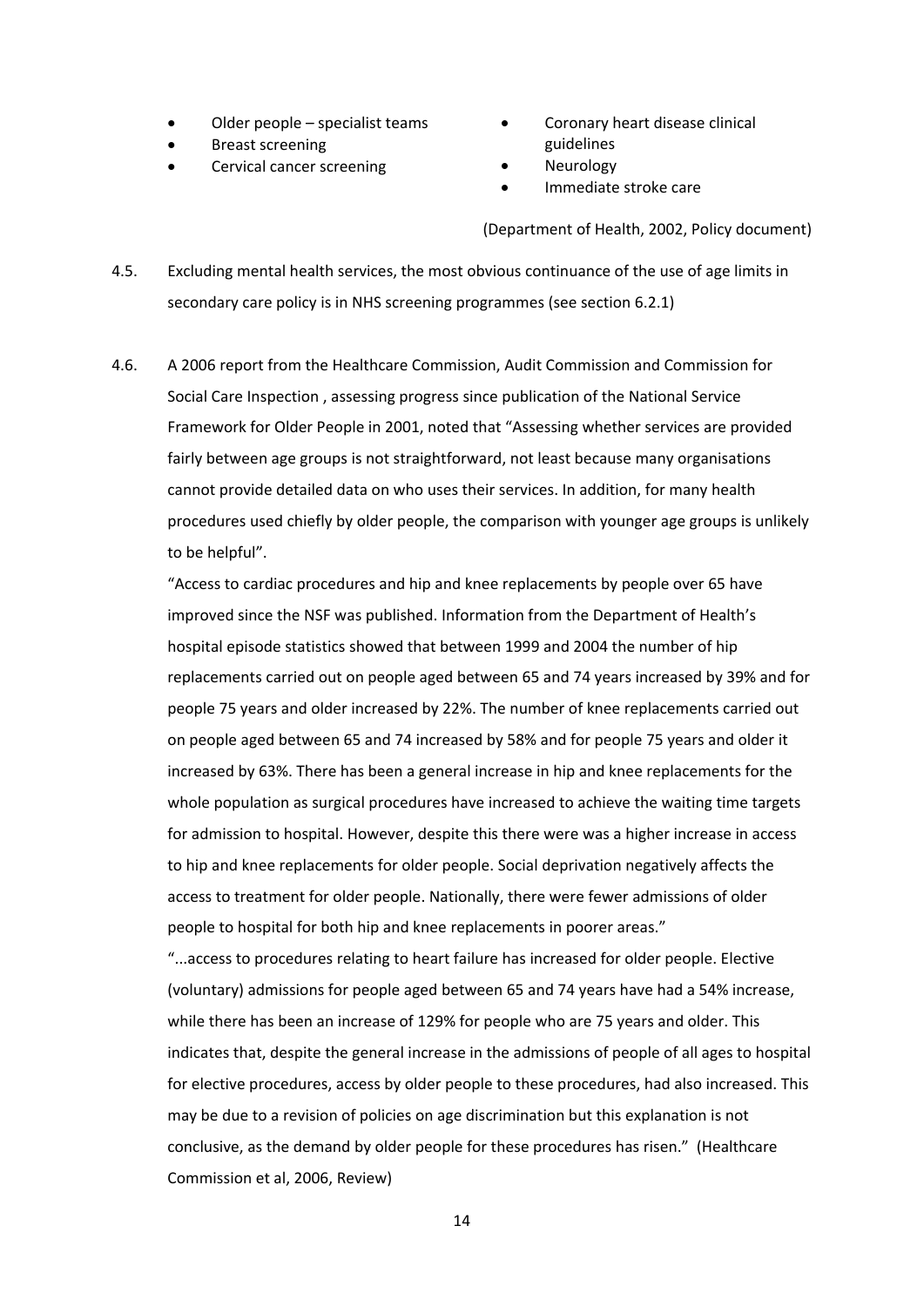#### *Summary*

Changes and increased awareness following the publication of the National Service Framework for Older people in 2001, mean that explicit policy based age discrimination is likely to be rare. Age discrimination, when it occurs is likely to be indirect, from under provision of services and facilities required by older patients, as a result of commissioning decisions, or as a result of conscious or subconscious ageist attitudes on the part of medical staff.

#### 5. **Ageist attitudes in healthcare**

#### 5.1. *Attitudes and views of older people*

5.1.1. There is evidence that some older people believe that health care rationing on the basis of age is acceptable in certain circumstances.

An ONS Omnibus survey of 339 people age 65+ carried out in 2000 with a follow up survey of 242 people aged 65+ in 2001 revealed that 37% of respondents, hypothetically about to receive cardiac surgery, would be willing to swap places with a younger person (aged 45) 6 months behind then on the waiting list and 34% would be willing to swap places with someone 12 months behind. Fifty eight percent and 62% respectively felt it was not right to do so. (Bowling, Mariotto and Evans, 2002, Survey)

The issue though is not whether an older person would be self-sacrificing in these circumstances but whether it is right for society as a whole to burden them with such a choice.

5.1.2. Acting on behalf of Help the Aged, ICM interviewed a random sample of 1,321 adults aged 60+ from its telephone panel in August 2007. It found that just over half of older people (51 per cent) agree health professionals dismiss symptoms as just old age, while a similar proportion (53 per cent) believe there is little dignity for older people in hospital or care homes. (Help the Aged, 2007, Large survey)

### 5.2. *Attitudes of the general public*

5.2.1. In 2004 the National Institute for Health and Clinical Excellence (NICE) asked its citizens panel to consider whether age should be taken into account when NICE is making decisions about how treatments should be used in the NHS. The panel said "The age of a patient can and should be used to inform the clinician of the most appropriate treatment so that each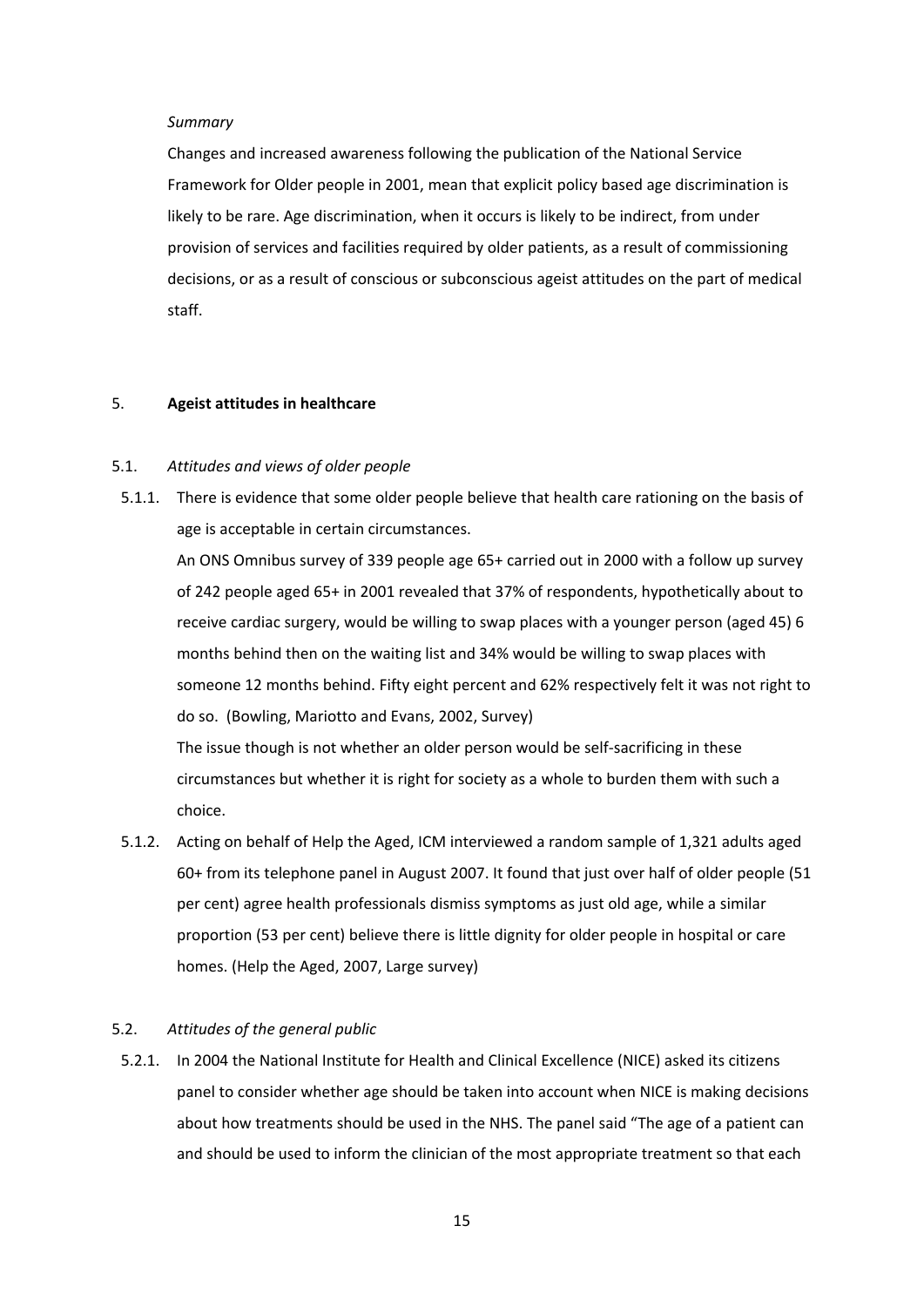person can be treated in the most beneficial way. Being more or less generous to a patient simply on the basis of their age is as unacceptable as is the allocation of treatment simply on the basis of their social role."

- 5.2.2. A majority of the panel felt that it was valid to treat age groups more generously on the basis of increased risk or increased likelihood to benefit from treatment but not on the basis of the perceived social role of that age group. The panel did not discuss whether the QALY is an appropriate way for NICE to differentiate treatments. (Citizens Council ‐ NICE, 2004, Group study)
- 5.2.3. An Omnibus poll of the general public, taken to supplement the panel's findings found the public divided on whether age should be a factor in decision making.

How important to you think age of the patient should be when deciding on what treatment can be given on the NHS?

| ᅭ   | $\overline{\phantom{0}}$<br>ட | .<br>$\overline{\phantom{0}}$<br>ັ |
|-----|-------------------------------|------------------------------------|
| 28% | 29%                           | 40%                                |

5.2.4. A 2004 study of ageism in Ireland found that, for Northern Ireland, middle aged people tend to be the most likely to perceive ageism by medical staff towards older people. (Evason, Dowds and Devine, 2004, Large survey)

Do you think that health and social care workers treat older people differently with regard to... (Percentage saying 'yes')

| Question \ Age                                                  | 18-24 | 25-44 | 45-49 | $50 - 59$ | 60-64 | 65-74 | $75+$ | All |
|-----------------------------------------------------------------|-------|-------|-------|-----------|-------|-------|-------|-----|
| their attitudes to them?                                        | 35    | 44    | 52    | 45        | 48    | 40    | 28    | 42  |
| the treatment of their illnesses?                               | 39    | 42    | 52    | 47        | 44    | 37    | 24    | 42  |
| when placing them on waiting<br>lists for tests and operations? | 35    | 46    | 54    | 52        | 54    | 45    | 37    | 46  |

n=18,000 Northern Ireland Life and Times Survey, 2003

# 5.3. *Attitudes of medical staff*

5.3.1. A 2003 focus group based study, of the experiences of NHS staff in the clinical setting, found some evidence of the observation, by NHS staff, of ageist attitudes and activity by other staff.

The study noted however that ageist activity and outcomes and age discrimination in treatment, were less common than ageist behaviour with the older person. The majority had observed staff being patronising, over familiar, speaking over a person (speaking about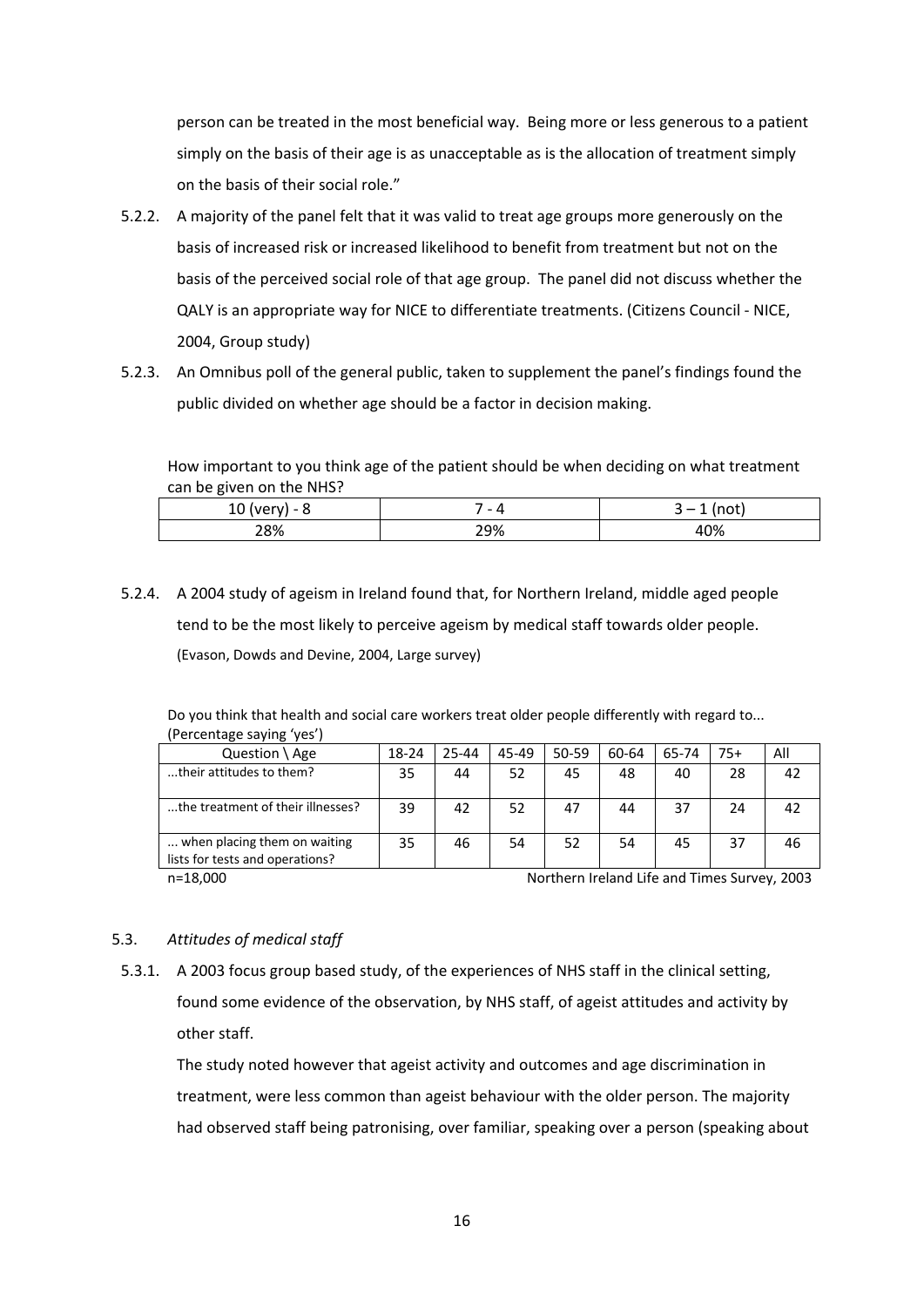them but not including them in the conversation) and not keeping them fully informed of their condition, treatment or care, 'sometimes or often'. (Billings, 2003, Group study)

| Statement                                                                                                    | Sometimes or<br>often | Rarely,<br>sometimes<br>or often |
|--------------------------------------------------------------------------------------------------------------|-----------------------|----------------------------------|
| Not being referred to specialist services locally or outside<br>the area when this is needed                 | 42                    | 79                               |
| Older people having a low priority with respect to medical<br>attention, referrals, surgery or investigation | 37                    | 84                               |
| Not being referred for investigations such as blood test, x-<br>rays or scans                                | 34                    | 71                               |
| Having difficulty getting some services to see a person who<br>is over 65                                    | 29                    | 66                               |
| Not having surgery despite being fit enough                                                                  | 21                    | 63                               |
| Not having cardiac investigations or treatments such as<br>pacemakers because of age                         | 18                    | 53                               |
| Being excluded from respite care because you are over 65,<br>even if you had it before                       | 16                    | 45                               |
| Not being offered the chance to take part in research, such<br>as entering a clinical trial                  | 16                    | 34                               |
| Having difficulty getting on to a GP list                                                                    | 13                    | 47                               |
| Having problems getting a recuperative care bed if you are<br>over <sub>65</sub>                             | 13                    | 47                               |
| $n = 57$                                                                                                     |                       | (Billings, 2003)                 |

Percentage of respondents observing ageist activity

5.3.2. A 2003 survey of all staff in Wirral Hospital NHS trust found that doctors were the medical staff least likely to feel that older people should have equal access to health care when compared with younger people.

| Should older people have equal access to healthcare: percentage by designation |  |
|--------------------------------------------------------------------------------|--|
|--------------------------------------------------------------------------------|--|

| Designation                 | Yes                    | No | No reply |  |  |
|-----------------------------|------------------------|----|----------|--|--|
| <b>Trained nurse</b>        | 94                     | 5  |          |  |  |
| Nurse auxiliary HCA         | 97                     | 3  |          |  |  |
| Doctor                      | 84                     | 13 | 3        |  |  |
| Administration and clerical | 97                     | 3  |          |  |  |
| Ancillary                   | 97                     |    | 3        |  |  |
| Manager                     | 92                     | 6  | 3        |  |  |
| AHP                         | 94                     | 4  |          |  |  |
| Other                       | 97                     | 2  |          |  |  |
| Not identified              | 91                     |    |          |  |  |
| $n=1,343$                   | (Davey and Ross, 2003) |    |          |  |  |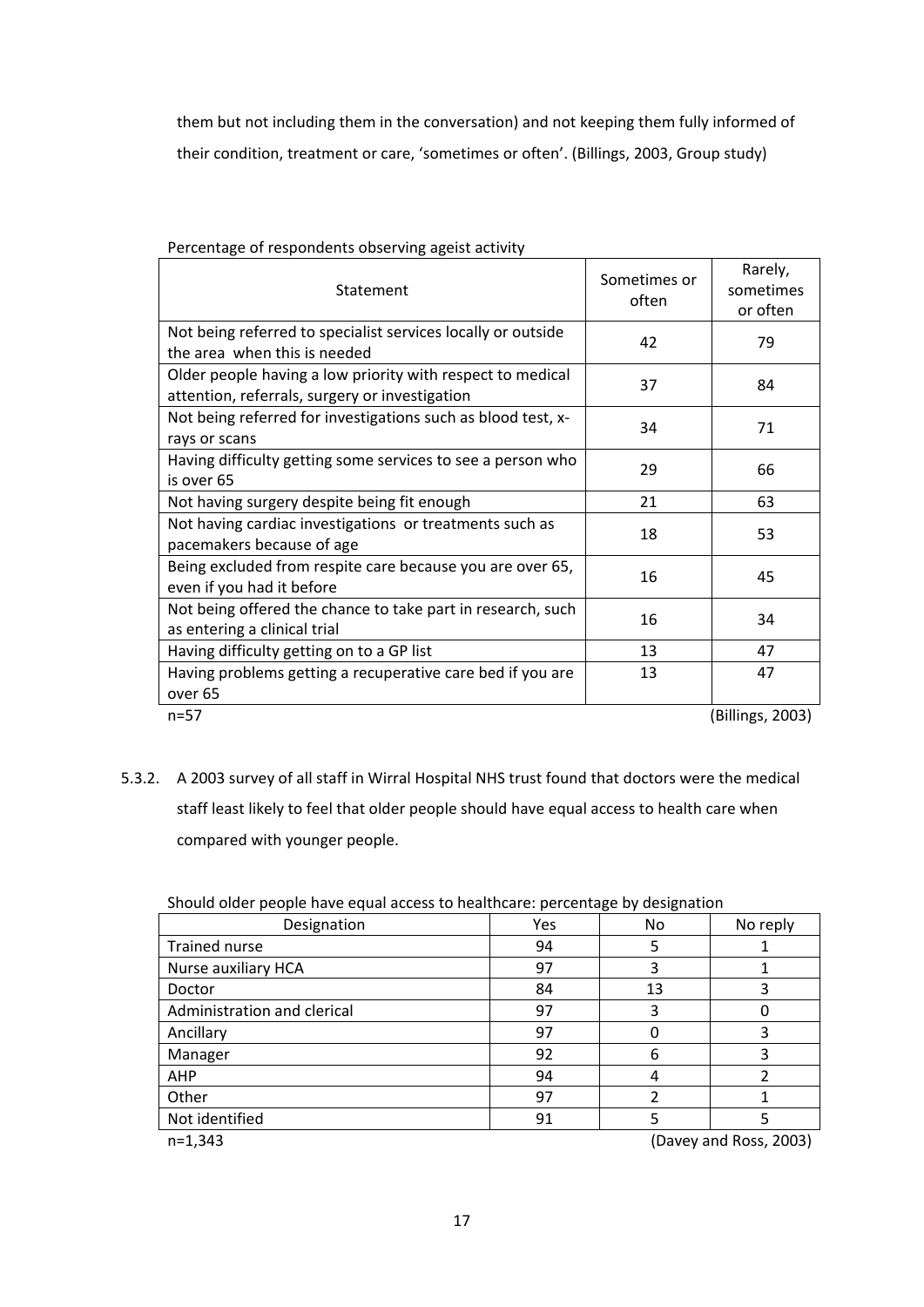The reasoning behind the figures is illustrated by statements from doctors in the survey.

- *"Yes but not to the same care. This is crucial, care must be effective, available and appropriate. The question as phrased is naive and meaningless"*
- *"No a judgment has to be made about quality and expectation of life. Therefore older people should not be offered equal access. Fair access certainly"*
- *"I think it is a mistake to approach care for the elderly in this way. False directions are created with these questions. There is a huge debate necessary about when high tech medical and surgical interventions are most appropriate course of action and it is obvious that life expectancy is part of the equation"*
- 5.3.3. GPs, cardiologists and care of the elderly specialists took part in a study of their response to hypothetical cases of individual patients presenting with symptoms of a heart or related problem. Those most influenced by age gave the following reasoning
	- Age a direct influence

*"Age does come into it so only the oldest old are excluded. We would manage those ourselves"*

*"If someone's had two bypasses, they're 95, they're completely asymptomatic – sure they've got heart disease but I'm not going to do anything."*

*"If they are in their 90s with chest pain and angina I might be less likely to refer" "Age. I would be less likely to prescribe for an older patient."*

*"I agree with the policies, like try to avoid angiography over age of 75 and when the policy came in we thought about 1 in 3 would get angiography but it was 1 in 2." "No age related policies here...one occasionally comes across unwritten practice which may be construed as ageist."*

Age as an indirect influence (co-morbidity, patients' demands, quality of life) *"Age has a definite influence. I'd be more likely to refer a 65 than a 95 year old because they probably wouldn't survive surgery at that age."*

*"...once you start hitting 75, 80, 85 mark you then start getting put off because you worry about complications"*

*"They wouldn't want an angiogram if they were over 70."*

*"I like to think I would treat the individual. I think generally you have to try and identify from an individual what is in their best interests. I don't think bypass surgery in an 87 year old is in their interests."*

*"Not always young people, but people that you feel that the severity of their chest*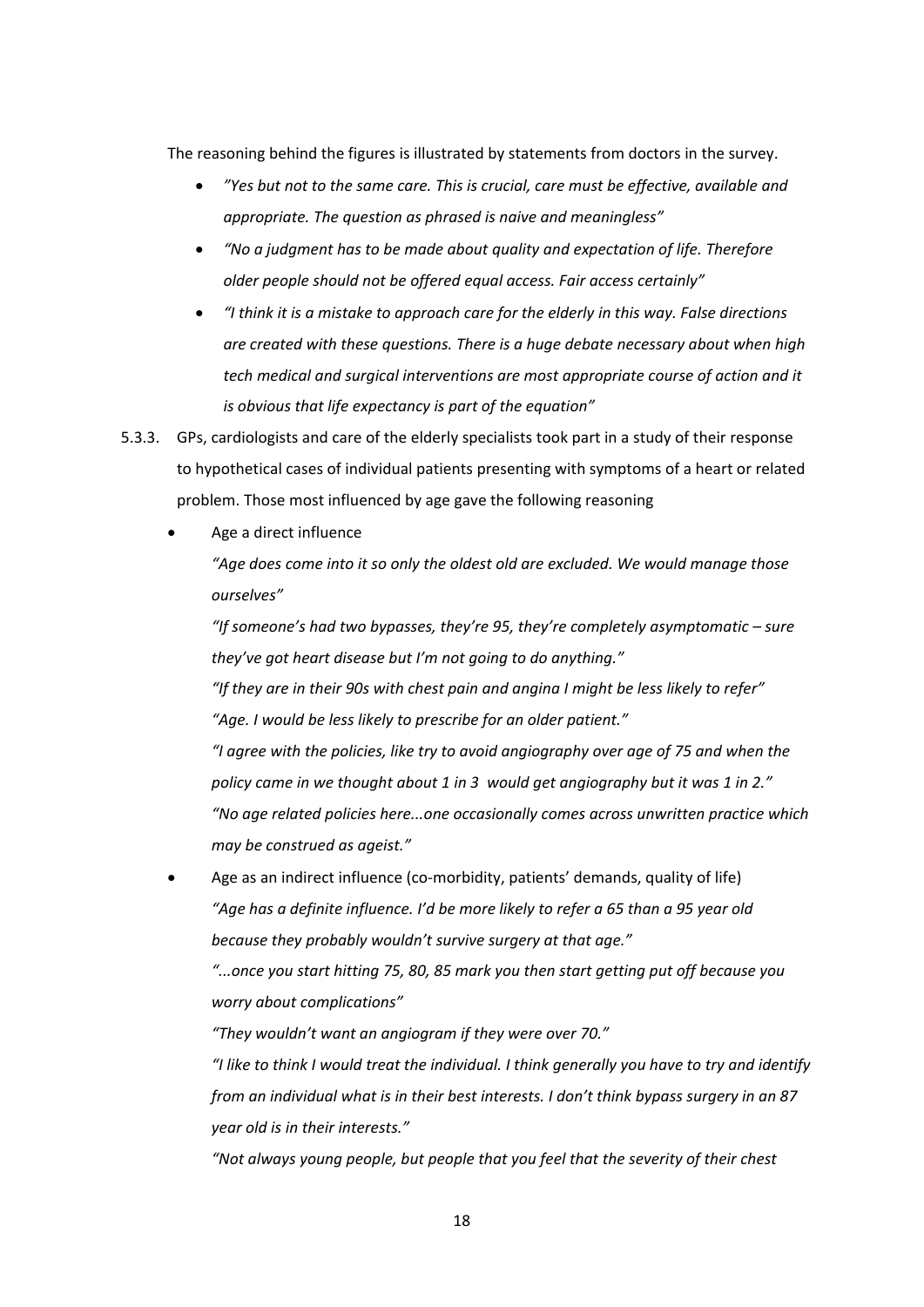*pains is making their quality of life worse. Whereas if someone is elderly and sedentary then sadly you have to sometimes forget these people."* (Bowling et al, 2006, Group study)

- 5.3.4. A 2008 survey of 201 British Geriatrics Society members, carried out on behalf of Help the Aged, found that over one half (55%) would be worried about how the NHS would treat them in old age and nearly one half (47%) think that the NHS is institutionally ageist. Two thirds (66%) think older people are less likely to have their symptoms fully investigated and 72% said older people were less likely to be considered and referred on for essential treatments. (Help the Aged, 2009, Survey) Ironically a 2006 study of cardiologists, GPs and elder care specialists found that care of the elderly specialists are much less likely than cardiologists to refer a patient for an angiogram or revascularisation and less likely than a GP to refer a patient to a cardiologist. (Bowling et al, 2006, Group study).
- 5.3.5. Secondary analysis of the 2004 NHS inpatient survey reveals that the oldest (and youngest) hospital patients are more likely than those in middle age to feel that doctors and nurses talk about them 'as if they were not there'. (see section 6.1.5 below)

#### *Summary*

There is evidence of the presence of ageist attitudes among medical staff in secondary health care with indications that doctors may be more ageist than other staff. There is, however, no evidence within the UK of the reasons for these attitudes, whether they reflect wider societal views or are peculiar to the medical profession.

#### 6. **Hospital Care**

#### 6.1. *The older patient experience*

6.1.1. "We found that some older people experienced poor standards of care on general hospital wards, including poorly managed discharges from hospitals, being repeatedly moved from one ward to another for non‐clinical reasons, being cared for in mixed‐sex bays or wards and having their meals taken away before they could eat them due to a lack of support at meal times. All users of health and social care services need to be treated with dignity and respect. However, some older people can be particularly vulnerable and it is essential that extra attention is given to making sure that givers of care treat them with dignity at all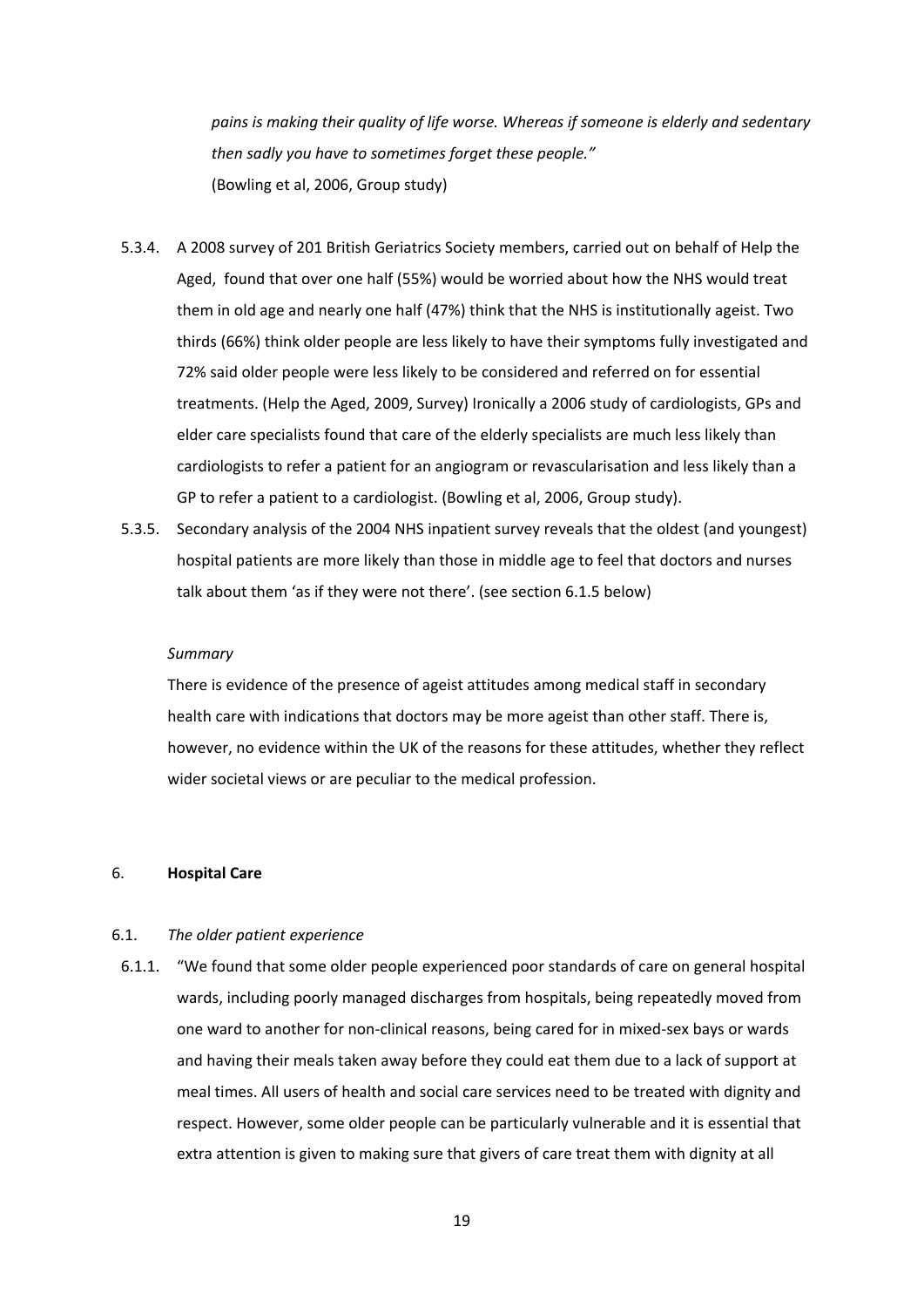times and in all situations. To fail to do this is an infringement of their human rights." (Healthcare Commission et al, 2006, Review)

- 6.1.2. The large scale NHS inpatient surveys, carried out on behalf of the Care Quality Commission (CQC) by the Picker Institute, have as their primary focus a comparison of the performance of NHS trusts and do not, in general, in their published results, provide a breakdown of patient experience for patients of different ages. Data from the 2004 survey has, however, been lodged with the UK Data Archive (UKDA) and is available for secondary analysis. The target sample of 850 consecutive discharged patients aged 16+ from each of 169 hospital trusts in England, with a typical response rate of 60%, generates a sample of around 88,000 valid patient responses that can be used to examine variations in experience by age and by region. The figures quoted in this report are from the raw data and have not been weighted to take into account either variations in response rate or the variation in size of the NHS trusts sampled.
- 6.1.3. Although the youngest patients, aged 16 to 35, are those who are least satisfied overall with their hospital experience, the oldest patients aged 81 and above are less likely than those in middle age and early old age to describe their care as 'excellent'.

|                                               |           | 16-35  | 36-50  | $51 - 65$ | 66-80  | $81+$  | Total  |
|-----------------------------------------------|-----------|--------|--------|-----------|--------|--------|--------|
| Overall, how would you rate                   | Excellent | 30.6%  | 37.5%  | 44.8%     | 48.7%  | 40.3%  | 42.8%  |
| the care you received?                        | Very good | 34.9%  | 34.3%  | 34.7%     | 35.5%  | 38.6%  | 35.5%  |
|                                               | Good      | 20.4%  | 16.9%  | 13.6%     | 11.0%  | 14.3%  | 14.1%  |
|                                               | Fair      | 9.5%   | 8.0%   | 5.1%      | 3.6%   | 5.2%   | 5.5%   |
|                                               | Poor      | 4.6%   | 3.3%   | 1.8%      | 1.2%   | 1.6%   | 2.1%   |
| Total                                         |           | 100.0% | 100.0% | 100.0%    | 100.0% | 100.0% | 100.0% |
| n=85,474<br>(2004 NHS Inpatient survey, UKDA) |           |        |        |           |        |        |        |

Overall, how would you rate the care you received?

6.1.4. This comparison of 'satisfaction with care received' for patients of different ages should be viewed in the context that older patients are less likely to be critical of any particular hospital experience. Taking cleanliness as an indicator and assuming that the actual cleanliness of wards and toilets will average out much the same for all patients, older patients were much more likely than younger patients to perceive wards and toilets to be 'very clean'.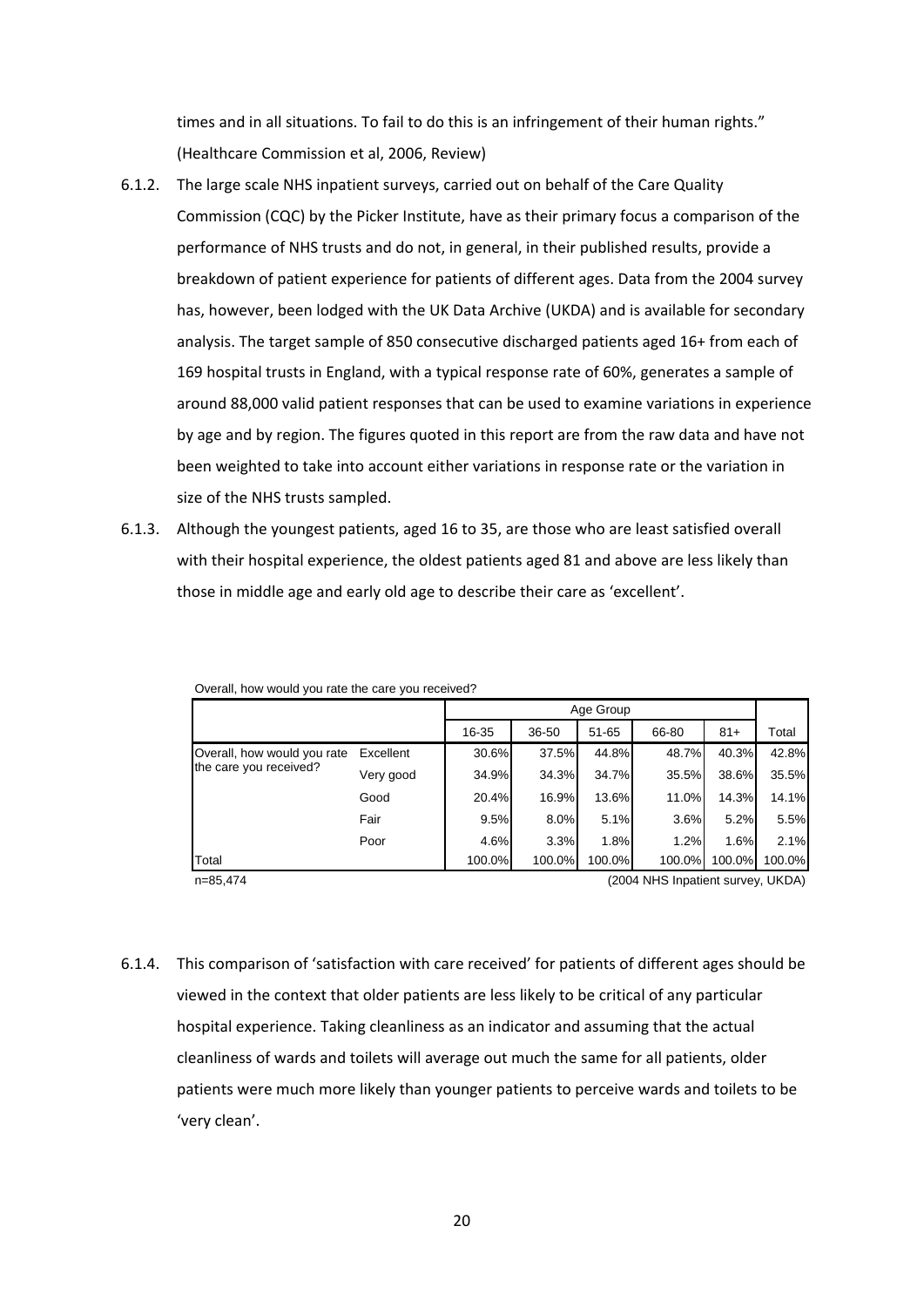In your opinion, how clean was the hospital room or ward that you were in?

|                                                 |                  |        | Age Group |        |        |        |        |  |  |
|-------------------------------------------------|------------------|--------|-----------|--------|--------|--------|--------|--|--|
|                                                 |                  | 16-35  | 36-50     | 51-65  | 66-80  | $81+$  | Total  |  |  |
| In your opinion, how                            | Very clean       | 49.3%  | 49.3%     | 50.9%  | 56.8%  | 61.2%  | 53.9%  |  |  |
| clean was the hospital<br>room or ward that you | Fairly clean     | 41.4%  | 40.8%     | 39.2%  | 36.3%  | 32.9%  | 37.8%  |  |  |
| were in?                                        | Not very clean   | 6.9%   | 7.4%      | 7.8%   | 5.7%   | 4.7%   | 6.5%   |  |  |
|                                                 | Not at all clean | 2.4%   | 2.5%      | 2.1%   | 1.3%   | 1.2%   | 1.8%   |  |  |
| Total                                           |                  | 100.0% | 100.0%    | 100.0% | 100.0% | 100.0% | 100.0% |  |  |

n=86,766 (2004 NHS Inpatient survey, UKDA)

How clean were the toilets and bathrooms that you used in hospital?

|                                         |                                       |        | Age Group |           |        |        |        |  |  |
|-----------------------------------------|---------------------------------------|--------|-----------|-----------|--------|--------|--------|--|--|
|                                         |                                       | 16-35  | 36-50     | $51 - 65$ | 66-80  | $81+$  | Total  |  |  |
| How clean were the                      | Very clean                            | 40.4%  | 40.9%     | 44.6%     | 51.8%  | 55.3%  | 47.5%  |  |  |
| toilets and                             | Fairly clean                          | 42.4%  | 41.7%     | 39.8%     | 36.2%  | 33.2%  | 38.3%  |  |  |
| bathrooms that you<br>used in hospital? | Not very                              | 11.7%  | 11.4%     | 10.3%     | 7.7%   | 5.5%   | 9.1%   |  |  |
|                                         | Not at all                            | 4.2%   | 4.8%      | 3.9%      | 2.2%   | 2.0%   | 3.2%   |  |  |
|                                         | I did not use a toilet or<br>bathroom | 1.2%   | 1.2%      | 1.3%      | 2.1%   | 3.9%   | 1.9%   |  |  |
| Total                                   |                                       | 100.0% | 100.0%    | 100.0%    | 100.0% | 100.0% | 100.0% |  |  |

n=86,607 (2004 NHS Inpatient survey, UKDA)

6.1.5. Being treated with dignity and respect by medical staff is a key feature of a satisfactory hospital stay for older people. Secondary analysis of the 2004 NHS inpatient survey data reveals that the oldest patients, aged 81 and over, are those most likely to feel talked over 'as if they weren't there' by medical staff sometimes or often. Doctors are worse offenders than nurses in this respect.

Did doctors talk in front of you as if you weren't there?

|                                                                 |                |        | Age Group |           |        |        |        |  |  |
|-----------------------------------------------------------------|----------------|--------|-----------|-----------|--------|--------|--------|--|--|
|                                                                 |                | 16-35  | 36-50     | $51 - 65$ | 66-80  | $81+$  | Total  |  |  |
| Did doctors talk in<br>front of you as if you<br>weren't there? | Yes. often     | 7.5%   | 5.9%      | 4.7%      | 5.1%   | 7.0%   | 5.7%   |  |  |
|                                                                 | Yes, sometimes | 23.5%  | 20.1%     | 19.6%     | 22.3%  | 27.5%  | 22.1%  |  |  |
|                                                                 | No             | 69.0%I | 73.9%     | 75.6%     | 72.5%  | 65.5%  | 72.2%  |  |  |
| Total                                                           |                | 100.0% | 100.0%    | 100.0%    | 100.0% | 100.0% | 100.0% |  |  |

n=86,093 (2004 NHS Inpatient survey, UKDA)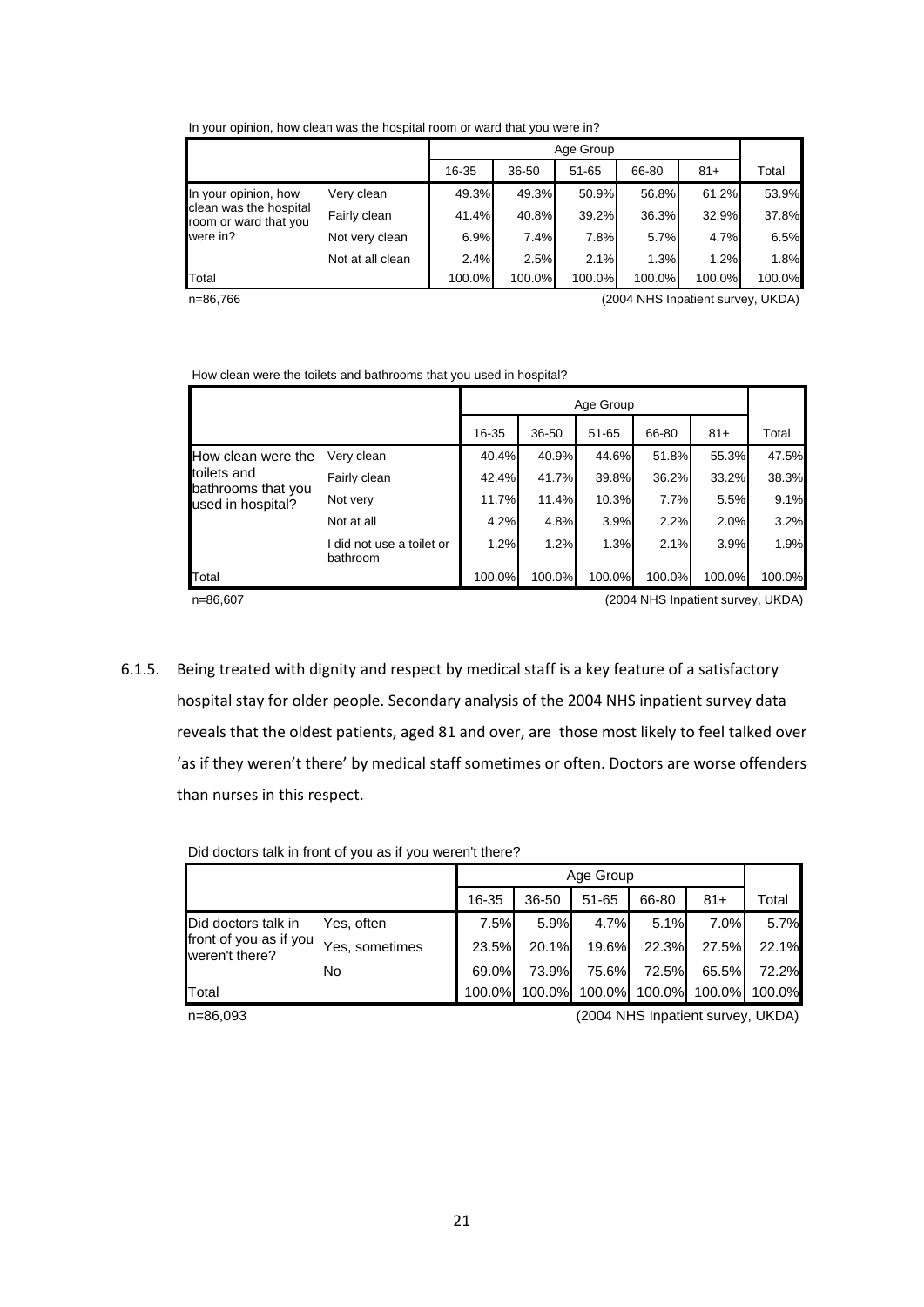|                                          |                |        | Age Group |           |        |        |        |  |  |
|------------------------------------------|----------------|--------|-----------|-----------|--------|--------|--------|--|--|
|                                          |                | 16-35  | 36-50     | $51 - 65$ | 66-80  | $81+$  | Total  |  |  |
| Did nurses talk in                       | Yes, often     | 5.8%   | 4.5%      | 3.4%      | 3.7%   | 5.2%   | 4.2%   |  |  |
| front of you as if you<br>weren't there? | Yes, sometimes | 17.7%  | 14.8%     | 13.6%     | 14.9%  | 20.5%  | 15.6%  |  |  |
|                                          | No.            | 76.5%  | 80.7%     | 83.0%     | 81.5%  | 74.4%  | 80.2%  |  |  |
| Total                                    |                | 100.0% | 100.0%    | 100.0%    | 100.0% | 100.0% | 100.0% |  |  |

Did nurses talk in front of you as if you weren't there?

n=86,487 (2004 NHS Inpatient survey, UKDA)

#### *Summary*

Patient satisfaction, based as it is on individual personal experience and expectations, is not an objective neutral yardstick that can be used to positively identify age discrimination. However, taking into account the evidence that the oldest patients are those least likely to be critical of any particular hospital situation, it is particularly worrying that these same patients are less likely than those in middle age and early old age to describe their hospital care as 'excellent' and most likely to feel talked over 'as though they were not there' by medical staff.

# 6.2. *Interface with primary care*

[See also *Ageism and age discrimination in primary and community health care in the United Kingdom* (Centre for Policy on Ageing, 2009, Review)]

#### 6.2.1. Screening programmes

One of the most explicit forms of age discrimination in healthcare in the NHS is the age limits applied to screening programs by invitation. While some have a sound evidence base and for others there is no available evidence, some are clearly discriminatory and are not justifiable by disease prevalence or any other clinical indicator. As discussed later under the treatment of cancer (Section 7.1.9), upper age limits currently exist of 69 for breast and bowel screening and 64 for cervical cancer screening by routine invitation. The soon to be introduced vascular screening programme currently has an upper age limit of 74 years, despite vascular diseases being highly prevalent above that age. "...the vascular checks programme has a cut‐off at the age of 74, and most strokes occur in people over 75. To prevent stroke, it is important to ensure that hypertension is controlled in this age group." (Xavier, 2009)

6.2.2. Late diagnosis and referral / the gate‐keeper role Early diagnosis and referral from primary to specialist secondary care is key in the treatment of certain conditions. Some GPs and other primary care agencies, however, see

22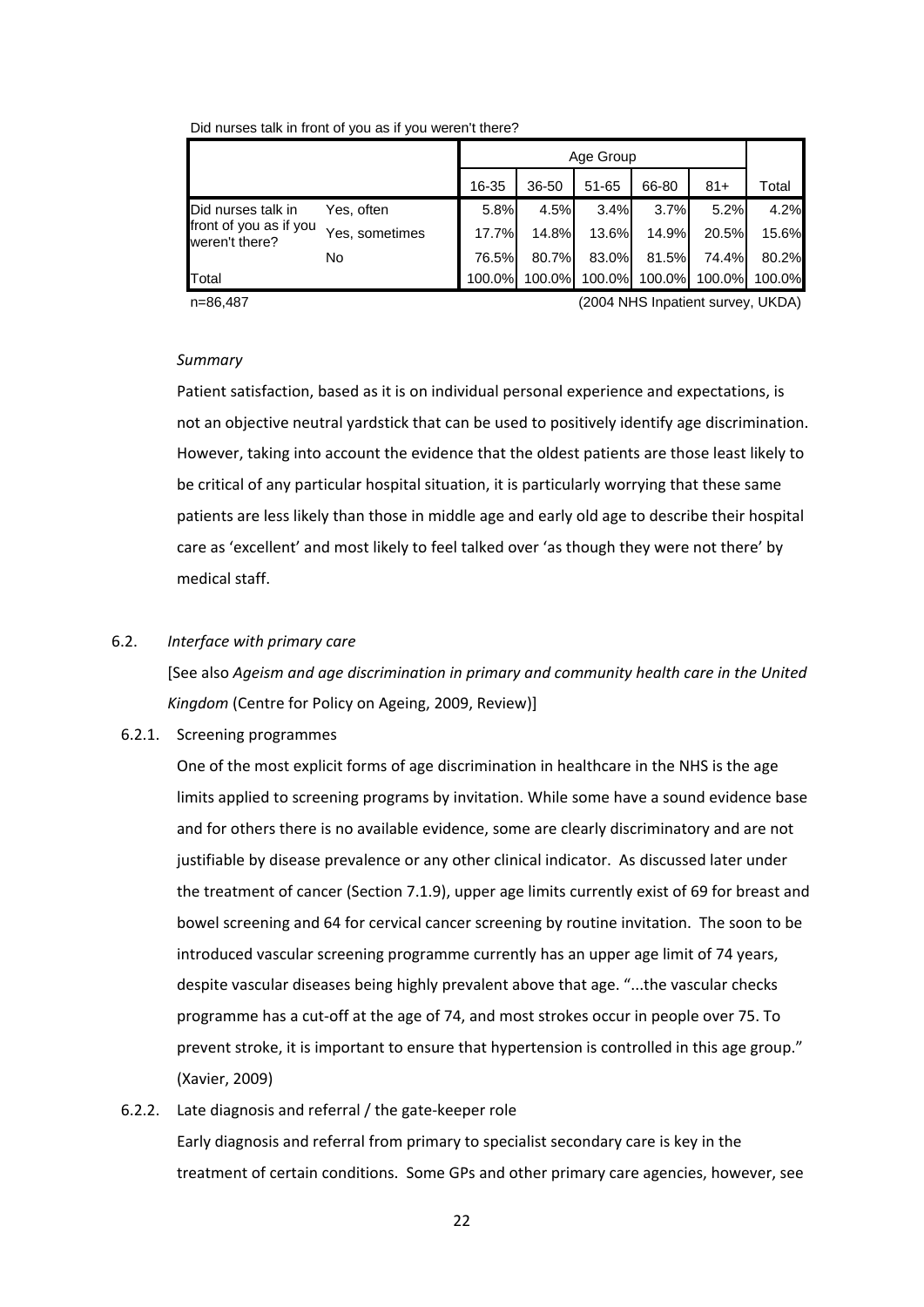it as part of their role to act as a gatekeeper to prevent unnecessary use of secondary care services. For example Somerset GP Acute Care Services state their primary aim as being to "Gate keep emergency admissions, avoiding those who do not need to be admitted coming into hospital". Early referral and the gate‐keeping role seem to be opposing forces. Gate‐ keeping, coupled with ageist attitudes, may disadvantage older people but there is no firm evidence to indicate that this is happening.

A Kings Fund survey of health managers, looking at age discrimination in healthcare found that managers rarely mentioned the gate‐keeping role. (Roberts and Seymour, 2002, Survey) There is however evidence that late referral is associated with patient age. For example in referral for dialysis following chronic renal failure to Bristol and Portsmouth renal units, avoidable late referrals were, on average, 5 years older than early referrals. (Roderick, Jones, Tomson and Mason, 2002, Survey)

#### *Summary*

At the interface with primary care, evidence of age discrimination is mixed. Some screening programmes provide one of the clearest remaining examples of institutional and explicit age discrimination and there is some clear evidence of the later referral of older patients but it is not clear that this late referral results from ageist attitudes or a gatekeeper role adopted by GPs and other primary care staff.

#### 6.3. *Indirect discrimination in hospital management*

- 6.3.1. Older people, particularly frail older people, in hospital may have additional special needs. If there is not adequate provision and these needs are not properly met this may be viewed as a form of indirect discrimination against the older person.
- 6.3.2. Ward management, privacy and single sex wards

'The 2006 NHS inpatient survey shows that only 76% of respondents were always given enough privacy when discussing their condition and treatment, 18% were given this facility sometimes and 5.5% did not get enough privacy in this situation.' 'Being in single sex accommodation and having access to single sex bathing, washing and toilet facilities is one of the most important considerations for older patients in maintaining their privacy and dignity.' ' According to the 2006 survey of NHS inpatients just under 23% of older respondents reported they had shared a room or bay with patients from the opposite sex.' (Healthcare Commission, 2007b, Large survey)

23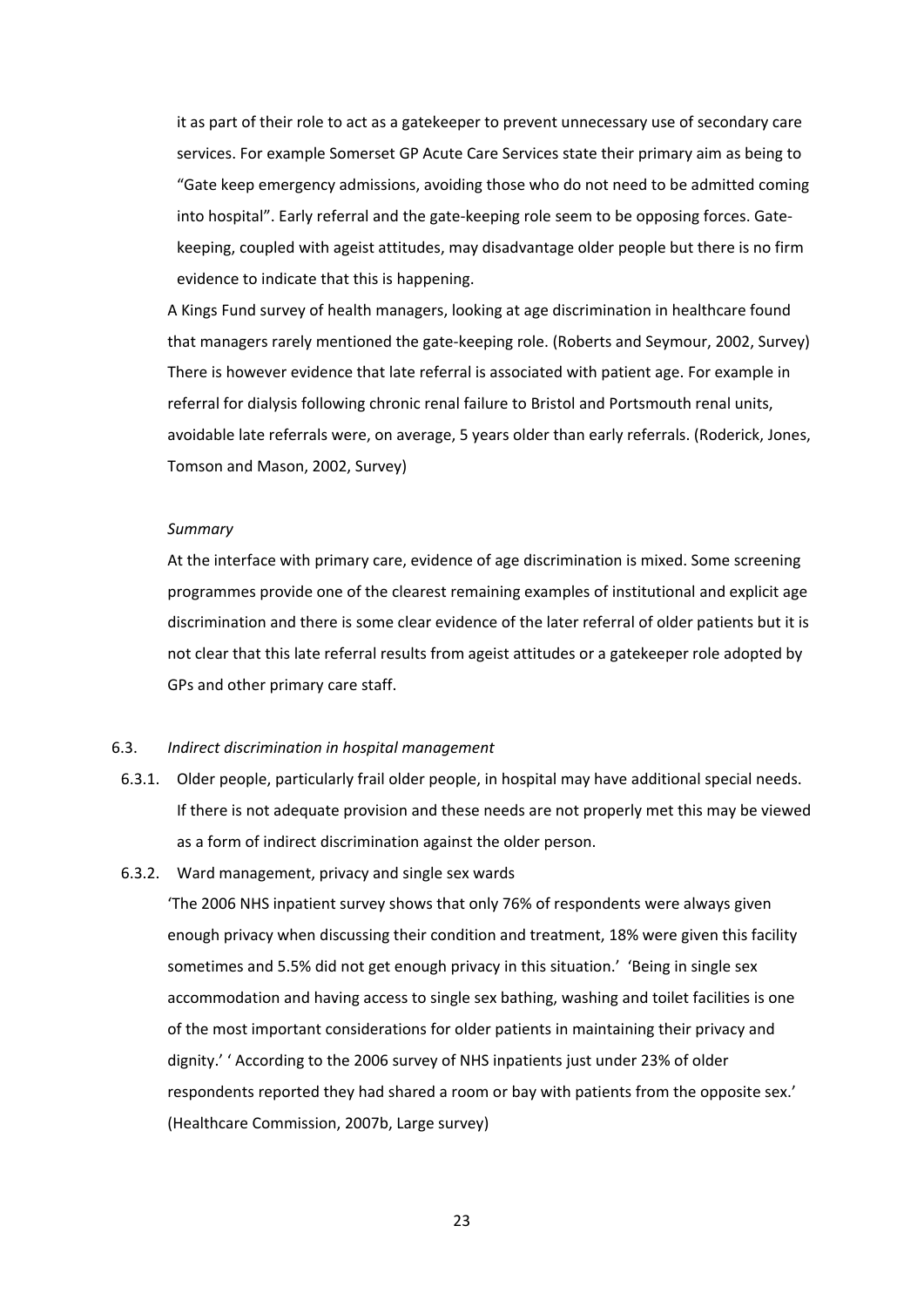While it might generally be assumed that older patients would be those least happy with mixed sex wards, (Tadd, 2004, Group study; Healthcare Commission, 2007b, Review), secondary analysis of the 2004 NHS inpatient survey data reveals, surprisingly, that older patients are more likely than younger patients to be placed in a mixed sex environment.

|                                                                                        |           | 16-35  | 36-50  | $51 - 65$ | 66-80  | $81+$  | Total  |
|----------------------------------------------------------------------------------------|-----------|--------|--------|-----------|--------|--------|--------|
| During your stay in                                                                    | Yes       | 17.0%  | 17.8%  | 21.8%     | 23.4%  | 24.0%  | 21.5%  |
| hospital, did you ever<br>share a room or bay<br>with patients of the<br>opposite sex? | <b>No</b> | 83.0%  | 82.2%  | 78.2%     | 76.6%  | 76.0%  | 78.5%  |
| Total                                                                                  |           | 100.0% | 100.0% | 100.0%    | 100.0% | 100.0% | 100.0% |

During your stay in hospital, did you ever share a room or bay with patients of the opposite sex

n=86,212 (2004 NHS Inpatient survey, UKDA)

#### 6.3.3. Confusion and the older patient

'Mild or acute confusion is also quite common for older people because of their medication. This must be recognised and appropriate care provided. Careful planning and review of care is even more vital for vulnerable groups of patients such as those with dementia and confusion. This has been a prime concern for older people who report that care is not always adequate...' (Healthcare Commission, 2007b, Review)

#### 6.3.4. Nutrition

'Of complaints about NHS services received by the Healthcare Commission, 25% concerned poor nutrition in hospitals...' 'Anecdotal evidence from older people confirms this evidence and adds the behaviour of staff as another factor explaining why older people do not have a satisfactory experience at mealtimes.' (Healthcare Commission, 2007b, Review) Inpatient survey evidence indicates however that, while all patients rate hospital food badly compared with other aspects of care, older patients' tendency to be less critical than younger patients is also true for hospital food.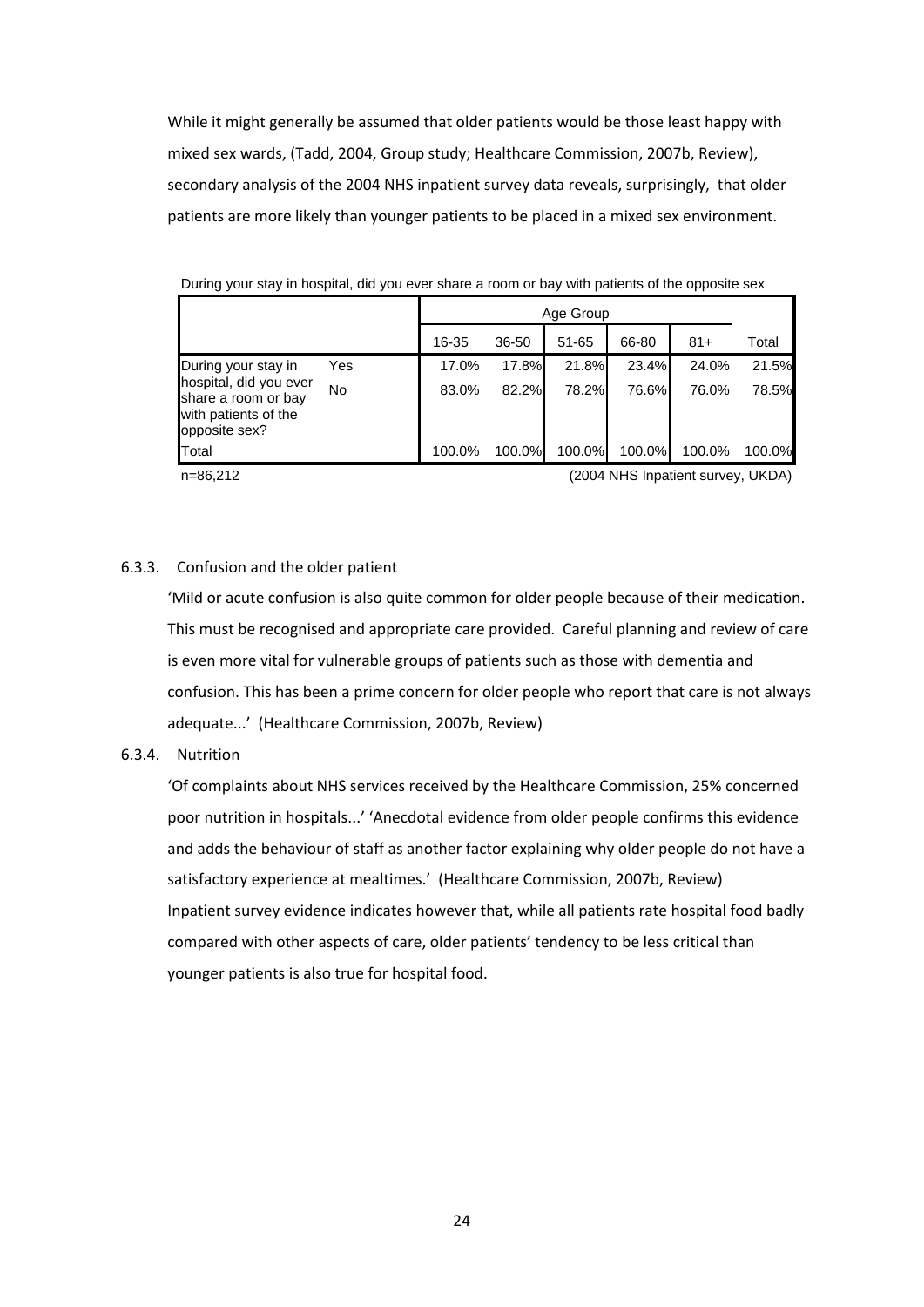How would you rate the hospital food?

|                                                       |                                     | 16-35    | 36-50 | 51-65         | 66-80  | $81 +$ | Total  |
|-------------------------------------------------------|-------------------------------------|----------|-------|---------------|--------|--------|--------|
| How would you Very good<br>rate the<br>hospital food? |                                     | 9.6%     | 13.1% | 16.5%         | 21.0%  | 24.3%  | 17.9%  |
|                                                       | Good                                | 28.2%    | 30.3% | 33.6%         | 37.9%  | 39.6%  | 34.8%  |
|                                                       | Fair                                | $33.0\%$ | 32.2% | 30.8%         | 27.5%  | 25.4%  | 29.4%  |
|                                                       | Poor                                | 20.9%    | 18.9% | 15.3%         | 11.0%  | 8.7%   | 14.1%  |
|                                                       | I did not have any<br>hospital food | 8.4%     | 5.5%  | 3.8%          | 2.5%   | 1.9%   | 3.8%   |
| Total                                                 |                                     | 100.0%   |       | 100.0% 100.0% | 100.0% | 100.0% | 100.0% |

n=86,550 (2004 NHS Inpatient survey, UKDA)

#### 6.3.5. Assessment and discharge

'The assistance received by older people upon discharge from hospital elderly care units often depends upon who they see and where they live... [a] review of 456 patients in three hospital elderly care units found that virtually all patients were assessed, and over 90 per cent received nursing or social care upon discharge from hospital. These were vulnerable older people aged 75 years and over. Most were widows who lived alone, had some physical difficulties and also multiple medical conditions. But the researchers cautioned that these results cannot be generalised to all hospitals, as medicine for the elderly wards are more likely to follow 'best practice' in multidisciplinary assessment than other hospital wards. ...Nearly 90 per cent of social workers (in the 54 hospital elderly care units) said that care assessment had improved in recent years.' (Healy, Thomas, Seargeant and Victor, 2000, Survey)

Older patients, aged 81 and over, are much less likely than younger patients to feel they have been given adequate information about what to do if they are worried about their condition after leaving hospital.

|                                                                          |                                | 16-35  | 36-50  | 51-65  | 66-80  | $81+$  | Total  |
|--------------------------------------------------------------------------|--------------------------------|--------|--------|--------|--------|--------|--------|
| Did hospital staff tell Yes<br>you who to contact if<br>you were worried |                                | 67.2%  | 70.9%  | 75.5%  | 72.4%  | 58.6%  | 70.5%  |
|                                                                          | No                             | 22.7%  | 22.0%  | 18.5%  | 20.0%  | 27.1%  | 21.2%  |
| about your condition<br>or treatment after<br>you left hospital?         | Don't know - Can't<br>remember | 10.1%  | 7.1%   | 6.0%   | 7.5%   | 14.3%  | 8.3%   |
| Total                                                                    |                                | 100.0% | 100.0% | 100.0% | 100.0% | 100.0% | 100.0% |

Did hospital staff tell you who to contact if you were worried about your condition or treatment after you left hospital

n=83,904 (2004 NHS Inpatient survey, UKDA)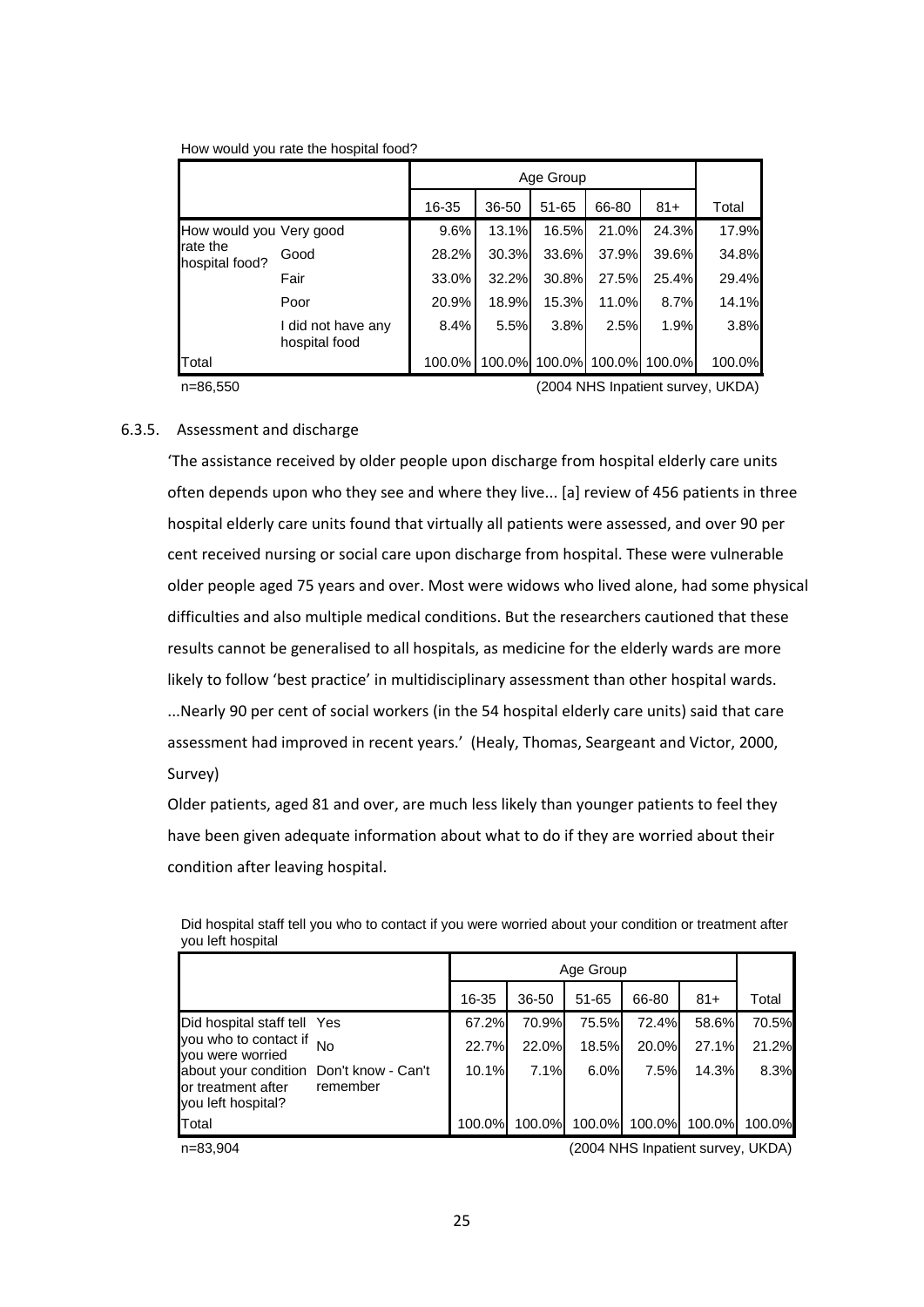Problems with discharge procedures for older patients are reflected in the high and increasing rates of emergency readmission for older people within 28 days of hospital discharge (see section 6.9). Interventions provided both in the hospital and at home are the most effective in reducing readmission rates (Parker et al, 2002, Systematic review).

#### *Summary*

There is a body of anecdotal evidence, supported in part by inpatient surveys, that older patients are particularly affected by hospital management issues such as privacy, continence management, the availability of single sex accommodation and the provision and serving of adequate and nutritional food.

#### 6.4. *Surgery*

- 6.4.1. As we will see later in section 7, older patients are less likely than younger patients to be referred for surgical interventions for cancer, heart disease and stroke. This may, at least in part, be a function of perceptions of how the older patient will cope with a surgical procedure.
- 6.4.2. Major elective [*non urgent*] cardiac, vascular, oncological and orthopaedic surgery can be performed on patients over 75 years old with good outcomes and adverse event rates similar to younger patients. For carotid endarterectomy "...the contribution of age to operative mortality is less than that of gender – the risks for older people over 75 are lower than those for women as a group." (Preston et al, 2008, Study)
- 6.4.3. Unlike elective operations, emergency surgery in older people carries disproportionately high risk, as patients tend to present later, are often harder to diagnose and have poorer functional reserve. (Preston et al, 2008, Study)
- 6.4.4. A social view of older people recognises diversity and that older people are just older 'people'.

From a medical point of view the reverse is true. Older people experience physiological change which must be recognised in treatment to meet need appropriately and avoid indirect discrimination.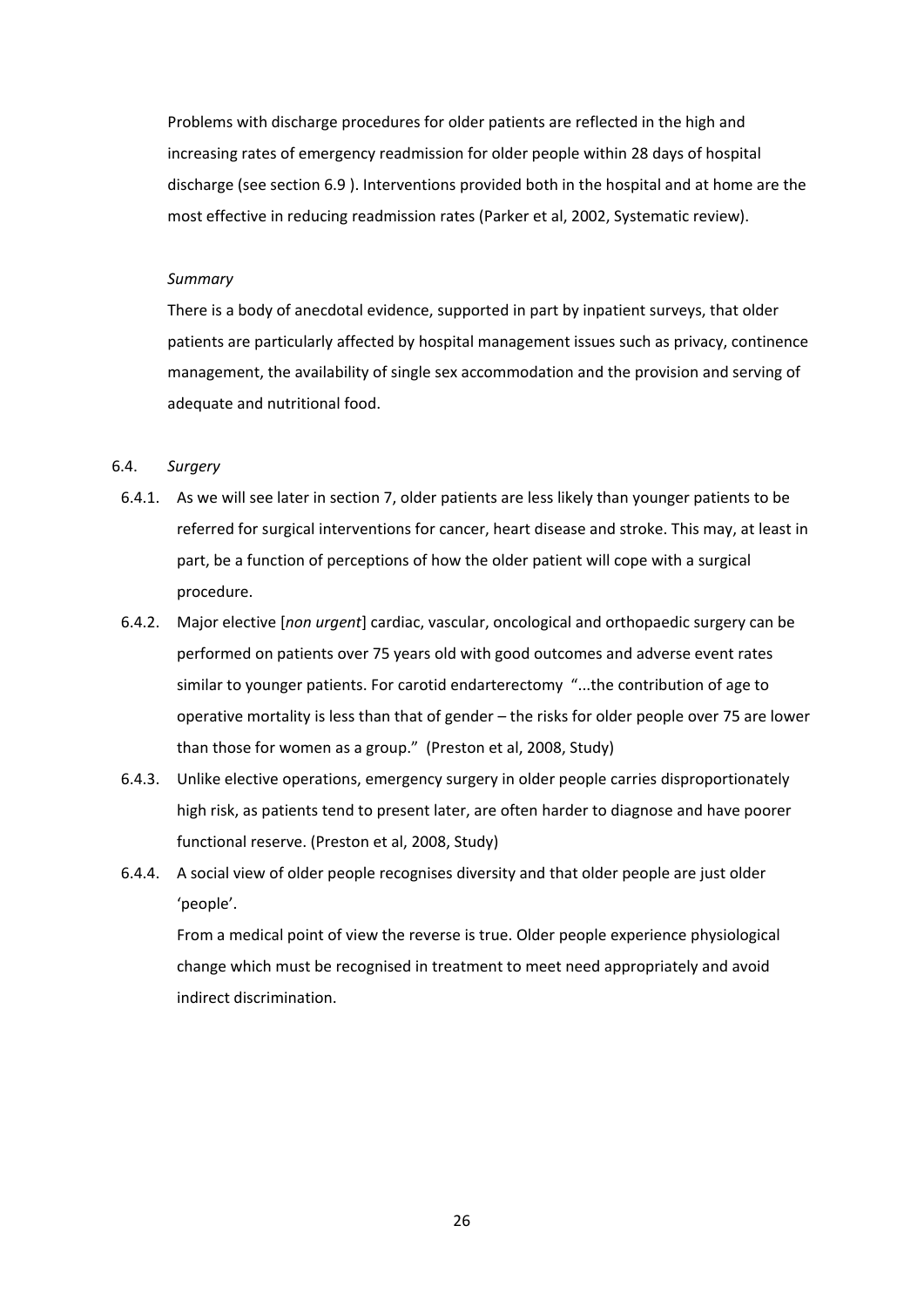# 6.4.5. Age related changes in human physiology

| System           | Age related changes                           | <b>Effect</b>                                                                  |
|------------------|-----------------------------------------------|--------------------------------------------------------------------------------|
| Cardiovascular   | Heart and vessels stiffen                     | Diastolic dysfunction                                                          |
|                  | Left ventricular hypertrophy                  | Cardiac output $\overline{\smash[b]{\mathsf{b}}}$ by 1% per year from age 30   |
|                  | Loss of responsiveness to catecholamines      | Cardiac output $\uparrow$ by enlarging end diastolic                           |
|                  |                                               | volume                                                                         |
|                  |                                               | Blunted tachycardia response                                                   |
| Respiratory      | Loss of elasticity                            | Loss of 50% ' breathing capacity' by age 70                                    |
|                  | Muscle atrophy                                | $\sqrt{\frac{1}{2}}$ resting pO <sub>2</sub>                                   |
|                  | Increased chest wall stiffness                | Closing volume* 个 towards maximal chest                                        |
|                  | Impaired gas exchange                         | expansion, particularly in supine position                                     |
|                  | Reduced response to hypercapnia and hypoxia   |                                                                                |
| Renal            | Reduced renal blood flow                      | $\overline{\Psi}$ glomerular filtration rate by 1ml min <sup>-1</sup> per year |
|                  | Lower glomerular filtration rate              | Impaired salt and water homeostasis makes fluid                                |
|                  | Impaired tubular function                     | management difficult                                                           |
|                  | Asymptomatic urinary tract infection          | ↑ sensitivity to pharmacological insults                                       |
|                  |                                               | Drugs and metabolites accumulate                                               |
|                  |                                               | Risk of endoprosthesis infection                                               |
| Locomotor        | Reduced muscle bulk                           | Risk of fractures, dislocation and exacerbation or                             |
|                  | Osteoporosis                                  | arthritis when moving anaesthetised patient                                    |
|                  | Ligament laxity                               |                                                                                |
|                  | <b>Arthritis</b>                              |                                                                                |
|                  |                                               |                                                                                |
| Immune           | Solid organ atrophy                           | Blunted response to infection (lack of fever and                               |
|                  | $\downarrow$ T,B-cell and macrophage function | leukocytosis)                                                                  |
| Liver            | Impaired oxidative function with normal       | $\overline{\mathsf{V}}$ metabolism of some drugs                               |
|                  | glucuronidation                               |                                                                                |
| Gastrointestinal | $\sqrt{}$ gut motility                        | Gastro-oesophageal reflux                                                      |
|                  |                                               | Constipation                                                                   |
| Neurological     | Reduction in neuronal size and connectivity   | Grey and white matter loss                                                     |
|                  | Neuronal loss, including spine and autonomic  | Impaired processing of information                                             |
|                  | nervous system                                | Cognitive impairment                                                           |
|                  |                                               | Reduced homeostatic autonomic responses                                        |
| Sensory          | Presbyacusis                                  | Deafness 35%                                                                   |
|                  | Presbyopia                                    | <b>Blindness 30%</b>                                                           |
|                  | Cataract                                      | Impaired balance                                                               |
|                  | Reduced sensory acuity                        | Pressure sores                                                                 |
| Skin             | Atrophy, loss of collagen                     | <b>Bruising</b>                                                                |
|                  |                                               | Tears, especially with adhesive dressings                                      |
|                  |                                               |                                                                                |

(Preston et al, 2008, Study)

6.4.6. Close attention to handling, temperature and fluid management can reduce the risks of surgery in older people. Older people are also at increased risk of postoperative cognitive dysfunction (POCD) and isolation in a dim room following surgery is particularly hazardous. (Preston et al, 2008, Study)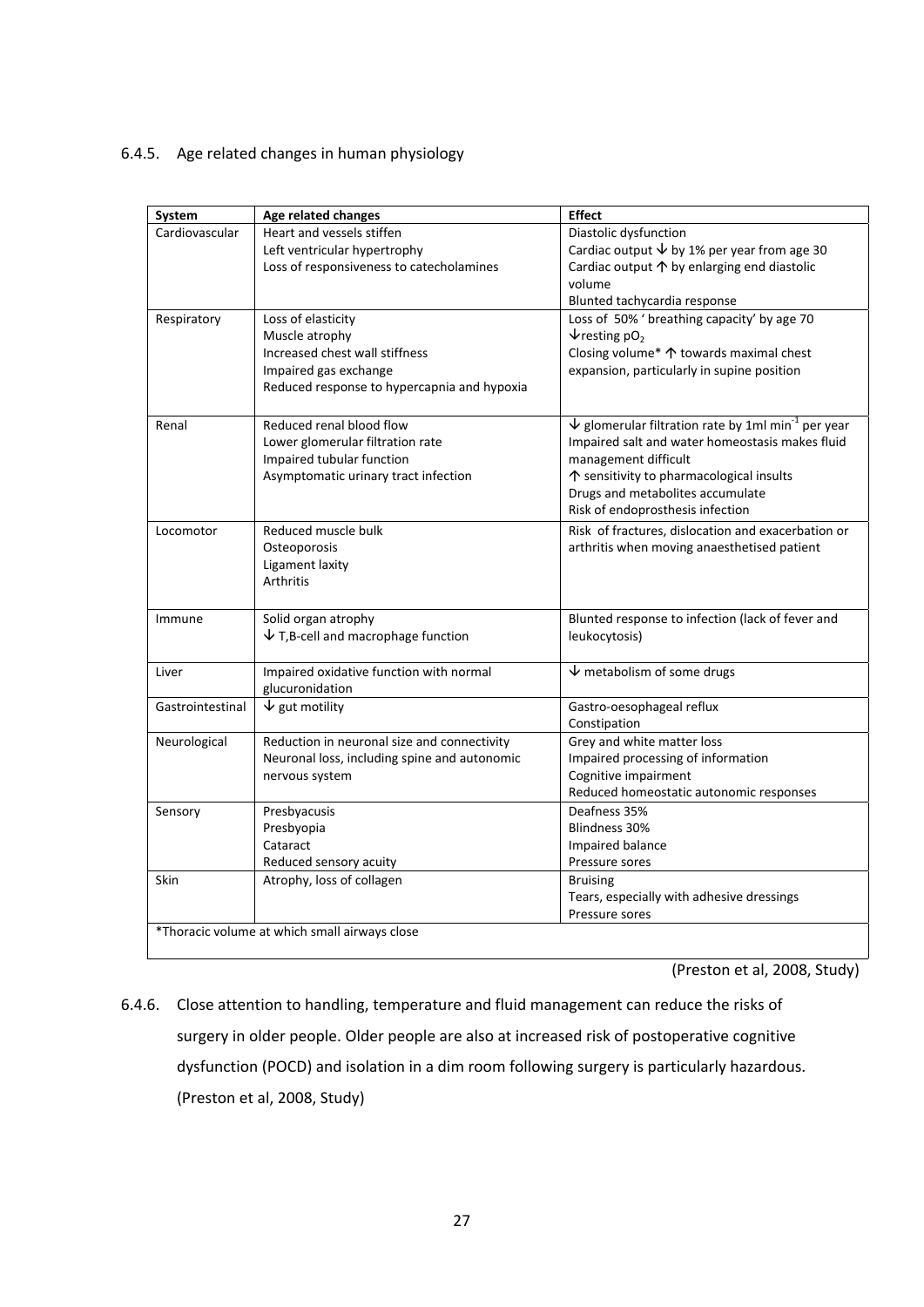#### *Summary*

There are clear examples of differential access to surgery by age and these differences are not always justifiable. In some areas, older patients could sustain higher levels of surgical intervention than is currently the case but, for this to be successful, the physiological changes and special needs of older patients must be recognised. We have found no evidence of the common occurrence of 'heroic interventions' surgical treatment that is inappropriate given the age and frailty of the patient.

#### 6.5. *Accident and Emergency / Trauma care*

6.5.1. Evidence of age discrimination in the provision of hospital accident and emergency services is unclear. Older people complain of long waits in A&E and a survey carried out by the Association of Community Health Councils for England and Wales (ACHCEW), reporting in 2001, confirmed that, on average patients 60 years and over waited longer than patients in other age groups and that there was a tendency for the average wait to increase with age. Older patients are much more likely than younger patients to be admitted to hospital from A&E and the wait for a bed may account for some or all of the longer waiting times. Studies report 46‐48% of over 65s admitted to hospital compared with 14‐20% of younger patients (Alberti,2004, Review; Downing and Wilson, 2005, Large survey; British Geriatrics Society, 2008, Guide)

| Age Group | Count | Average<br>wait<br>hrs:mins | % in group     |
|-----------|-------|-----------------------------|----------------|
| Not Known | 45    | 3:33                        | 1.2%           |
| $<$ 16    | 506   | 1:40                        | 13.0%          |
| $16 - 39$ | 1063  | 2:50                        | 27.3%          |
| $40 - 59$ | 747   | 3:41                        | 19.2%          |
| $60 - 69$ | 383   | 4:53                        | 9.8%           |
| $70 - 79$ | 546   | 4:22                        | 14.0%          |
| $80+$     | 603   | 4:34                        | 15.5%          |
| Total     | 3893  | 3.35                        |                |
|           |       |                             | (ACHCEW, 2001) |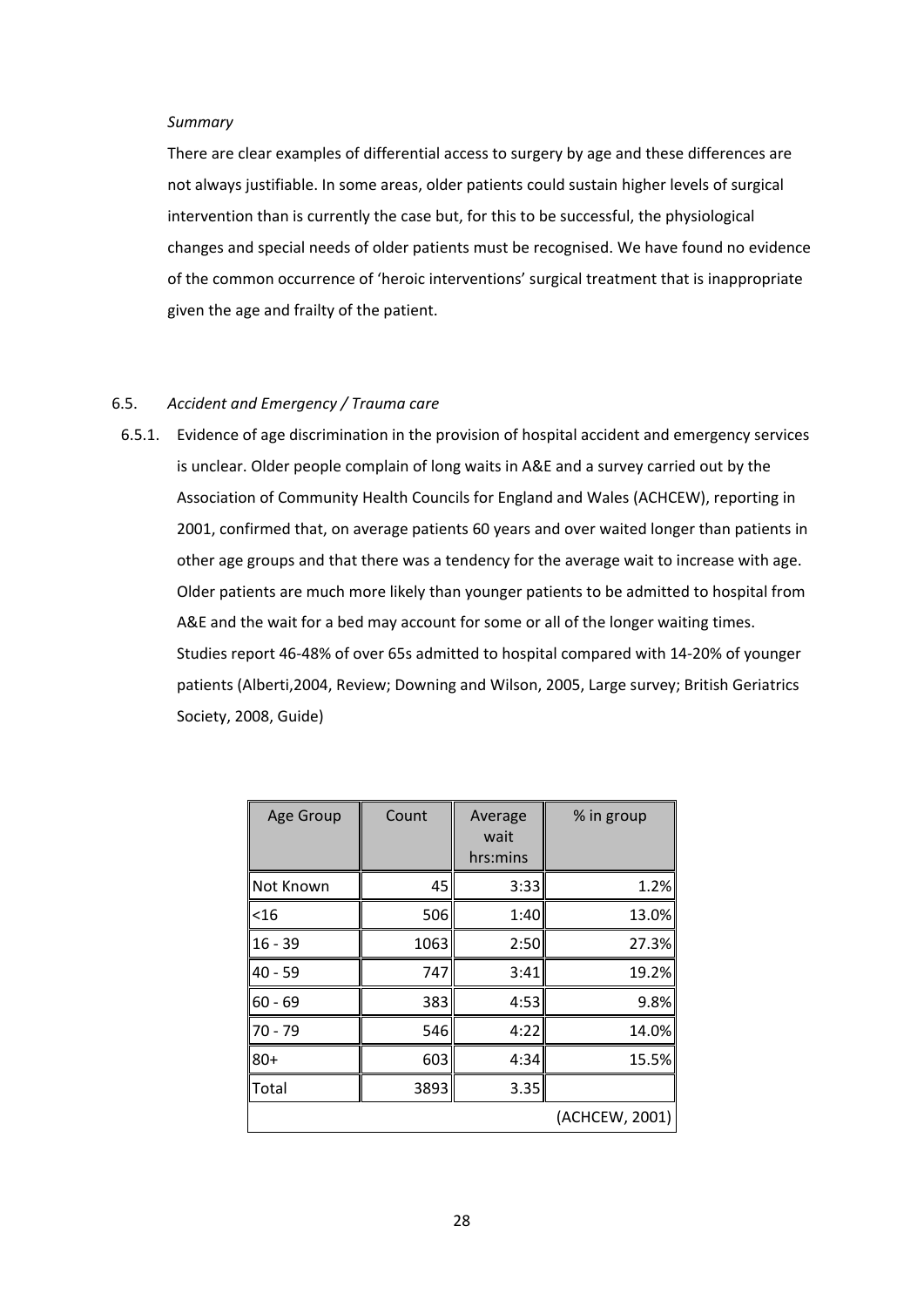6.5.2. The perception is that older people form a high proportion of Accident and Emergency cases but in reality, over 65s make up 15‐18% of A&E admissions.(Downing and Wilson, 2005; British Geriatrics Society, 2008) However, in relation to the numbers of older people in the population the picture is very different. The attendance rate per 1,000 population is much higher for those aged 80 and over.



Age‐specific rates of new A&E attendance with 95% confidence intervals

- 6.5.3. Individual, high profile examples of poor care in Accident and Emergency departments, particularly affecting older people and resulting in the deaths of patients, can and do occur. A 2009 Healthcare Commission report into the treatment of patients at Stafford Hospital between 2005 and 2008 found that 400 more people died than would be expected. The report found that unqualified receptionists carried out initial checks on patients arriving at the accident and emergency department, heart monitors were turned off in the emergency assessment unit because nurses did not know how to use them, there were not enough nurses to provide proper care, patients were "dumped" into a ward near A&E without nursing care so the four‐hour A&E waiting time could be met and there was often no experienced surgeon in the hospital during the night. (Healthcare Commission, 2009, Review)
- 6.5.4. A 2000 study of the management of elderly blunt trauma victims in Scotland found that significantly more of the elderly died than would be predicted. Once admitted to A&E, older patients were less likely to be admitted to intensive care, less likely to be managed in

Downing and Wilson, 2005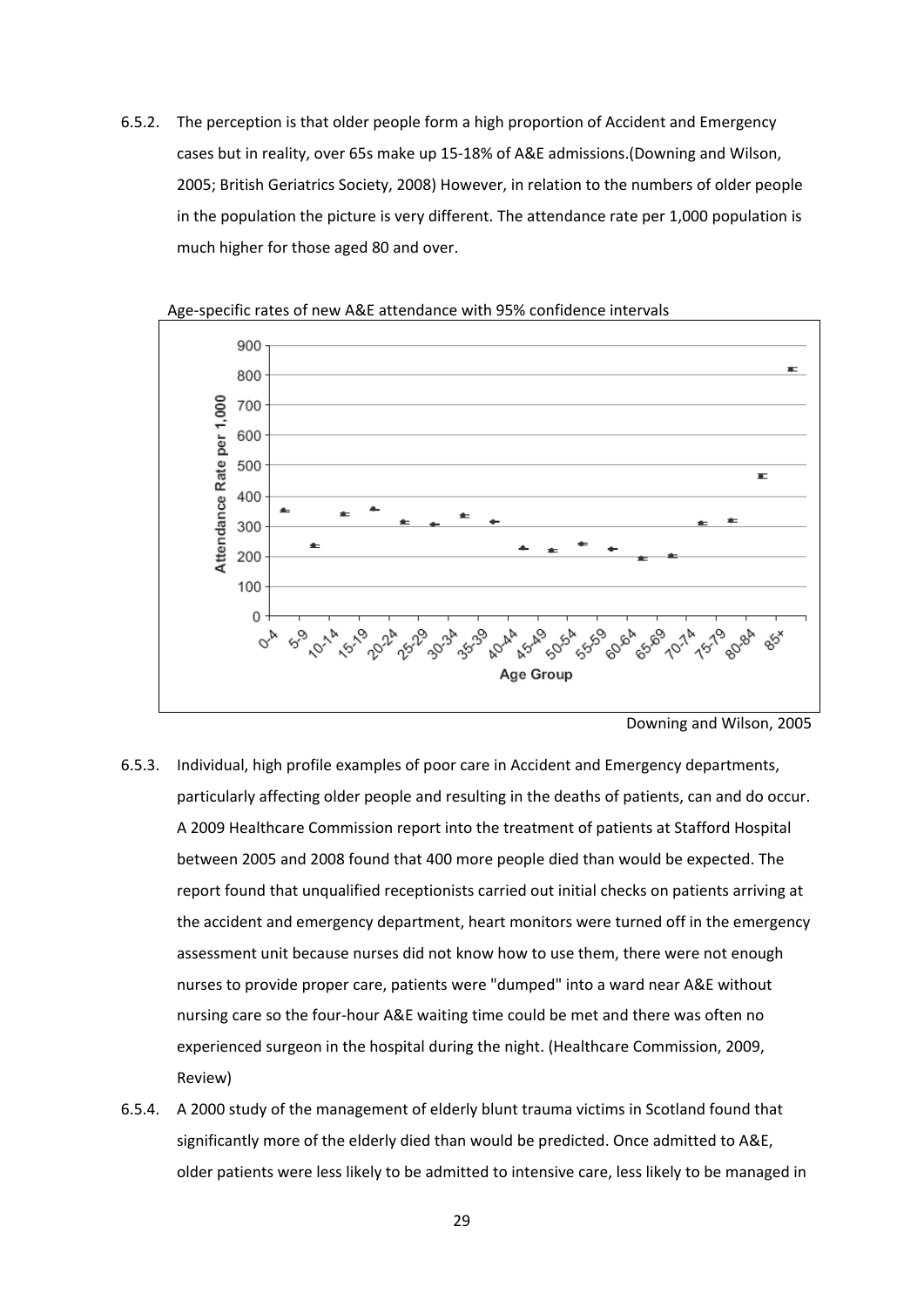a resuscitation room, and less likely to be transferred to a regional neurosurgical care centre. Age appeared to be an independent factor in the process of trauma care in Scottish hospitals. (Grant, Henry and McNaughton, 2000, Large survey)

- 6.5.5. The Commission for Health Improvement 2004 survey of patient experience, including A&E, found that, in general patient satisfaction with A&E increased with age, except for those aged 80 plus who were generally less satisfied than younger older people. The main exception to this was in satisfaction with the provision of information by medical staff which peaked with 50‐59 year olds and declined thereafter. (Raleigh et al, 2004, Large survey) Patient satisfaction is not however, in itself, an indication of the presence or absence of age discrimination since individual patients have no yardstick against which to measure their own experiences.
- 6.5.6. The Care Quality Commission's 2008 survey of 50,000 patients attending accident and emergency departments in 151 acute trusts across the NHS, although recording the age of the patient in the survey questionnaire, does not publish the results of patient experiences sub‐divided by age group, so it is not possible from published results to compare the experiences of older and younger patients. (Care Quality Commission, 2008, large survey)

#### *Summary*

Evidence of age discrimination in accident and emergency care is mixed. Older people wait longer in A & E but are more likely to be admitted to hospital. Older trauma victims are less likely to be taken from A & E to intensive care, be managed in a resuscitation room or transferred to a regional neurosurgical care centre.

# 6.6. *High Dependency and Intensive Care Units*

6.6.1. "Critical care is recognised to be one of the key acute hospital services. Unfortunately, due to the competing demands of emergency and elective admissions, patient flow through the entire hospital can be constrained by inadequate critical care capacity. Such constraints are usually manifest as postponed operations for elective admissions and non‐clinical transfers for emergency patients. Although the number of critical care beds has increased since 2000 it is unclear, in the face of greater hospital activity, whether the extra critical care capacity is sufficient to prevent critical care from being a 'bottleneck' within the hospital system." (The Intensive Care Society's and Department of Health's Working Group on Patient Flows in Critical Care, 2007)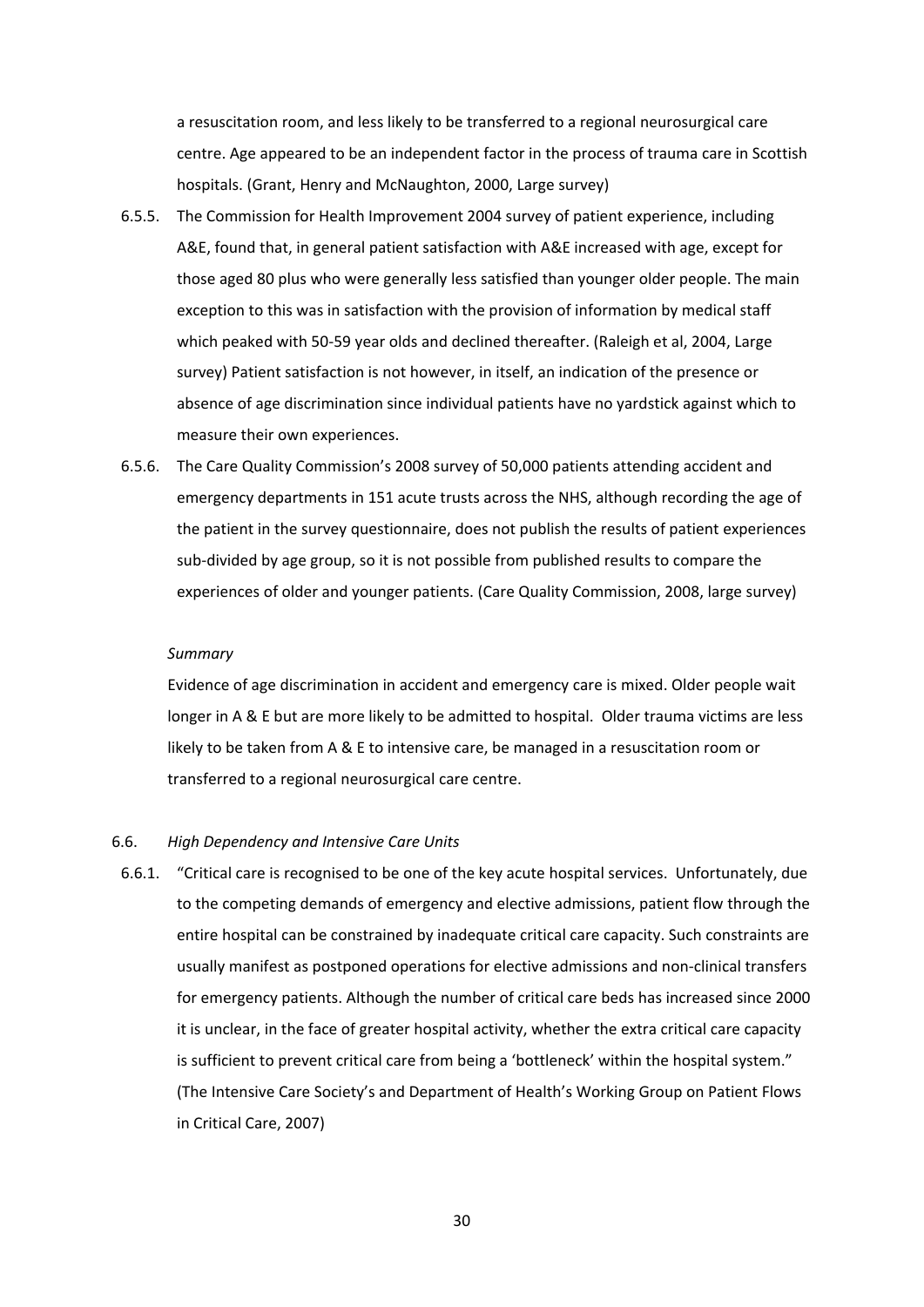



(The Intensive Care Society's and Department of Health's Working Group on Patient Flows in Critical Care, 2007)

- 6.6.2. Given the recognised shortage of critical care beds in the United Kingdom, it is inevitable that rationing of some sort will take place. Evidence on whether age‐based rationing of critical care beds is occurring is mixed. A 2003 study of 4,058 cases sampled every 12 days for one year in South Wales and assessed by an expert panel without knowledge of the patient's age, concluded that there was no evidence of age discrimination although the panel assessed that 48.3% of patients aged under 55, treated on a general ward, should have been in critical care, compared with 54.4% of those aged 55 and over and 56.6% of those aged 85 and over. (Hubbard et al, 2003, Large survey)
- 6.6.3. A study of elderly blunt trauma victims in Scotland found, for severely injured patients, that the odds of being transferred to an intensive care unit at age 70 were only three quarters those of being transferred at age 30, resulting in a higher than expected rate of mortality for the elderly trauma victim (Grant, Henry and McNaughton, 2000, Large survey)
- 6.6.4. Although not indicative of age discrimination in the UK, a Canadian systematic review of the rationing of critical care beds concluded that patients refused intensive care unit admission had a hospital mortality rate three times greater than those admitted and that age was a factor in the refusal of critical care. (Sinuff et al, 2004, Systematic review)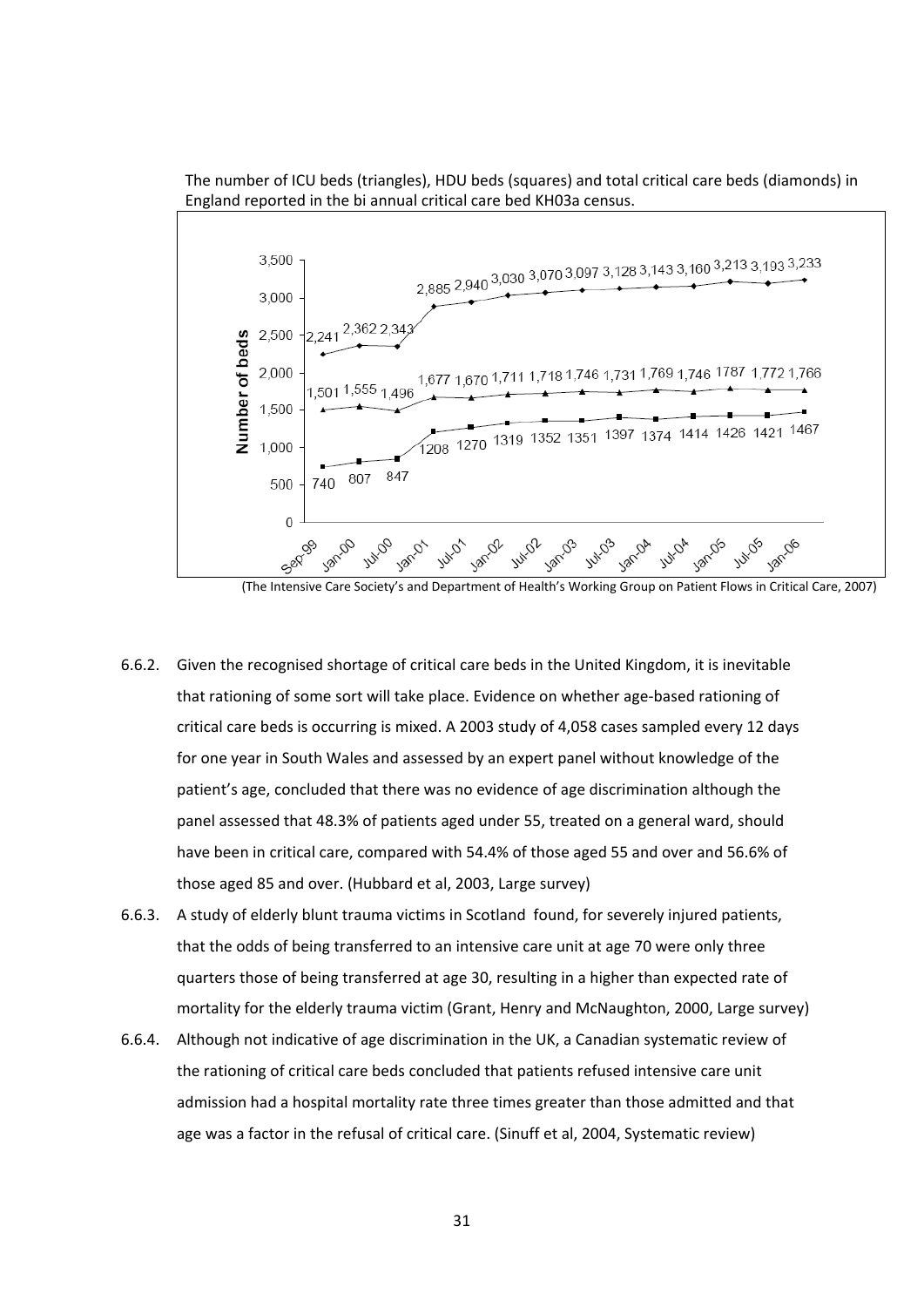6.6.5. Others acknowledge that age‐based rationing in intensive care is taking place in the UK but feel that it is justified. Clare Clarke, writing in the Journal of Advanced Nursing in 2001 concludes that "If age is to be used as a criterion to ration limited resources explicit national guidelines need to be developed and applied consistently to ensure that arbitrary differences in the treatment older people receive does not occur." (Clarke, 2001, Opinion)

#### *Summary*

There is a recognised shortage of intensive care beds in the UK for patients of all ages but the proportion of patients on a general ward who should have been in intensive care increases with the age of the patient. An older trauma victim is much less likely than a younger patient to be transferred to intensive care.

# 6.7. *End‐of‐Life care / Palliative care*

- 6.7.1. Although the majority of older people die in hospital, hospitals are focussed on patient survival and may not be organised to provide required levels of palliative care where different priorities and a different emphasis is necessary. It is suggested that "older people are less likely to receive end‐of‐life care". (Department of Health, 2008, Policy document) There is some evidence of direct age discrimination, in that older people and younger people may be treated differently in end‐of‐life provisions, but the main issue is probably one of indirect discrimination through failure to provide an adequate end-of-life / palliative care service to hospitalised older people.
- 6.7.2. The majority of patients who die in hospital are over the age of 65 and evidence suggests that three fifths are over the age of 75. (Costello, 2001, Study)

| Setting                            | Deaths at                                 | Over <sub>65</sub> | $85+$     |  |
|------------------------------------|-------------------------------------------|--------------------|-----------|--|
|                                    | all ages                                  | years              |           |  |
| Home                               | 19%                                       | 17%                | 11%       |  |
| NHS hospital and NHS nursing homes | 56%                                       | 56%                | 51%       |  |
| <b>Voluntary hospices</b>          | 4%                                        | 4%                 | 1%        |  |
| Communal establishments            | 18%                                       | 21%                | 36%       |  |
|                                    | (100%)                                    | (100%)             | (100%)    |  |
| All settings                       | n=530,373                                 | n=440,396          | n=166,618 |  |
| (Seymour et al, 2005)              | Source: National Statistics Online (2004) |                    |           |  |

Place of death in England and Wales (2001) – all ages (%)

6.7.3. "Most research about dying in hospital, with some exceptions, presents a gloomy picture of poor quality care in busy, noisy and dirty wards, where medical and nursing staff devote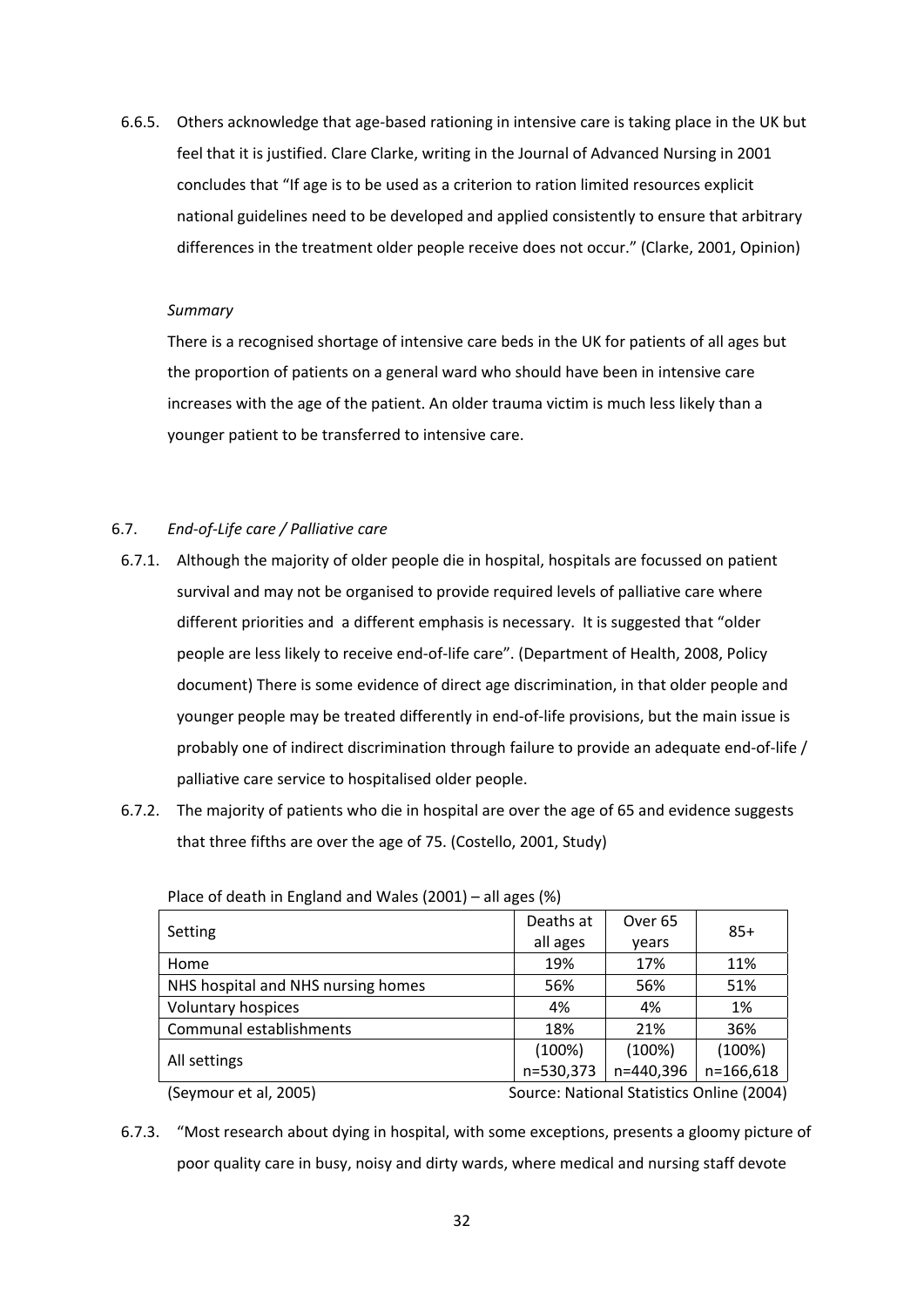little attention to the dying who are sometimes marginalised in side rooms" (Seymour et al, 2005, Study ‐ referencing Rogers et al, 2000, Study)

- 6.7.4. A 2001 end‐of‐life care survey of hospital patients, nurses and physicians found that "the care of older dying patients was defined by a lack of 'emotional engagement' with the patient and the institutionalized nondisclosure of information about death and dying." "Although nurses provide individual care to dying patients, much of this was aimed at meeting patients' physical needs." (Costello, 2001, Small survey)
- 6.7.5. "There is evidence that death in hospital is sometimes poorly managed with inadequate symptom control, poor support for patient and carers and little clear and open communication about prognosis and treatment." (Seymour et al, 2005, Study – referencing Costello, 2001, Small survey)
- 6.7.6. A 2005 study by researchers from the University of Sheffield, on behalf of Help the Aged, looking at end‐of‐life care, reported earlier findings that, whereas most people die in hospital, that is not the place in which most people want to die. "About half of all deaths do not take place in the setting that the dying person prefers." The study also highlighted possible examples of direct age discrimination. ".. .across all regions in England, older people with cancer are less like to die at home than younger people... only 8.5% of those aged over 85 dying of cancer die in a hospice, compared with 20% of all cancer deaths" (Seymour et al, 2005, Study)
- 6.7.7. These findings are confirmed by a national telephone survey carried out by the Cicely Saunders Foundation in 2002 (Higginson, 2003, Survey) presented as evidence to the 2004 House of Commons Health Committee enquiry into hospice and palliative care. (National Council for Hospice and Specialist Palliative Care Services, 2004, Review)

| Preferences versus reality:<br>Where patients want to be cared for and where they actually die |                    |                       |                       |  |  |  |
|------------------------------------------------------------------------------------------------|--------------------|-----------------------|-----------------------|--|--|--|
|                                                                                                |                    |                       |                       |  |  |  |
|                                                                                                | Preferred place of | Actual place of death | Actual place of death |  |  |  |
| Place of death<br>death                                                                        | - all causes       | - cancer principal    |                       |  |  |  |
|                                                                                                |                    |                       | cause                 |  |  |  |
| Home                                                                                           | 56%                | 20%                   | 25%                   |  |  |  |
| Hospice                                                                                        | 24%                | 4%                    | 17%                   |  |  |  |
| Hospital                                                                                       | 11%                | 56%                   | 47%                   |  |  |  |
| Care Home                                                                                      | 4%                 | 20%                   | 12%                   |  |  |  |

(National Council for Hospice and Specialist Palliative Care Services, 2004)

6.7.8. Palliative care services for cancer patients are generally recognised as more advanced than those for other terminally ill patients, but cancer is not the main cause of death for the oldest patients.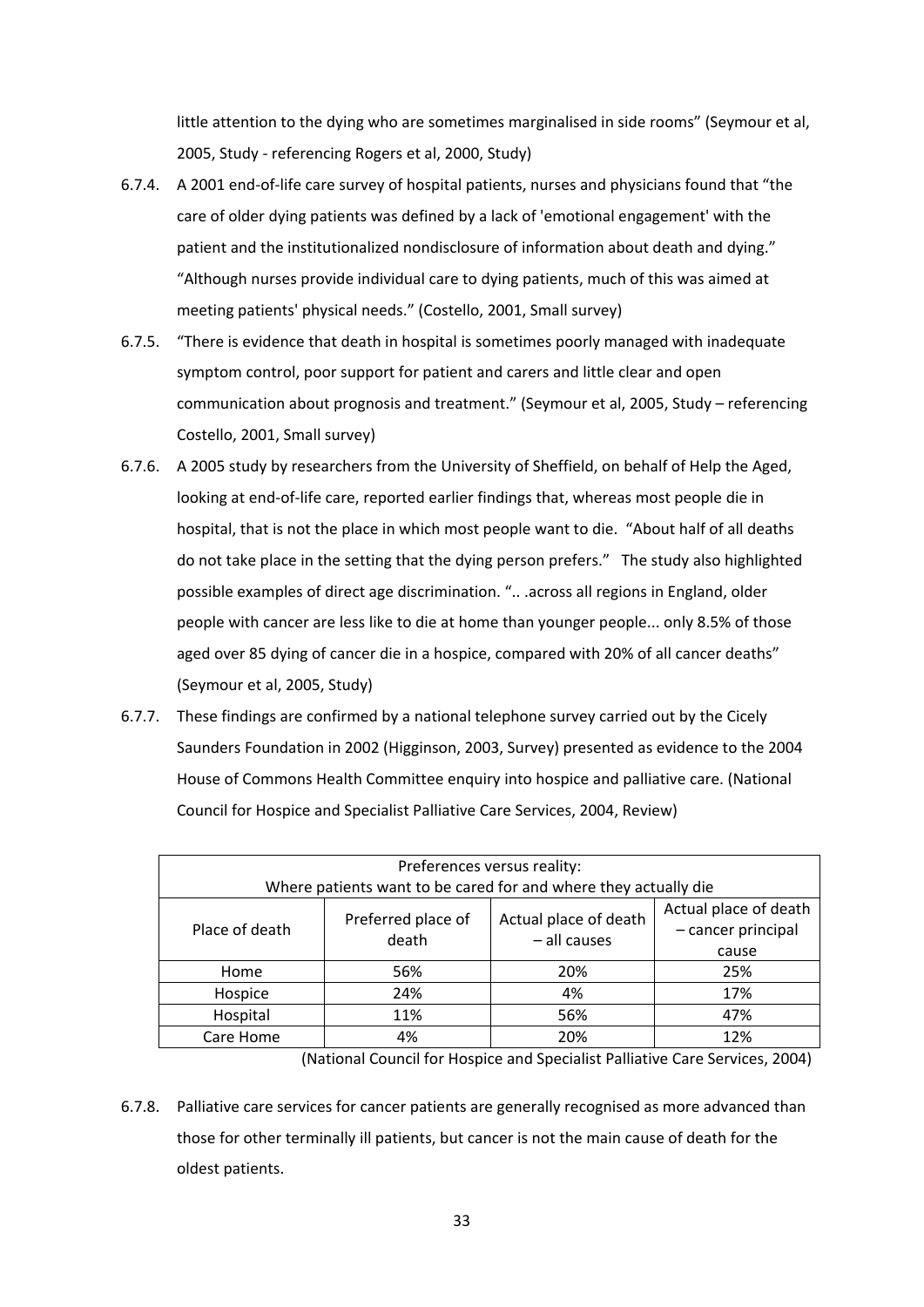6.7.9. "The prevalence of symptoms in people with a non‐cancer diagnosis has many similarities to that for people with cancer. But only 1% of those with a non-cancer diagnosis have access to specialist community teams in the last year of life compared with 40% of those with cancer." (National Council for Hospice and Specialist Palliative Care Services, 2004, Review)

| <b>England and Wales</b> | Men<br>Women |       |        |       |       |        |
|--------------------------|--------------|-------|--------|-------|-------|--------|
|                          | 45-64        | 65-84 | $85+$  | 45-64 | 65-84 | $85+$  |
| Respiratory diseases     | 7%           | 14%   | 21%    | 8%    | 14%   | 18%    |
| Cancer                   | 37%          | 32%   | 18%    | 53%   | 29%   | 11%    |
| Injury and poisoning     | 6%           | 1%    | 2%     | 4%    | 2%    | 2%     |
| Infectious diseases      | 1%           | 1%    | 1%     | 1%    | 1%    | 1%     |
| Circulatory diseases     | 35%          | 41%   | 42%    | 21%   | 40%   | 44%    |
|                          | 644          | 4,316 | 18,803 | 404   | 3,122 | 16,219 |

#### Major cause of death by sex and age, 2003

Source: National Statistics Online (2009)

6.7.10. "Around 83% of all deaths are of people aged 65 and over and it might reasonably be expected that a similar percentage of people of that age would gain access to specialist palliative care services. However the percentages range from under 60% to 68%, well under the 83%. It would be important to understand the reasons for that in order to be able to discount any possibility of age discrimination." (National Council for Hospice and Specialist Palliative Care Services, 2004, Review)

#### *Summary*

Older patients do not receive equivalent levels of end‐of‐life care to those received by younger patients. In part this is explained by the better end‐of‐life care received by cancer patients who are, on average, younger, but age appears to be an independent factor both in place of death and access to specialist care.

#### 6.8. *Resuscitation*

6.8.1. 'Do not resuscitate' (DNR), 'do not attempt resuscitation' (DNAR), 'not for resuscitation' (NFR), and 'allow natural death' (AND) instructions on patient notes have been a cause for concern by older people's organisations with a suspicion that, because of ageist attitudes in the NHS, older people are more likely to receive such orders, based solely on their age. (Ebrahim, 2000, Opinion) There is also a suspicion that, once a DNR order has been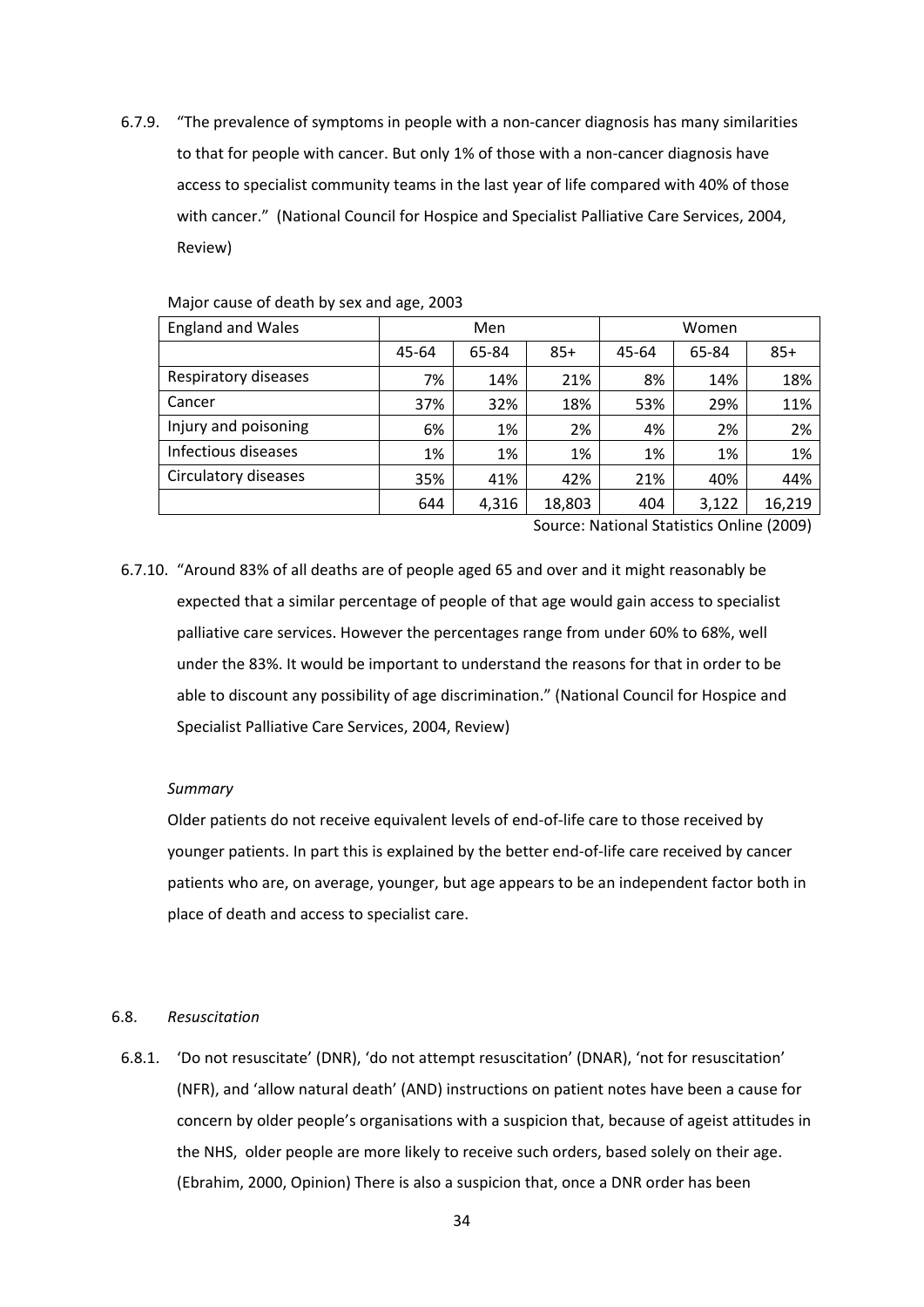imposed, it affects not just the decision about whether or not to use cardiopulmonary resuscitation but also the general level of care that a patient receives (Dangoor, 2001, Opinion)

- 6.8.2. Concern was such that resuscitation gained a particular mention in the National Service Framework for Older People. "Specific concerns have been raised about resuscitation policies, and whether older people are more likely to be denied cardiopulmonary resuscitation on the grounds of age alone. ... local resuscitation policies should be based on the guidelines issued by the BMA, RCN and Resuscitation Council, and should be regularly audited to prevent age discrimination." (Department of Health, 2001, Policy document)
- 6.8.3. Despite these concerns, firm evidence of age discrimination in the application of DNR / DNAR orders is limited. A 2004 UK study of the application of DNAR orders following cardiac surgery found that, while DNR orders appeared more than twice as frequently in patients aged 70 or over, multiple organ failure scores were similar for DNR patients in the two age groups suggesting that severity of illness was more important than age in determining resuscitation status. (Mackay et al, 2004, Large survey)
- 6.8.4. Joint guidance on resuscitation has been issued by the British Medical Association, the Resuscitation Council (UK) and the Royal College of Nursing which indicates that DNR orders should only be issued by senior medical staff and should not normally be issued without consulting the patient or their family. A 2005 study of 58 DNR cases found that while all orders were issued by senior medical staff, in only 10% of cases had the patient been consulted and the family were involved in only 36% of cases. In addition, only one third of patient notes indicated clearly whether the order applied only to cardiopulmonary resuscitation. (Harris and Linnane, 2005, Small survey)

#### *Summary*

Suspicion of ageism in the application of 'Do Not Resuscitate' order is widespread but, although there is firm evidence that guidelines on consultation are often not being adhered to, there is no firm evidence of age discrimination in their application.

# 6.9. *Emergency readmission*

In a joint report published in 2009, Age Concern and Help the Aged have expressed concern at the increasing proportion of hospital patients aged 75 and over who are readmitted as

35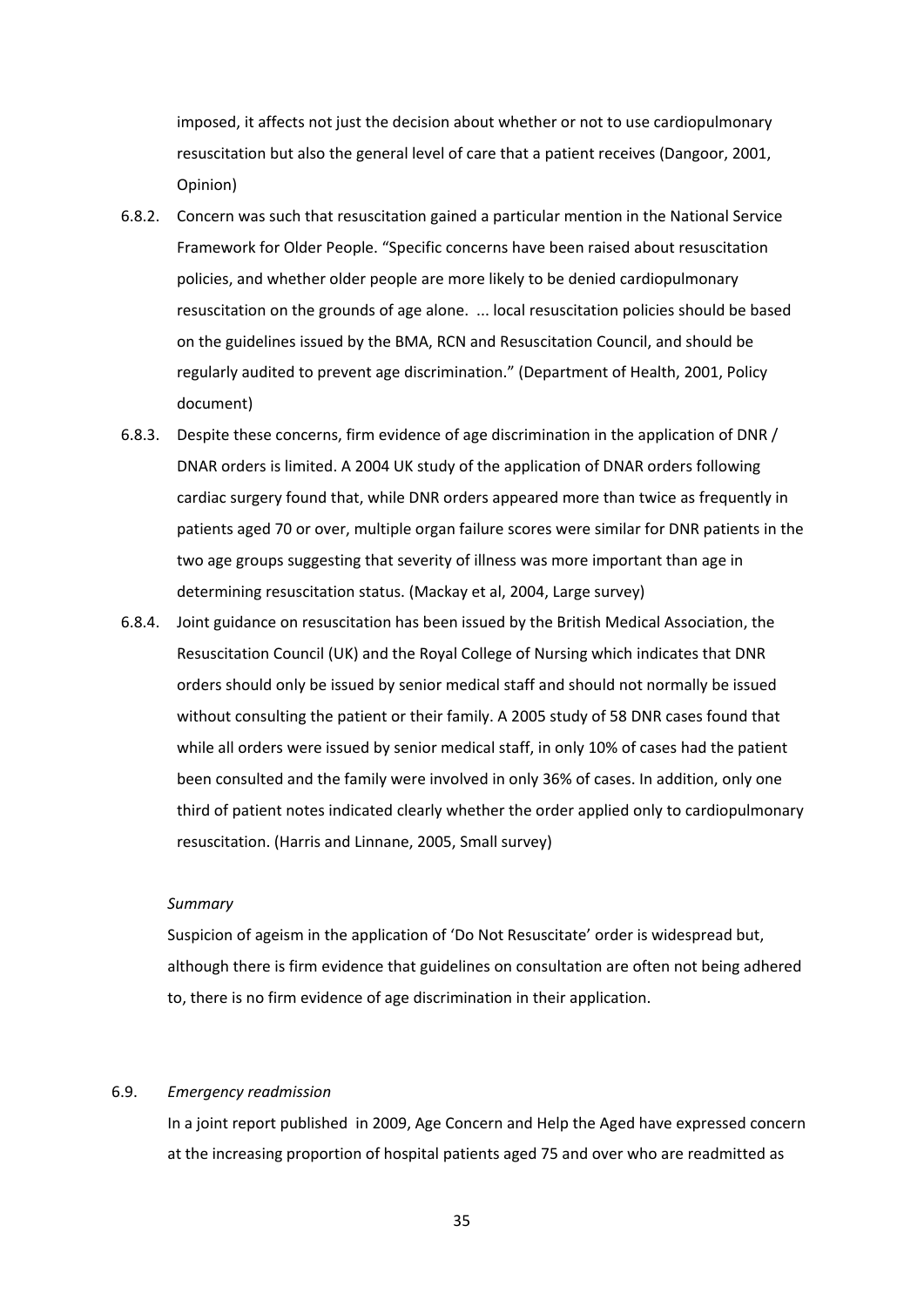emergency admissions within one month of discharge. (Harrop et al, 2009, Policy document)



It is not clear how much of the higher rate for older people results from increased frailty and how much from poorer standards of care. Nor can we easily ascertain how much of the increase in that rate (a 27% increase between 1998‐9 and 2006‐7) can be attributed to an insufficiently high standard of hospital care or premature or insufficiently well planned discharge.

#### *Summary*

The high, and increasing, rates of hospital readmission within 28 days of hospital discharge, for older patients, is a clear indication of problems with the hospital care or discharge procedures for this group. This would appear to be a case of indirect discrimination, where universally applied policies are particularly disadvantageous to older people.

#### 7. **Areas of discrimination in the treatment of particular conditions**

#### 7.1. *Oncology (Cancer)*

- 7.1.1. Cancer is more common in later life. Around one-third of all cancers are diagnosed in people over 75 who form only around 7% of the population. (NHS Scotland, 2001, Review)
- 7.1.2. Oncology professionals may, on average, have negative attitudes towards older people. A study carried out at a regional cancer centre in the UK in 1999, using Kogan's Old People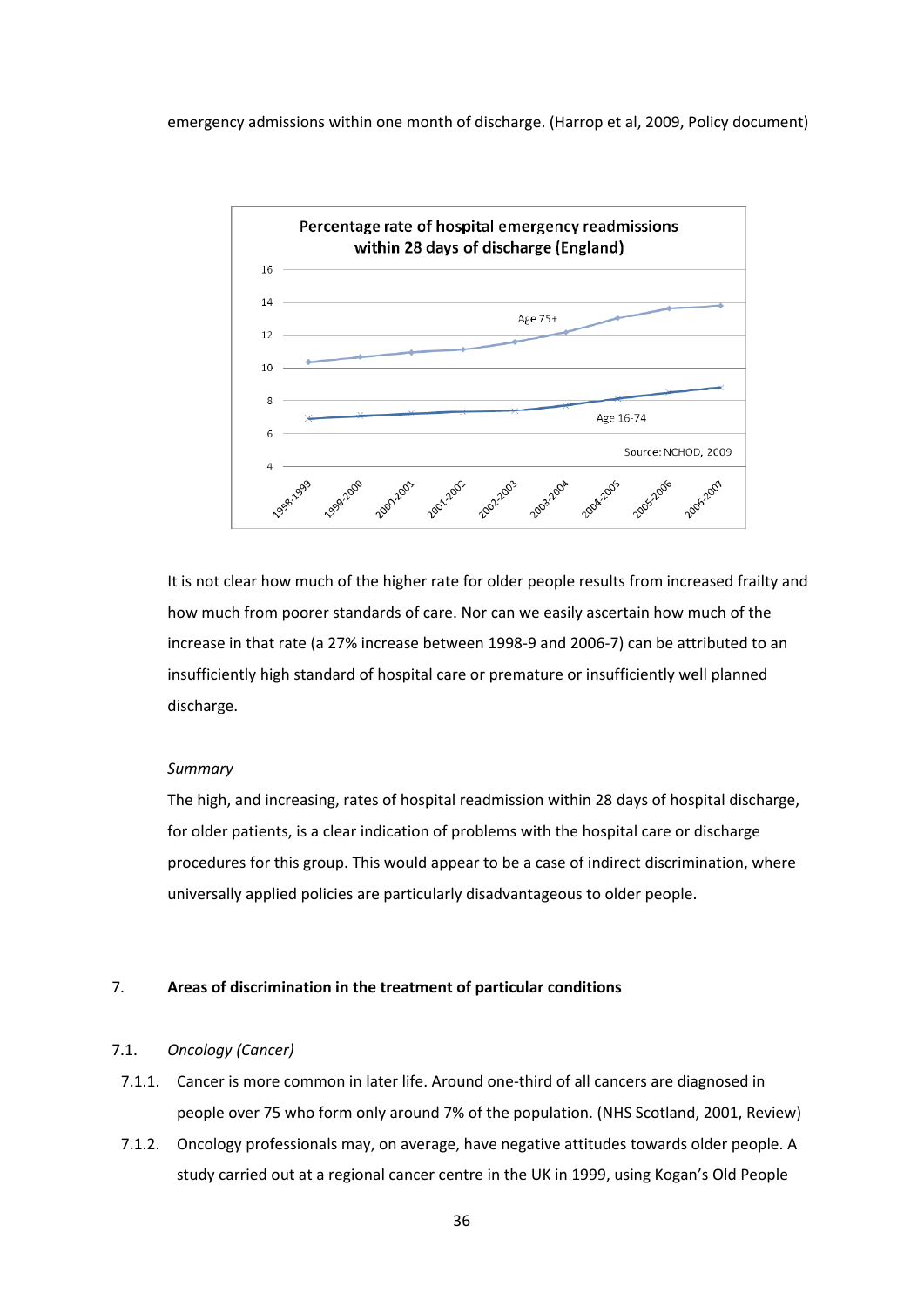Scale showed that all professionals tested, medical staff, nursing staff and radiographers, male and female, had similar levels of negativity towards older people. (Kearney et al, 2000, Survey) The study did not, however, reveal how oncology professionals compare with other groups of professionals or with the population in general. Is this possible negative attitude towards older people reflected in service provision?

- 7.1.3. The following studies of cancer care in older patients show that fewer diagnostic and staging procedures and less treatment is carried out with advancing age and that disease specific survival rates decline with age.
- 7.1.4. Turner, Haward, Mulley and Selby used data from the Yorkshire Cancer Registry, covering a population of 3.7 million, to illustrate the point using histological confirmation as a marker for the adequacy of investigation.

Proportion (%) of cancers confirmed by histology, cancer patients with no definite treatment and

| cancer patients surviving five years, by age group, Yorkshire 1989-93 |          |                               |       |          |                       |                |          |                     |                |  |
|-----------------------------------------------------------------------|----------|-------------------------------|-------|----------|-----------------------|----------------|----------|---------------------|----------------|--|
|                                                                       |          | <b>Confirmed by histology</b> |       |          | No definite treatment |                |          | Five year survival* |                |  |
| <b>Site</b>                                                           | $0 - 64$ | 65-74                         | $75+$ | $0 - 64$ | 65-74                 | $75+$          | $0 - 64$ | 65-74               | $75+$          |  |
| <b>Breast</b>                                                         | 97       | 91                            | 63    | 1        | 4                     | 11             | 71       | 68                  | 54             |  |
| Colon                                                                 | 95       | 89                            | 75    | 9        | 16                    | 31             | 43       | 39                  | 37             |  |
| Lung                                                                  | 80       | 70                            | 44    | 32       | 48                    | 76             | 8        | 5                   | $\mathfrak{p}$ |  |
| Prostate                                                              | 94       | 91                            | 78    | 6        | 8                     | 15             | 46       | 46                  | 42             |  |
| Skin (non-melanoma)                                                   | 98       | 98                            | 96    | 1        | 1                     | $\mathfrak{p}$ | 98       | 99                  | 100            |  |
| Stomach                                                               | 90       | 86                            | 70    | 32       | 44                    | 66             | 16       | 11                  | 9              |  |
| *Excludes deaths from other causes                                    |          |                               |       |          |                       |                |          |                     |                |  |

(Turner et al, 1999)

7.1.5. An analysis of **all** hospital treatment of colorectal cancer patients in Scotland between 1992 and 1996 revealed that, when all other factors have been controlled for, age is a significant determining factor in both level of investigation and treatment received. Older patients are less likely to receive a full investigation, as indicated by histology, and also less likely to receive definitive surgery or chemotherapy.

75‐84 year olds were 2.7 times less likely and 85+ year olds 4.8 times less likely than the 17‐ 54 age group to receive histological verification.

75‐84 year olds were 20% less likely to receive definitive surgery and those aged 85 and over 55% less likely to receive definitive surgery than those in the 17‐54 age group. About one third (32.8%) of 17‐54 year olds and one fifth (18.5%) of 55‐64 year olds received chemotherapy. However in the oldest age groups only 47 patients aged 75‐84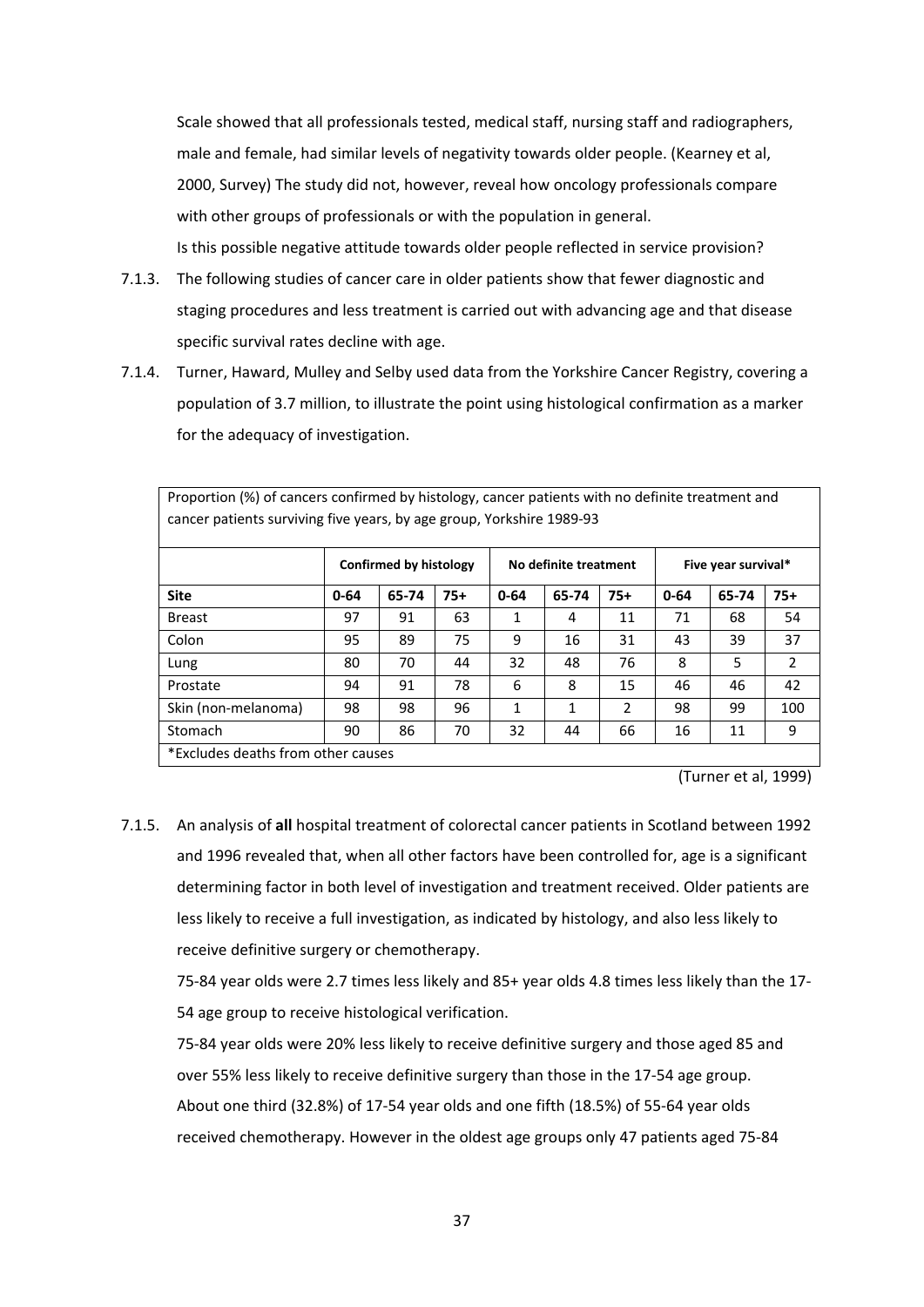(1.4%) and 1 patient aged 85+ (0.1%) received this treatment.

| Number of patients within each age-band and unadjusted results for each of the<br>outcome variables (percentages are shown in brackets). |                 |                                     |              |                              |  |  |
|------------------------------------------------------------------------------------------------------------------------------------------|-----------------|-------------------------------------|--------------|------------------------------|--|--|
| Age-<br>band                                                                                                                             | <b>Patients</b> | <b>Histological</b><br>verification | Chemotherapy | <b>Definitive</b><br>surgery |  |  |
| 17-54                                                                                                                                    | 1319            | 1260 (95.5)                         | 433 (32.8)   | 1061 (80.4)                  |  |  |
| 55-64                                                                                                                                    | 2486            | 2348 (94.4)                         | 459 (18.5)   | 2046 (82.3)                  |  |  |
| 65-74                                                                                                                                    | 4341            | 4012 (92.4)                         | 411 (9.5)    | 3533 (81.4)                  |  |  |
| 75-84                                                                                                                                    | 3445            | 3036 (88.1)                         | 47(1.4)      | 2606 (75.6)                  |  |  |
| $85+$                                                                                                                                    | 1185            | 925 (78.1)                          | 1(0.1)       | 729 (61.5)                   |  |  |
| Total                                                                                                                                    | 12776           | 11581 (90.6)                        | 1351 (10.6)  | 9977 (78.1)                  |  |  |

This study made efforts to correct for co-morbidity [noting hospital admission in the previous two years with a principal diagnosis of diabetes, hypertension, ischaemic heart disease, other heart disease, cerebro-vascular disease, respiratory disease or arthritis], tumour sub-site [known to vary with age], whether the admission was an emergency [known to be associated with a poorer outcome], sex and an indicator of deprivation. (Austin and Russell, 2003, Large survey)

Percentage of patients referred for histological confirmation

| Type of patient | Age $<65$ | Age 65-74 | Age 75+ |
|-----------------|-----------|-----------|---------|
| All patients    | 89        | 86        | 80      |
| No COPD         | 93        | 87        |         |

Percentage of patients receiving treatment within 6 months of bronchoscopy

| Type of treatment     | Age $<65$ | Age 65-74 | Age 75+ |
|-----------------------|-----------|-----------|---------|
| All active treatments | 78        | 67        | 49      |
| NSCLC - % Surgery     | 19        | 12        |         |
| SCLC - % Chemotherapy |           | 66        |         |
| % Radiotherapy        |           | 47        | 39      |

n=1,652 (Peake et al, 2003,Large survey)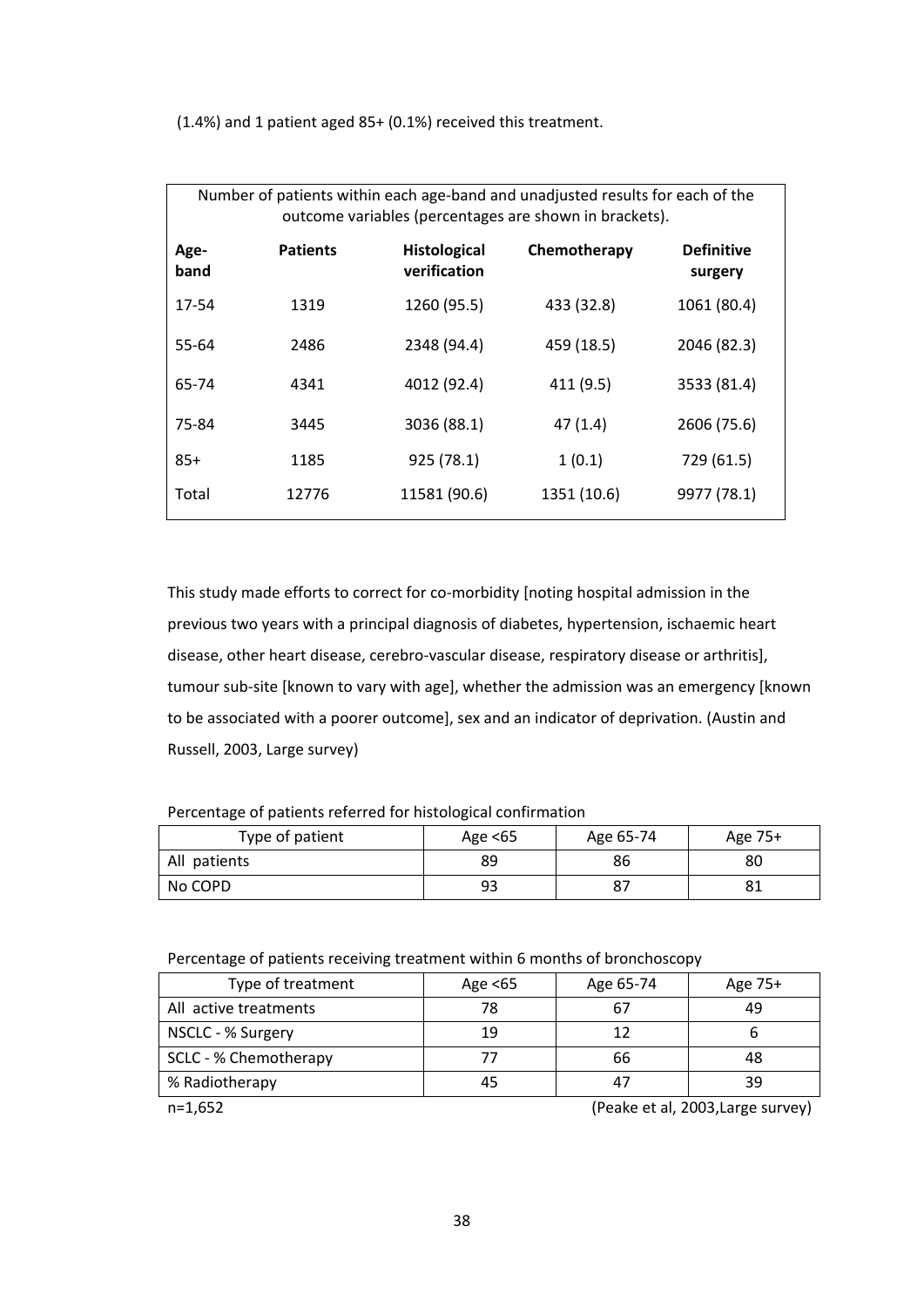- 7.1.6. This pattern of under‐investigation and under‐treatment with advancing age is confirmed in a 2003 study of 1,652 lung cancer patients across 48 hospital trust in the UK. Patients were with and without chronic obstructive pulmonary disease (COPD) and with small cell lung cancer (SCLC) and non‐small cell lung cancer (NSCLC). Histological confirmation was used as an indicator of the level of investigation and surgery, chemotherapy or radiotherapy, as appropriate as an indicator of treatment.
- 7.1.7. Analysis of the Scottish Cancer Registry performed by the Chief Medical Officer's expert group on the healthcare of older people in Scotland showed that the proportion of patients receiving surgery within 6 months of diagnosis with colorectal, lung or breast cancer declines markedly with age. (Wood and Bain, 2001, Large survey)



This study confirms other findings that older people are less likely to receive treatment for cancer.

- 7.1.8. "Even for the oldest and frailest cancer patient, there is never 'nothing we can do'. Treatment, whether palliative or aiming at cure, should always be tailored to individual circumstances, and older patients should receive scrupulous attention to explanation of the possible options and their implications." (NHS Scotland, 2001, Review)
- 7.1.9. A 2007 study of breast cancer patients in Manchester found that older women are less likely than younger women to receive 'standard' management for breast cancer. Older women are less likely than younger women to have surgery for operable breast cancer,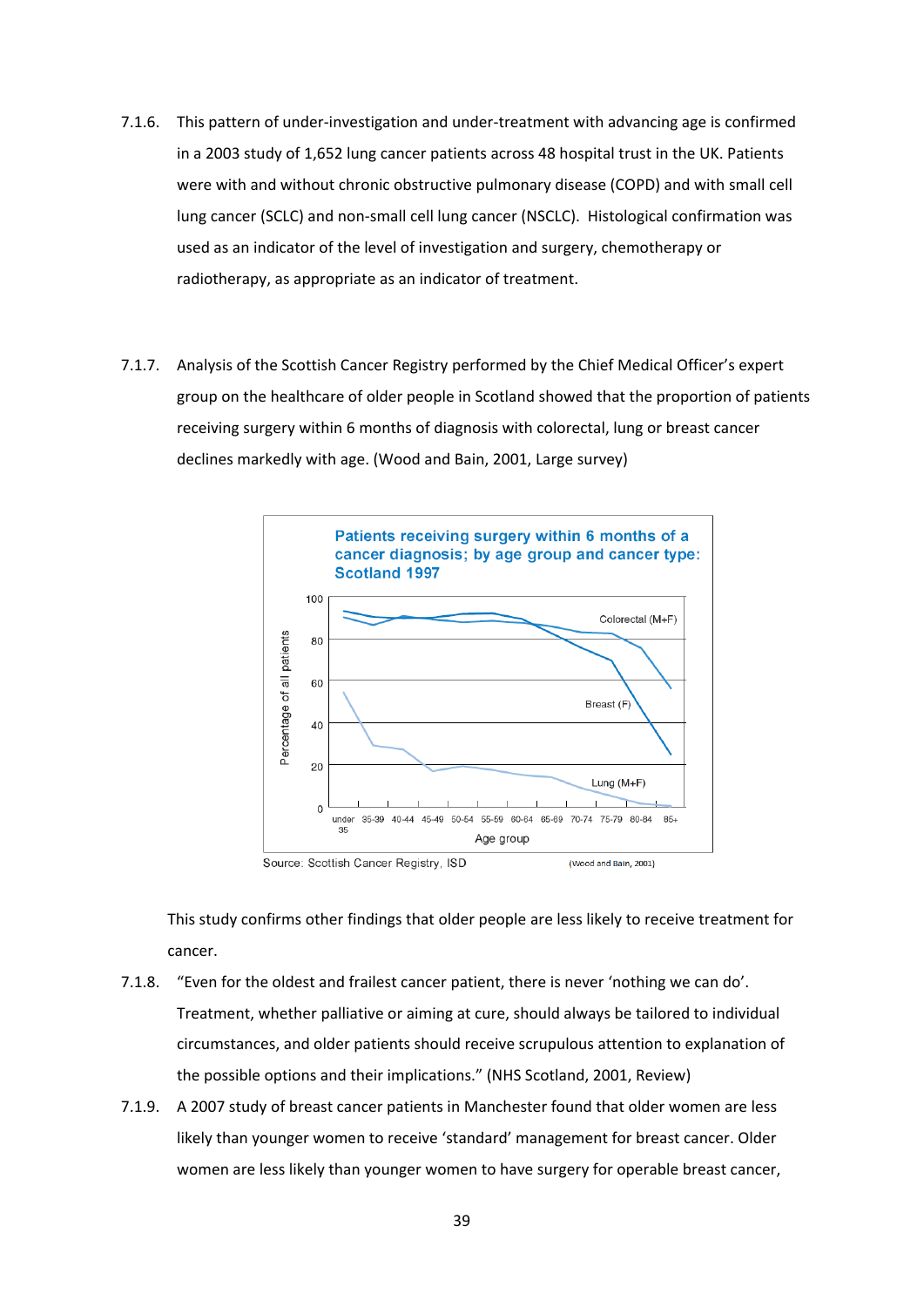even after accounting for differences in general health and co-morbidity. (Lavelle et al,

2007, Study)

The National Mastectomy and Breast Reconstruction Audit (2009) confirmed that older women are less likely than younger women to receive reconstructive surgery following mastectomy and also less likely to receive adjuvant therapies. (Royal College of Surgeons of England et al, 2009, Large survey)

Proportion of women who underwent immediate reconstruction, by type of tumour. Figures based on linked HES‐Registry records of women diagnosed with breast cancer between 1998 and 2004

|                               |          | Age of women at diagnosis (years) |          |          |          |         |
|-------------------------------|----------|-----------------------------------|----------|----------|----------|---------|
|                               | Under 40 | 40 to 49                          | 50 to 59 | 60 to 69 | 70 to 79 | 80 plus |
| Number of women with invasive | 3,244    | 8,833                             | 12,942   | 12.344   | 13,242   | 5,259   |
| tumours who had a mastectomy  |          |                                   |          |          |          |         |
| Mastectomy only (%)           | 80       | 85                                | 90       | 97       | 100      | 100     |
| Mastectomy with immediate     | 20       | 15                                | 10       | 3        | 0        | 0       |
| reconstruction (%)            |          |                                   |          |          |          |         |
| Number of women with non-     | 214      | 536                               | 1,441    | 914      | 447      | 128     |
| invasive tumour who had a     |          |                                   |          |          |          |         |
| mastectomy                    |          |                                   |          |          |          |         |
| Mastectomy only (%)           | 60       | 60                                | 72       | 90       | 99       | 100     |
| Mastectomy with immediate     | 40       | 40                                | 28       | 10       |          |         |
| reconstruction (%)            |          |                                   |          |          |          |         |

National Mastectomy and Breast Reconstruction Audit (2009)

Proportion of women with invasive tumours who have adjuvant therapies with mastectomy. Figures based on women diagnosed between 1998 and 2004 in a subset of cancer registries.

|                               |          | Age of women at diagnosis (years) |          |          |          |         |  |
|-------------------------------|----------|-----------------------------------|----------|----------|----------|---------|--|
|                               | Under 40 | 40 to 49                          | 50 to 59 | 60 to 69 | 70 to 79 | 80 plus |  |
| Number of mastectomies        | 1.084    | 3,409                             | 5,696    | 5.927    | 6,388    | 2,530   |  |
| Surgery only (%)              | 21       | 26                                | 40       | 51       | 61       | 75      |  |
| Surgery with chemotherapy (%) | 37       | 32                                | 23       | 12       |          |         |  |
| Surgery with radiotherapy (%) |          | 9                                 | 13       | 25       | 34       | 24      |  |
| Surgery with chemotherapy and | 36       | 34                                | 24       | 13       | 3        | 0       |  |
| radiotherapy (%)              |          |                                   |          |          |          |         |  |

National Mastectomy and Breast Reconstruction Audit (2009)

# 7.1.10. Screening programmes

Early diagnosis and referral from primary care is an important factor in the successful treatment of cancer. There is evidence that primary care cancer screening programs are not meeting the needs of older people with (in March 2009) upper age limits of 69 for breast and bowel screening and 64 for cervical cancer screening by routine invitation, despite the fact that more lives are lost from cervical cancer in women aged over 70 than in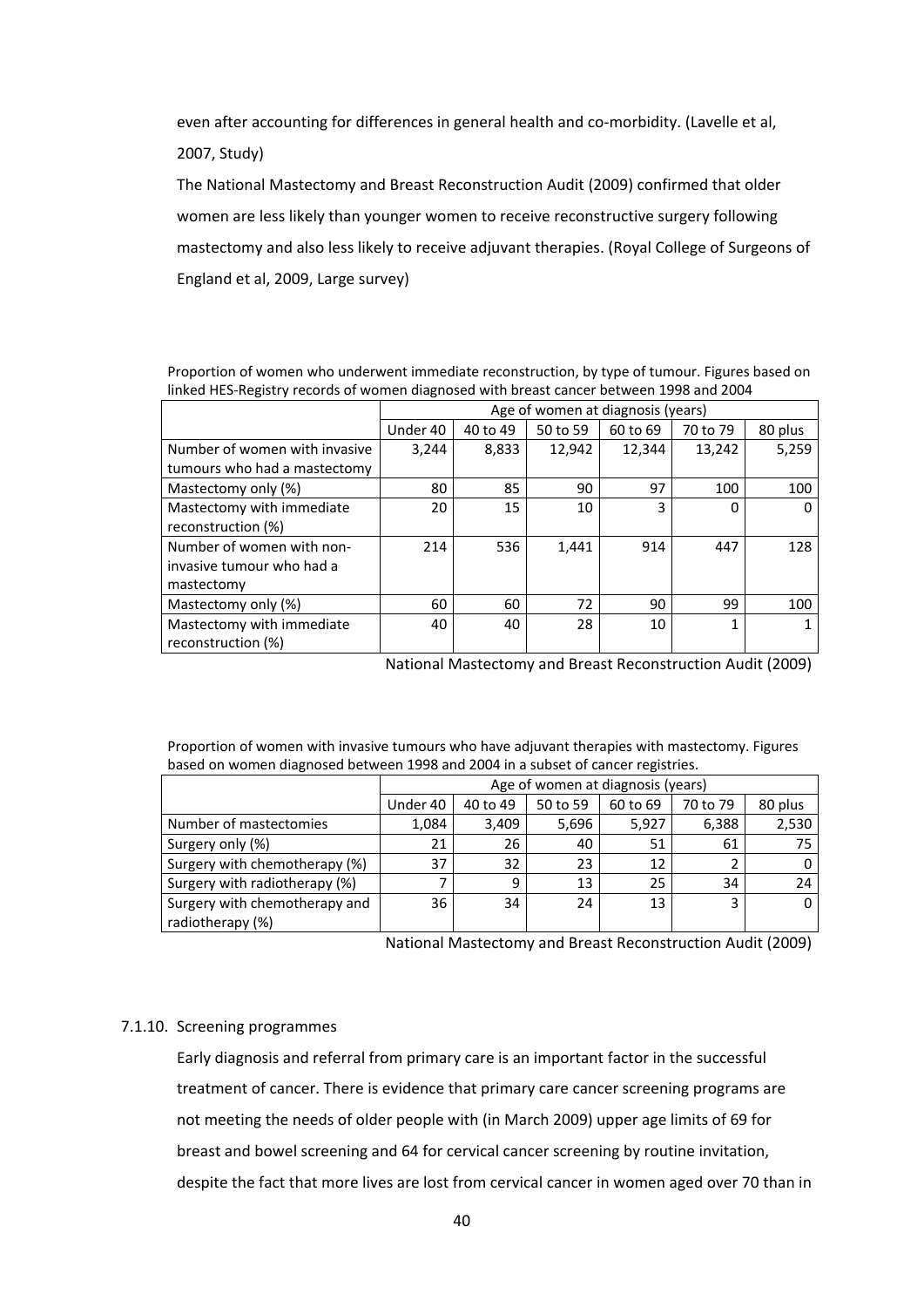women under the age of 30. (White, 1999, Study) There is no clear evidential base for the upper age limit in the bowel screening programme (Quarini and Gosney, 2009, Review) and, although incidence rates are not the only factor in assessing the efficacy of a screening programme, female breast cancer incidence rates would appear to argue against the upper age limit in the breast cancer screening programme. There is no national screening programme for prostate cancer which almost exclusively affects older men, but discussion continues around risks and benefits in the light of increasing prevalence. (Donovan et al, 2005, Opinion; Lee and Patel, 2002, Opinion, Martin, 2007, Study)



7.1.11. The overall result of these and other contributory factors is that cancer mortality rates for older people are noticeably higher in the United Kingdom than in the USA or in other countries of northern and western Europe. (Moran and Moeller, 2009, Review)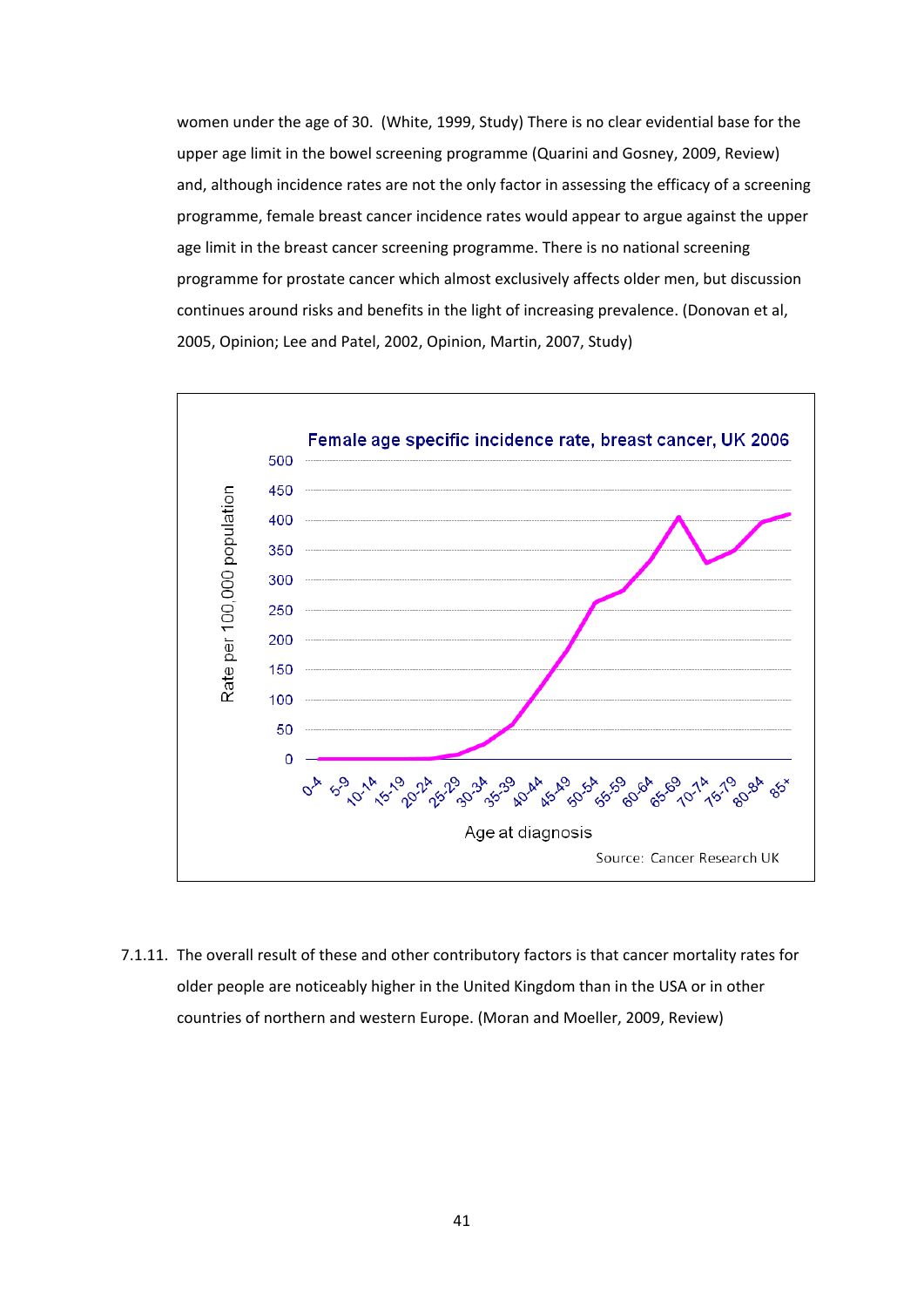

Moran and Moeller, 2009

#### *Summary*

There is clear, multiple and widespread evidence of a reduction in the investigation and treatment of cancers with the increasing age of the patient. The link with age appears to be clear even when other factors such as co-morbidity and tumour subsite are taken into account. The net result is that age specific mortality rates for older people dying from cancer are higher in the UK than in northern or western Europe or the USA.

# 7.2. *Cardiology*

7.2.1. There is a strong body of evidence that older people attending hospital with heart disease are less likely to be fully investigated and less likely to receive treatment than younger people. The differences are so marked that they are unlikely to be accounted for by co‐ morbidity or frailty in the older patient.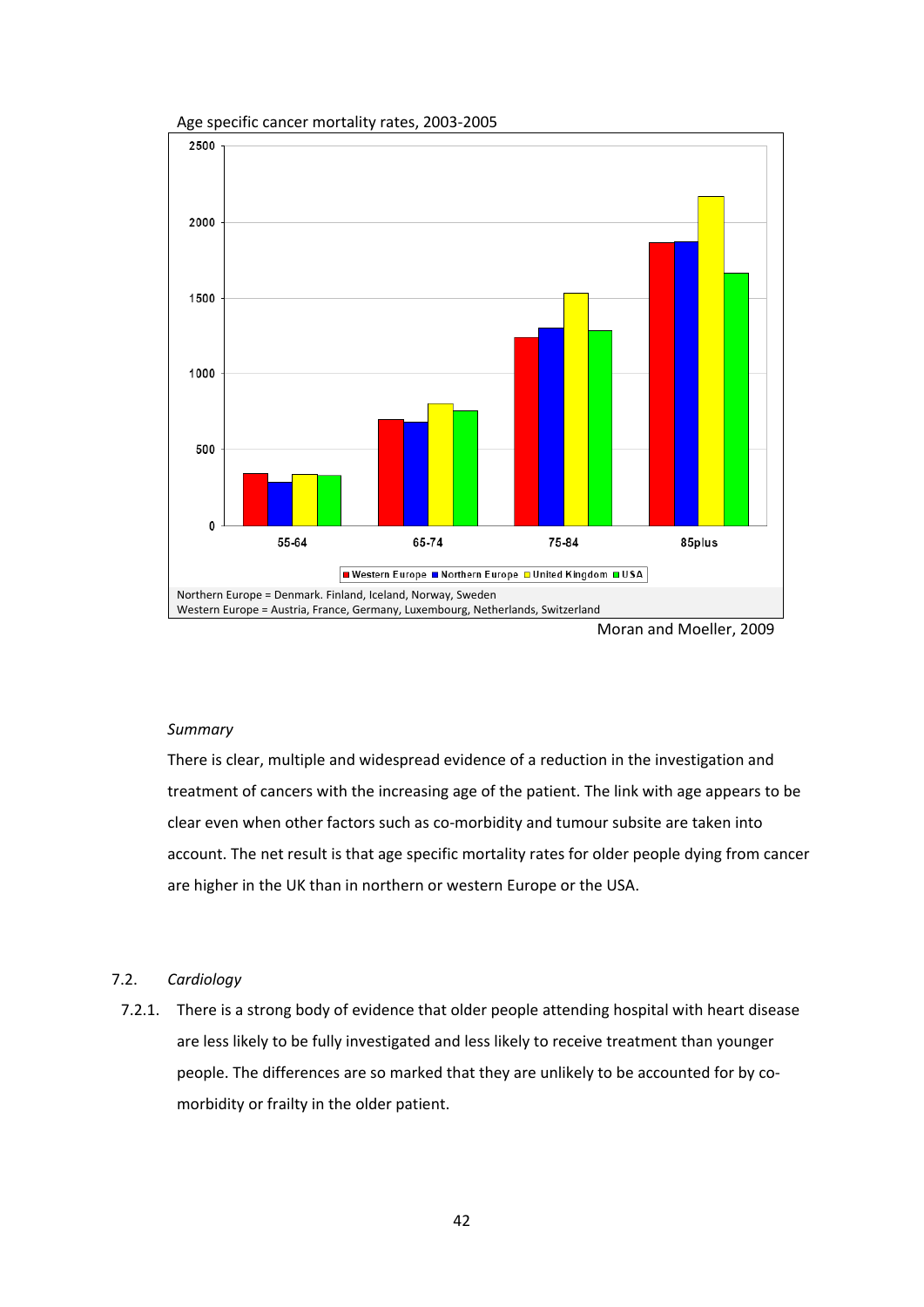

Source: SMR01 dataset, ISD

(Wood and Bain, 2001)

- 7.2.2. Although revascularisation rates increase with age up to the 65‐69 year age group the rate declines in older age groups. For the period 1990‐2000, the percentage increase in treatment has been most marked in the older age groups and the average age of patients undergoing coronary revascularisation has increased. (Wood and Bain, 2001, Large survey)
- 7.2.3. Doctors may be reluctant to refer older patients for CABG because of the perceived risk but risks are very dependent on the urgency of treatment. Coronary artery bypass grafting in octogenarians carries a mortality of 33% for emergency surgery and 14% for urgent surgery compared with 3% for elective surgery. (Preston et al, 2008, study ‐ referencing Alexander and Peterson, 1997, Study)
- 7.2.4. The following two studies of the treatment of heart disease in district general hospitals in England reveal similar patterns in the investigation and treatment of older patients. In the first study of 1,790 patients with acute myocardial infarction (heart attack), those aged 75 and over are much less likely to have an echocardiogram, exercise tolerance tests or cardiac catheterisation study. Excluding patients with contra-indications, patients age 75 and over are much less likely to receive thrombolysis or secondary prevention treatment. (Dudley et al, 2002, Large survey)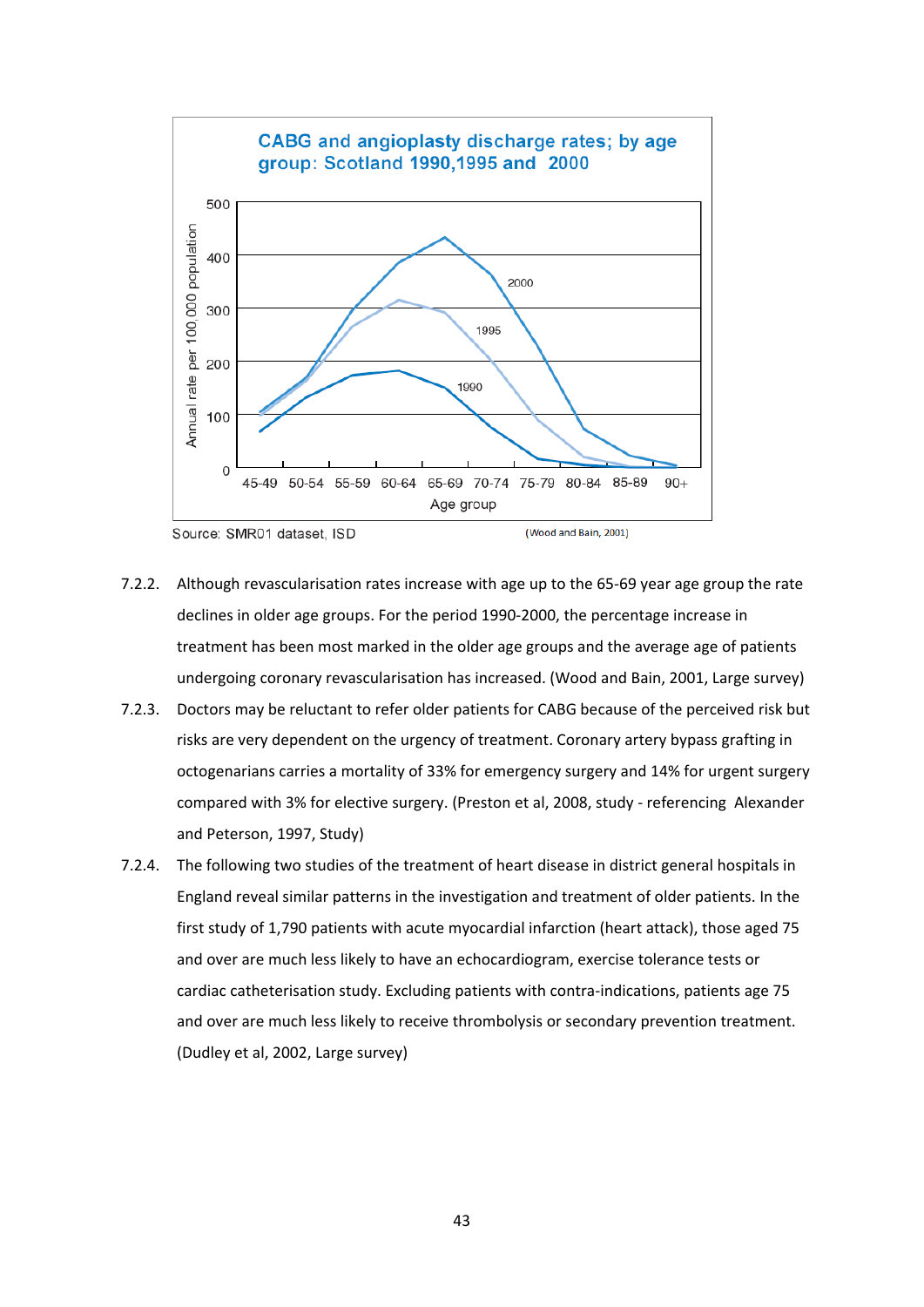| T CITCHILD FOR THE PROGRESS OF PARTICIPS WILLING COTTLE AT INTERNATIONS TECENTIFY OF CHILDREN CHI |              |         |  |  |  |  |
|---------------------------------------------------------------------------------------------------|--------------|---------|--|--|--|--|
| <b>Treatment</b>                                                                                  | Age under 75 | Age 75+ |  |  |  |  |
| Thrombolysis                                                                                      | 47%          | 27%     |  |  |  |  |
| Prescribed beta-blockers                                                                          | 53%          | 26%     |  |  |  |  |

Prescribed aspirin Theory 30% Figure 20% Figure 30% S9%

Percentage of patients without contra‐indications receiving treatment

n=1,790 (Dudley et al, 2002)

7.2.5. A similar 2003 District General Hospital study of 712 patients with ischaemic heart disease, angina pectoris or acute myocardial infarction found that older patients received a lower proportion of investigations (exercise tolerance tests, cardiac catheterisation and angiography), and although not discriminated against for indicated treatments (revascularisation or thrombolysis) received a lower proportion of treatments as a result of not having been investigated. (Bond et al, 2003, Survey)

7.2.6. A 2004 study using Hospital Episode Statistics (HES) from the Department of Health covering **all** NHS hospital admissions in England for the period 1991‐1999 used the rate of occurrence of myocardial infarction, by age group and sex, as an indicator of treatment need. The ratio of the number of coronary artery bypass graft treatments to the number of myocardial infarctions for that age group and sex, and the ratio of the number of percutaneous transluminal coronary angioplasty treatments to number of occurrences of myocardial infarction for that age group and sex, were then taken as indicators of response to need.

Ratio of number of coronary artery bypass graft (CABG), and percutaneous transluminal coronary angioplasty (PTCA) treatments, to number of occurrences of myocardial infarction by age and sex. 1991‐1999

|             |           | 1991-3       |                | 1994-6       |         | 1997-9       |         |
|-------------|-----------|--------------|----------------|--------------|---------|--------------|---------|
|             |           | <b>Males</b> | <b>Females</b> | <b>Males</b> | Females | <b>Males</b> | Females |
|             |           |              |                |              |         |              |         |
| <b>CABG</b> | 40-64     | 0.30         | 0.20           | 0.41         | 0.28    | 0.42         | 0.30    |
|             | 65-74     | 0.17         | 0.11           | 0.30         | 0.19    | 0.40         | 0.24    |
|             | 75 & over | 0.03         | 0.01           | 0.06         | 0.03    | 0.10         | 0.04    |
|             | All ages  | 0.18         | 0.07           | 0.28         | 0.12    | 0.32         | 0.14    |
|             |           |              |                |              |         |              |         |
| <b>PTCA</b> | 40-64     | 0.17         | 0.16           | 0.30         | 0.28    | 0.41         | 0.41    |
|             | 65-74     | 0.07         | 0.06           | 0.13         | 0.12    | 0.22         | 0.21    |
|             | 75 & over | 0.02         | 0.01           | 0.04         | 0.03    | 0.06         | 0.04    |
|             | All ages  | 0.10         | 0.05           | 0.17         | 0.10    | 0.25         | 0.15    |
|             |           |              |                |              |         |              |         |

Source HES: (Department of Health) – Shaw et al, 2004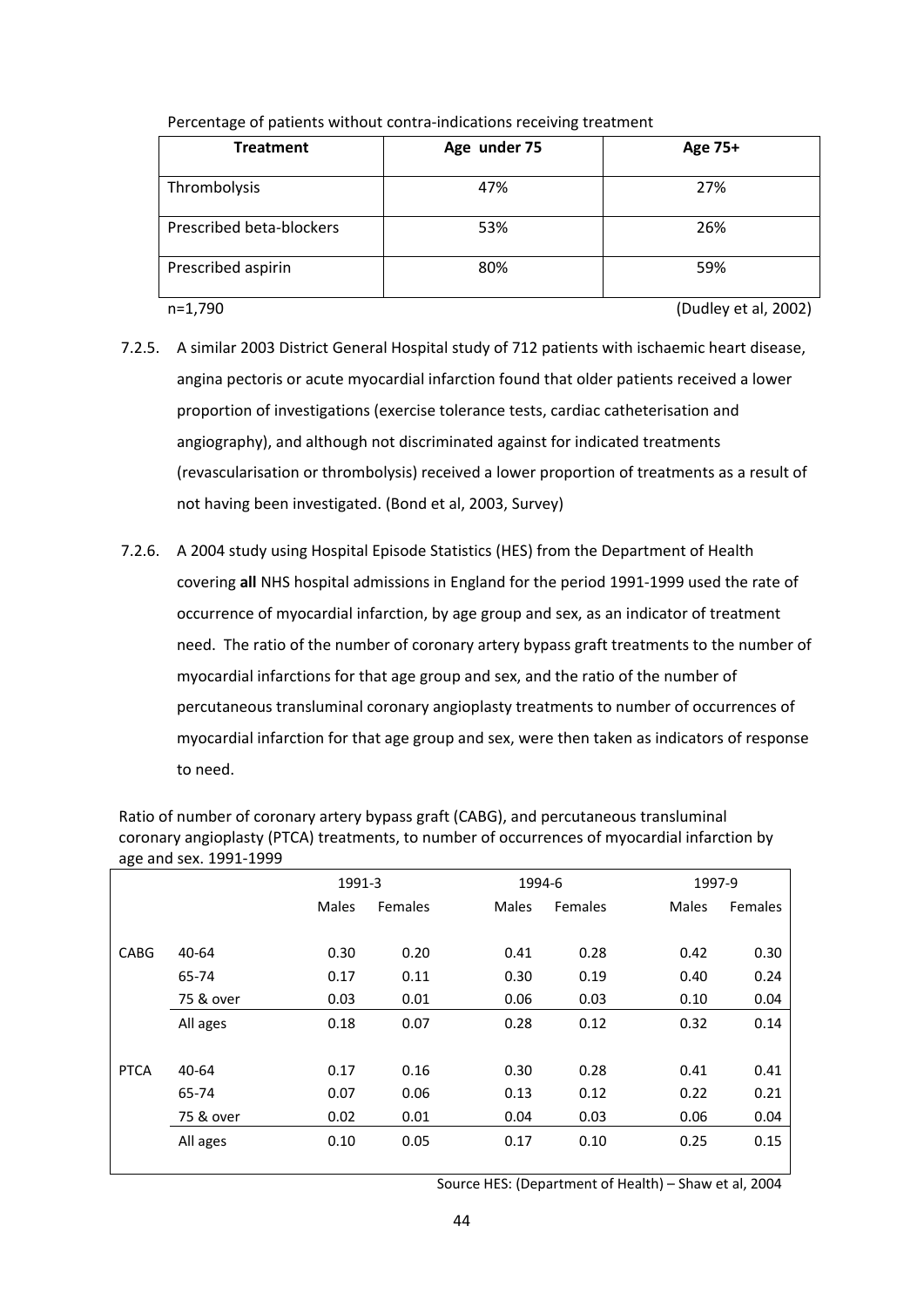The table above, using data from Shaw et al, 2004 reveals that, although the ratio of treatment to need has steadily improved for all age groups and both sexes over the period, in 1997‐9 for example, when comparing the ratio of coronary artery bypass graft treatment to possible need, a woman aged 40‐64 was over seven times more likely to be treated in response to a given need than a woman aged 75 and over, and over ten times more likely to receive PCTA treatment in response to a given need than a woman in the older age group. (Shaw et al, 2004, Large survey)

7.2.7. Further evidence of the under-treatment of older patients was revealed by a 2005 study of 1,046 patients with acute coronary syndromes but without ST elevation from 56 UK hospitals [an elevated ST segment of an electrocardiogram may be associated with a myocardial infarction (heart attack)].

| Percentage of patients with acute coronary syndromes but without ST elevation, receiving treatment |      |       |       |       |  |  |
|----------------------------------------------------------------------------------------------------|------|-------|-------|-------|--|--|
| Treatment                                                                                          | Age  |       |       |       |  |  |
|                                                                                                    | < 60 | 60-69 | 70-79 | $80+$ |  |  |
| Angiography at 6 months                                                                            | 36.4 | 31.1  | 23.3  | 5.0   |  |  |
| Revascularisation                                                                                  | 18.9 | 18.4  | 12.3  | 3.4   |  |  |

Similar results were found for the in‐hospital use of oral medications and at 6 month follow‐up

| Percentage of patients with acute coronary syndromes but without ST elevation, receiving treatment |      |       |  |  |  |  |
|----------------------------------------------------------------------------------------------------|------|-------|--|--|--|--|
| Treatment (at 6 month follow-up)                                                                   | Age  |       |  |  |  |  |
|                                                                                                    | < 60 | $80+$ |  |  |  |  |
| Aspirin                                                                                            | 83   | 76    |  |  |  |  |
| Beta blockers                                                                                      | 51   | 29    |  |  |  |  |
| <b>Statins</b>                                                                                     | 58   | 38    |  |  |  |  |

n=1,046 (Collinson et al, 2005, Large survey)

7.2.8. At one time, widespread explicit age-based rationing of access to care was an issue in the National Health Service with age related admissions policies and older people being denied access to specialist care units purely on the basis of age. A 1991 survey of Coronary Care Units (CCUs) in the United Kingdom revealed that 19% operated an age‐related admissions policy. Of the 134 units surveyed 2 used age 65 as the cut‐off, 7 used 70, 14 used age 75 and 2 used 80. (Dudley and Burns, 1992, Survey) There has been a considerable improvement since then and a survey of 229 units carried out by the Royal College of Physicians in 2000 found only two operating an age‐related admissions policy, one at age 65 and the other at age 75. (Birkhead, 2001, Survey)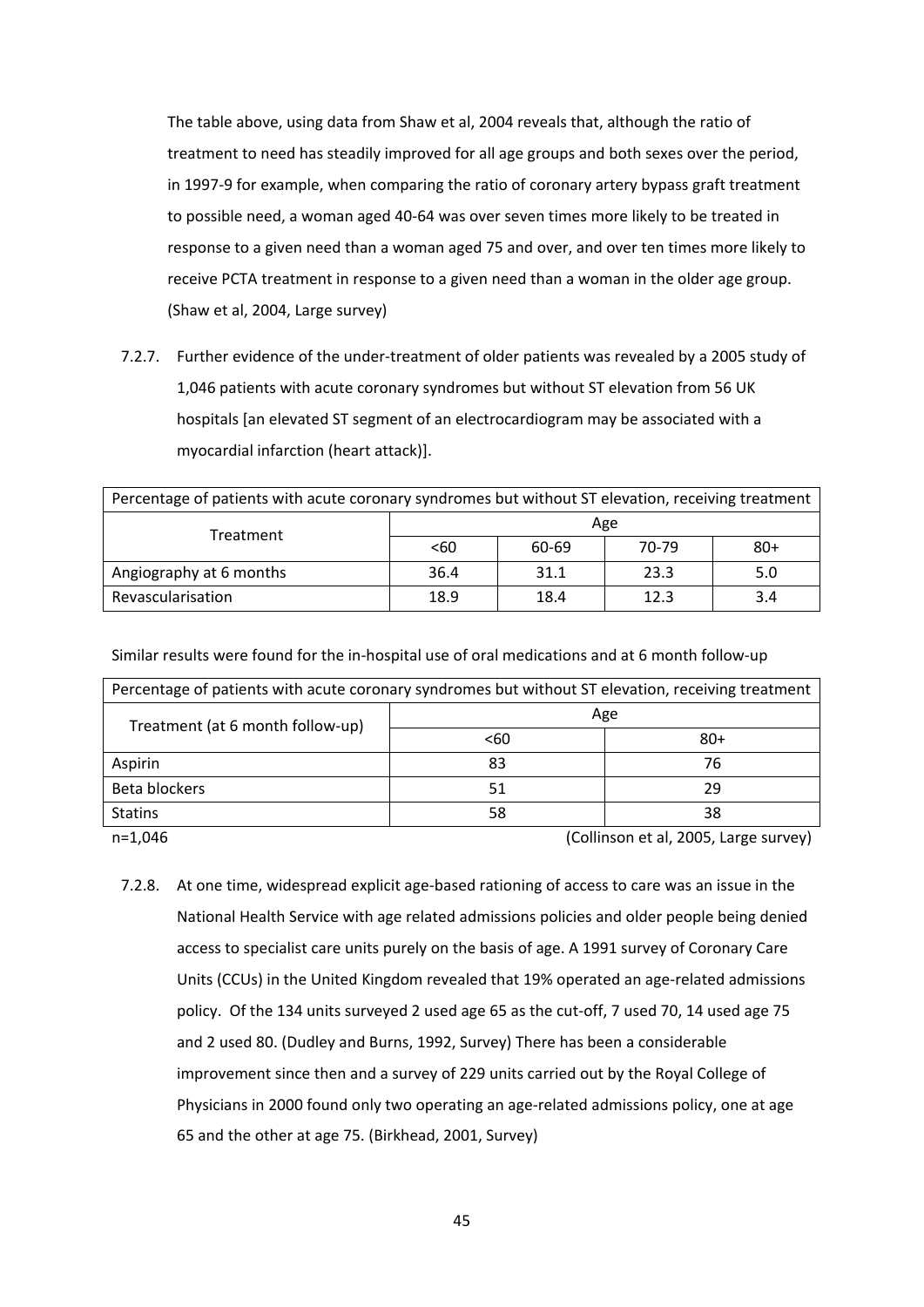- 7.2.9. To what extent is the treatment of older people in cardiology a result of the attitudes of medical staff? A 2006 study comparing the responses of cardiologists, care of the elderly specialists and GPs to a set of hypothetical patients presenting with possible heart related symptoms, found that care of the elderly specialists are much less likely than cardiologists to refer a patient for an angiogram or revascularisation and also less likely than a GP to refer a patient to a cardiologist. (Bowling et al, 2006, Group study). A second study on the same data revealed that patients aged 65 and older were only two-thirds as likely as middle aged patients to be referred to a cardiologist, given revascularisation, angiogram or an exercise tolerance test. (Harries et al, 2007, Group study)
- 7.2.10. Secondary Prevention

A number of the studies above include treatments aimed at preventing the reoccurrence of cardiac episodes. Continued long term treatment may well be under a GP as part of a return to primary care but initial prescription is likely to have occurred in hospital. A 2005 study of the secondary prevention of coronary heart disease in older British men, using data collected in 2000 and 2003, reflects the variations in treatment by age shown in other studies. Analyses were based on 332 myocardial infarction cases and 485 angina cases studied in 2000, and on 336 myocardial infarction cases and 521 angina cases studied in 2003.

The study found that older men are less likely to be prescribed aspirin, statins, ace inhibitors and beta blockers. (Ramsay et al, 2005, Survey)

| Percentage of cases receiving secondary prevention medication |       |                             |       |       |       |                   |       |       |  |
|---------------------------------------------------------------|-------|-----------------------------|-------|-------|-------|-------------------|-------|-------|--|
| Condition                                                     |       | Myocardial Infarction cases |       |       |       | Angina only cases |       |       |  |
| Year                                                          |       | 2000<br>2003                |       |       | 2000  |                   | 2003  |       |  |
| Treatment $\setminus$ Age                                     | 62-73 | 74-85                       | 62-73 | 74-85 | 62-73 | 74-85             | 62-73 | 74-85 |  |
| Aspirin                                                       | 82    | 82                          | 87    | 81    | 68    | 64                | 70    | 73    |  |
| <b>Statins</b>                                                | 43    | 18                          | 79    | 48    | 26    | 16                | 57    | 39    |  |
| <b>ACE inhibitors</b>                                         | 25    | 31                          | 46    | 41    | 17    | 17                | 31    | 29    |  |
| Beta-blockers                                                 | 40    | 30                          | 50    | 36    | 34    | 26                | 41    | 31    |  |

(Ramsay et al, 2005)

This problem with secondary prevention is not confined to the UK. A 2003 study of 15,590 patients with suspected ischaemic heart disease in Ireland found that female patients and patients aged 65 and over were less likely to be prescribed beta‐blockers, aspirins or statins as a secondary preventative measure (Williams, Bennett and Feely, 2003, Large survey)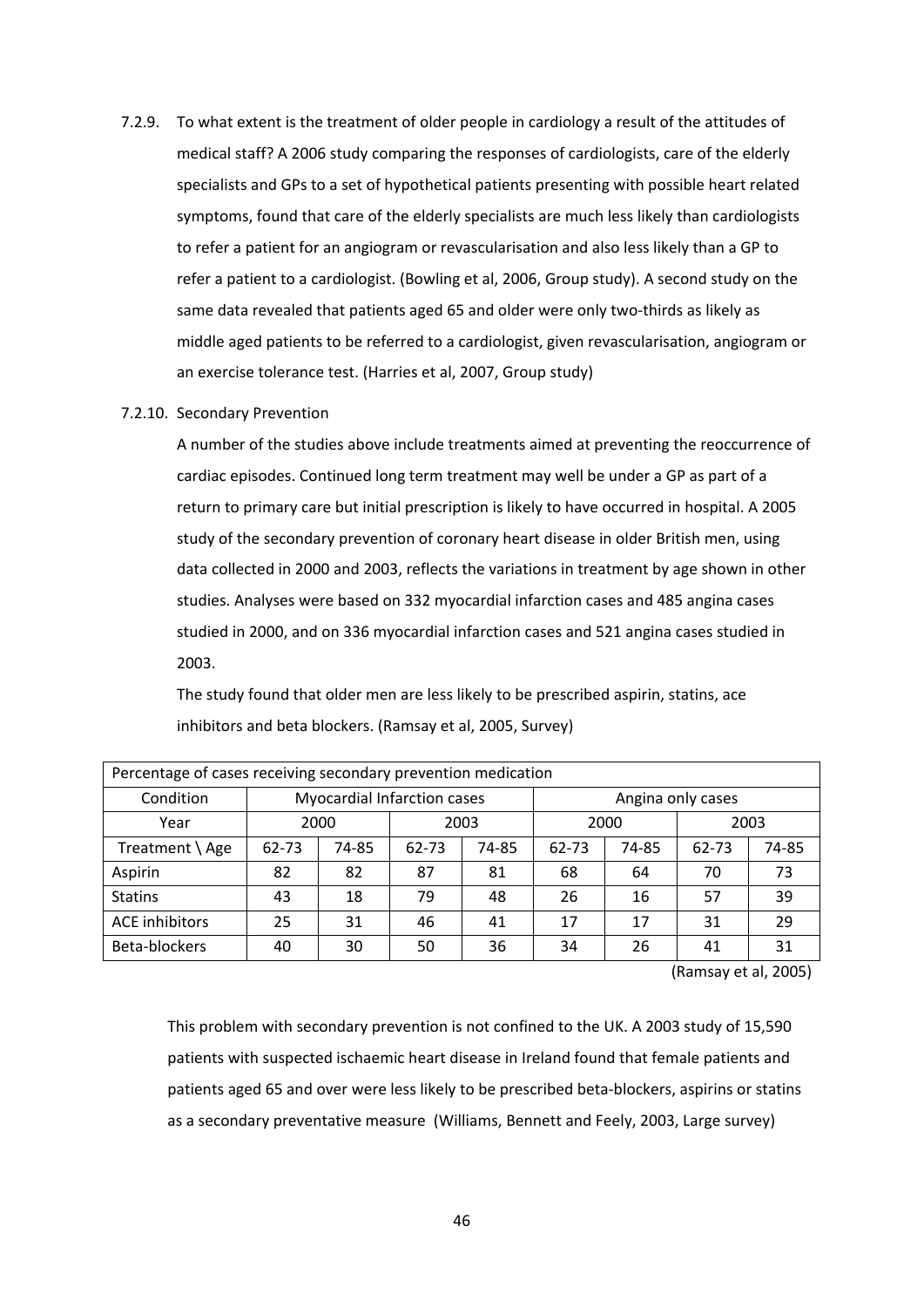# *Summary*

There is clear and widespread evidence of age discrimination in the hospital based investigation and treatment of heart disease and in the instigation of secondary prevention regimes following treatment.

# 7.3. *Transient Ischaemic Attack and Stroke*

7.3.1. The presence of ischaemic and/or coronary heart disease may be associated with the occurrence of a transient ischaemic attack (mini‐stroke) or with stroke. It is not surprising therefore to find evidence, in routine clinical practice, of under‐investigation and under‐ treatment of carotid disease in older patients with TIA and stroke, using the OXVASC study as a standard, carotid imaging as an indicator of investigation and carotid endarterectomy for symptomatic stenosis as an indicator of treatment. (Fairhead and Rothwell, 2006, Large survey)

**Age specific rates of carotid imaging, incidence of recently symptomatic 50‐99% carotid stenosis , and carotid endarterectomy for symptomatic stenosis in the Oxford vascular study (OXVASC) and in routine clinical practice** (Fairhead and Rothwell, 2006)

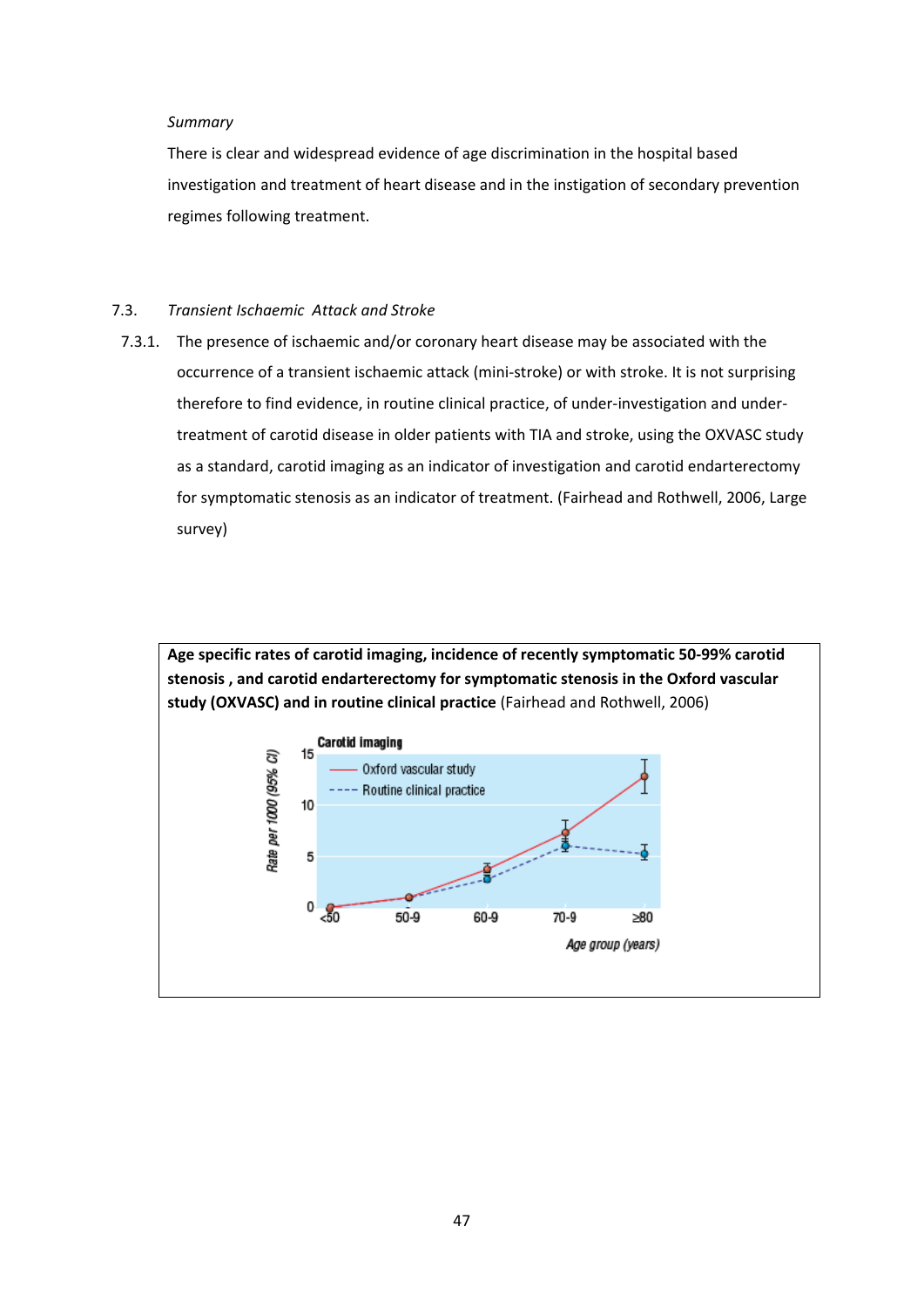

- 7.3.2. Young and others argue that carotid endarterectomy ( a re-bore of the carotid artery) as a treatment for symptomatic carotid artery stenosis is more beneficial for older people than for younger people because of their increases risk of future stroke. (Young, 2006, Opinion)
- 7.3.3. The impact of stroke is high in terms of mortality, morbidity and expenditure. It is the third most common cause of death and a major cause of adult disability. Specialist care in stroke units has been shown to reduce mortality and morbidity regardless of the age or gender of the patient or severity of the stroke. The 2004 National Sentinel Audit of stroke, an audit of 246 hospitals and 8,718 patients in England, Wales and Northern Ireland with a 100% response rate, revealed that while 83% of hospitals have stroke units only 46% of all stroke patients are treated in a specialist stroke unit. (Rudd et al, 2007, Large survey)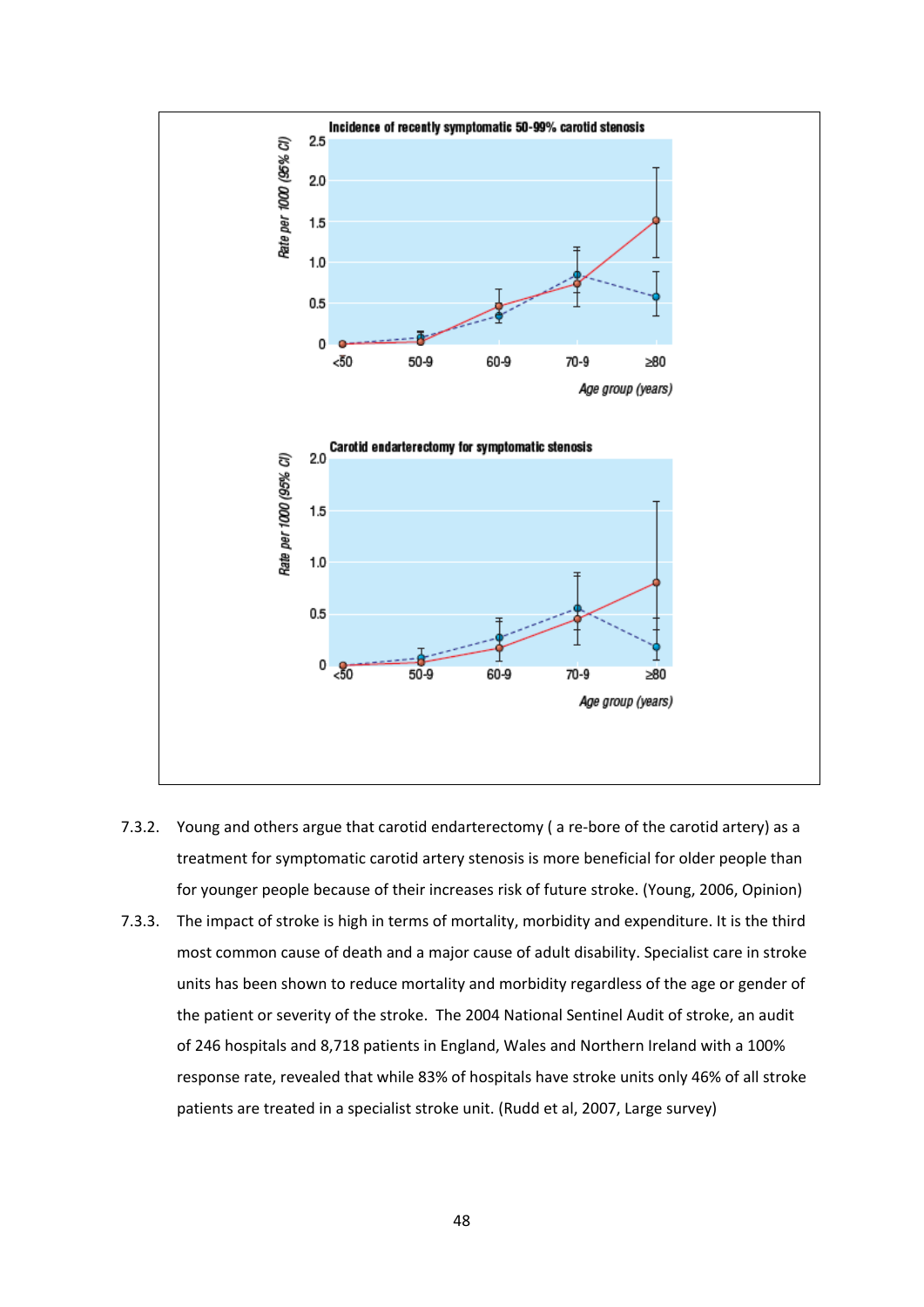7.3.4. The audit also found that older stroke patients are less likely than younger patients to receive treatment in a specialist stroke unit. This is particularly noticeable for patients aged 85 and over.

| 300000000000 |                                     |
|--------------|-------------------------------------|
| Age          | Percentage treated in a stroke unit |
| <65 years    | 48.0                                |
| 65 - 74      | 48.9                                |
| 75 - 84      | 47.4                                |
| $85+$        | 39.2                                |
| $n=8,718$    | Rudd et al, 2007                    |

Percentage of stroke patients of each age group treated in a specialist stroke unit

- 7.3.5. The phenomenon of under treatment of older stroke patients is not confined to the United Kingdom. A 2008 study of 29,549 patients in Denmark admitted with stroke between 2003 and 2005 found that for all forms of treatment, admission to a specialist stroke unit, antiplatelet or anticoagulant therapy, CT/MRI scan, assessment by a physiotherapist or occupational therapist or nutritional risk evaluation, the proportion of eligible patients that received treatment declined consistently with the increased age of the patient. (Palnum et al, 2008) Similar results were obtained from the audit of an Australian stroke unit, giving rise to a call for further research. "Understanding *what* is happening is an important first step in solving this issue of concern" (Luker and Grimmer-Somers, 2008, Large survey)
- 7.3.6. Secondary prevention

A 2004 study of 235 hospitals providing care for acute stroke patients in England, Wales and Northern Ireland (95% of all such hospitals), found that fifty-four percent of patients with known hyperlipidaemia and 21% of those with previous ischaemic heart disease were on lipid lowering therapy on admission. Sixty‐four percent of patients had lipids measured during their hospital stay and of those with high total cholesterol or LDL the rate of non‐ treatment was 36%. The study found that older patients (75+ years) were less likely to be treated (54%) than those <65 years (71%). (Rudd et al, 2004, Large survey)

## *Summary*

There is clear evidence of age discrimination in the treatment of Transient Ischaemic Attack and Stroke. Older patients are less likely than younger patients to be referred to a specialist stroke unit, or to receive appropriate investigation and treatment. They are also less likely than younger patients to be prescribed secondary prevention measures.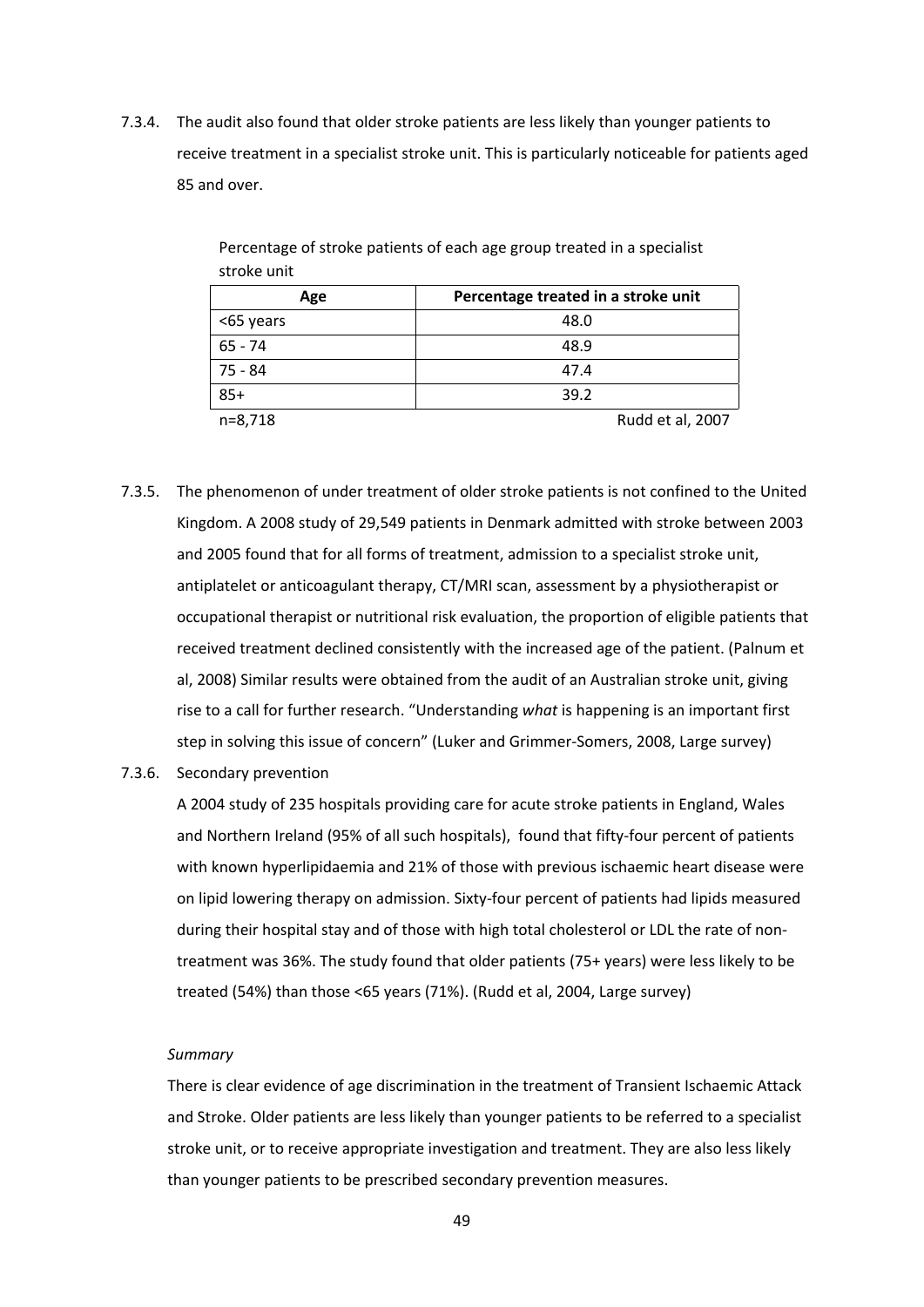## 7.4. *Diabetes*

- 7.4.1. Type‐2 diabetes is predominantly a condition experienced by people aged 40 and over and is more likely among South Asian and African‐Caribbean people. Diabetes will most commonly be treated in primary care but with possible referral to a hospital diabetes clinic. A 1997 study found that nursing home residents with diabetes, particularly those in a home specialising in mental health care, receive inadequate care for their diabetes (Benbow Walsh and Gill, 1997, Survey) A 2000 study of seven Leicestershire general practices found that older patients were less likely to be referred to a specialist hospital diabetes clinic and more likely to receive a diabetes review in general practice. On the assumption that reference to specialist care is beneficial and in the absence of clinical evidence to support the variations in referral rates this might be an indication of covert age discrimination. (Goyder, McNally and Botha, 2000, Survey)
- 7.4.2. Older patients attending hospital for other conditions have a greater risk of a co-morbidity of diabetes and therefore requiring special care and attention from the hospital diabetes care team. Failure to provide an adequate service would be a form of indirect discrimination against older people but we did not find firm evidence that this is the case. However, as in other cases, 'absence of evidence is not evidence of absence'. ( NHS Scotland. Expert Group on Healthcare of Older People, 2001)

# *Summary*

There is some evidence of lower rates of referral of diabetes patients to specialist diabetes clinics, which may be an indicator of discrimination. There is however no firm evidence of indirect discrimination through the inadequate provision of services to hospitalised diabetes sufferers.

# 7.5. *Osteoporosis*

- 7.5.1. Like diabetes, osteoporosis is a condition affecting mainly older people and so inadequate service provision would be a form of indirect age discrimination.
- 7.5.2. It is the most common bone disease in humans and the cost to the NHS of osteoporosis and osteoporotic fracture care is estimated at almost £2 billion per annum with osteoporotic fracture being the strongest risk factor for future fracture. Retrospective case audits carried out in a UK hospital in 2004 and 2005, to assess the effectiveness of British Orthopaedic Society guidelines and awareness raising in the hospital, found that, in the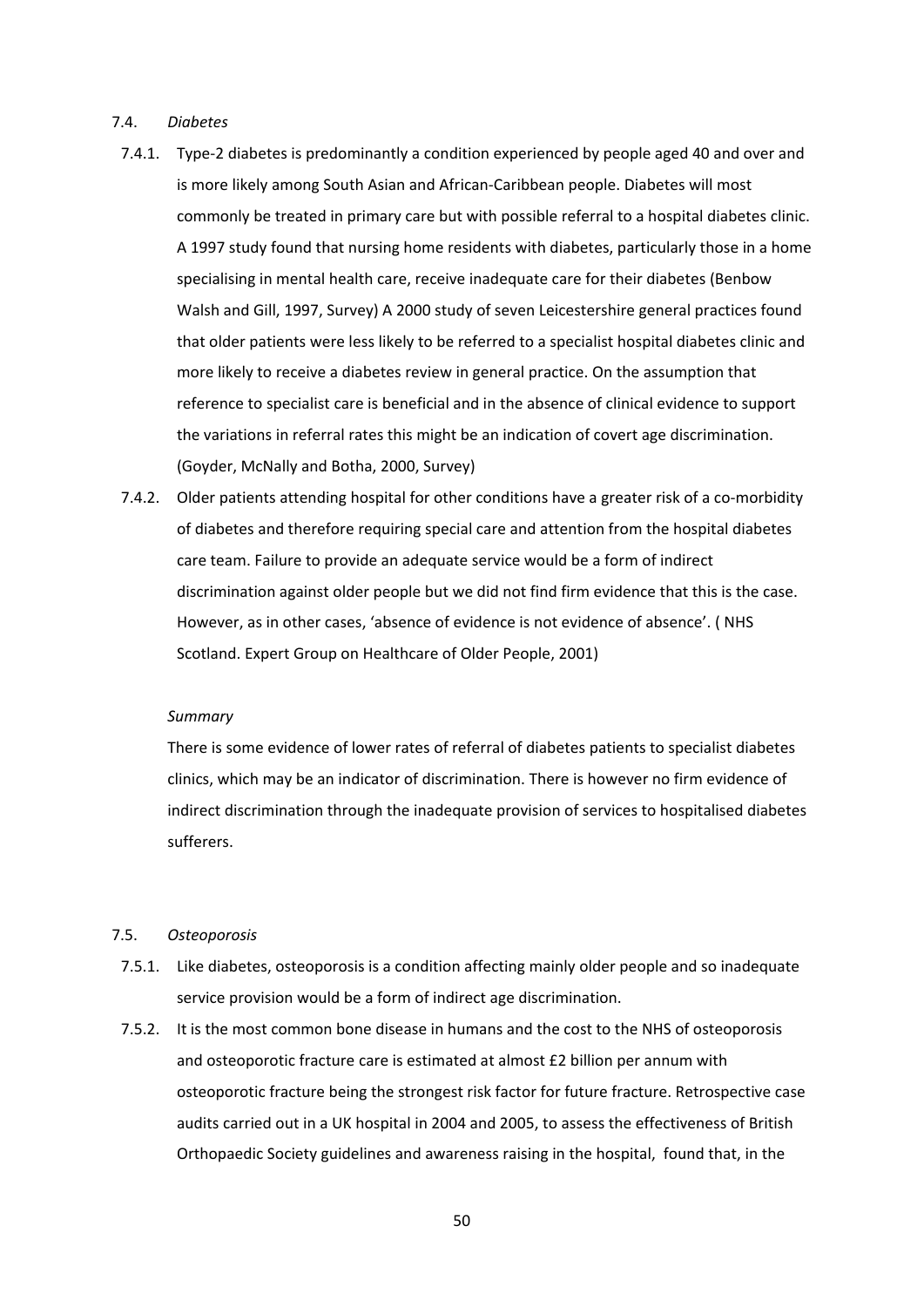first audit, out of 38 cases identified as fragility fractures that should have been assessed or offered referral only 5 (13%) were referred. In the second audit a year later this had improved to 23 out of 43 (53%) (Gidwani et al, 2007, Small survey)

- 7.5.3. Some authors recommend the introduction of a primary care osteoporosis screening programmes to assess bone mineral density, because osteoporosis has a long preclinical course (Mauck and Clarke, 2006, Review) while others emphasise the importance of falls prevention programmes (Jarvinen et al, 2008, Opinion)
- 7.5.4. Recent NICE guidance on the treatment of osteoporosis suggest that women over the age of 75 who suffers a fragility fracture be assumed to have osteoporosis and should not be routinely assessed for osteoporosis using dual energy x-ray absorptiometry (DEXA) equipment. This may be viewed as discriminatory. It is argued that this recommendation will lead to unnecessary treatment since only 50% of such cases actually have osteoporosis (Ralston et al, 2009, Opinion)

#### *Summary*

Because osteoporosis mainly affects older people, inadequate service provision would be a form of indirect discrimination. There is, however, as yet no firm evidence of age discrimination in the treatment of this condition.

## 7.6. *Osteoarthritis*

- 7.6.1. Osteoarthritis is mainly treated in primary care and the National Institute for Health and Clinical Excellence only recommend referral to specialist clinics for possible knee or hip replacement therapy when the joint is infected, causing severe disability, or discomfort is severe and causing other problems including mental health problems. (NICE, 2001, Policy document) The disease is often seen as part of natural ageing (NICE, 2008, Guide) and therefore not taken seriously.
- 7.6.2. A 2008 study from the English Longitudinal Study on Ageing (ELSA), comparing self reported care received in comparison with 32 quality of care indicators for adults aged 50 or over in England, found osteoarthritis to be the least well cared for condition with only 29% of quality of care indicators being achieved. (Steel et al, 2008, Large survey) As is the case for diabetes and osteoporosis, inadequate provision for osteoarthritis may be seen as a form of indirect age discrimination.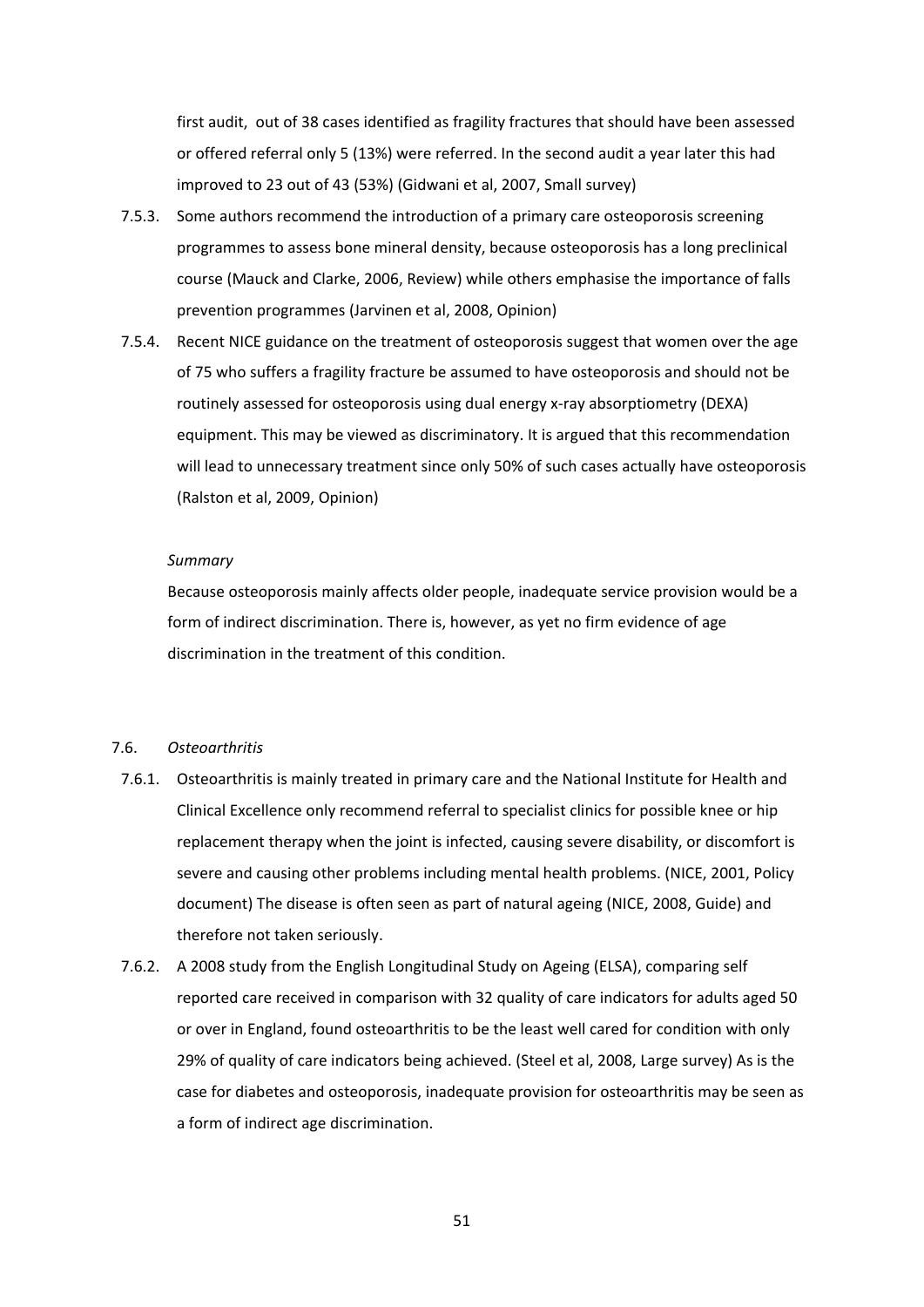### *Summary*

NICE guidelines on referral for the treatment of osteoarthritis, which is primarily a disease of older age, appear at first glance quite restrictive in their access to treatment with implied rationing based on a points based system. These guidelines may be comparable in severity to other NICE guidelines but, if not, would be a clear case of indirect institutional age discrimination.

# 7.7. *Parkinson's disease*

- 7.7.1. Parkinson's disease is the most common neurological disease and affects one in 1,000 in the UK. It is mainly a disease of older age with an average age of onset of around 60 years. There is currently no cure for Parkinson's. It is a long‐term condition that can be managed and ameliorated with the help of carefully controlled medication. Treatment is mainly in primary care or as a hospital out-patient at a specialist clinic. Parkinson's sufferers may however become hospital in‐patients for other reasons and under these circumstances there is evidence that the Parkinson's disease is often worsened by a hospital stay, as a result of a failure to keep to the medication regime. A 2004 survey of Parkinson's in‐ patients in a Sheffield hospital found that 70% experienced a delay in their medication and 81% experienced one or more dose omissions. (Elphick, 2005, Survey) A 2006 survey of Parkinson's disease nurse specialists by the Parkinson's Disease Society confirmed these findings with 9 out of 10 indicating that patients with Parkinson's disease experience clinical problems or unnecessarily long hospital stays as a result of missed medication. (BBC News, 2006 – referencing Parkinson's Disease Society, 2006, Small Survey)
- 7.7.2. Direct age discrimination in the treatment of Parkinson's disease occurs mainly in primary care with a 2001 Parkinson's Disease Society survey of GPs showing that 55% make a decision about whether or not to refer to a specialist on the basis of age. Older patients with Parkinson's disease are more likely to be prescribed the cheaper levodopa despite its long-term irreversible side effects. (Turner, 2006, Study) A more recent PDS member survey has shown widespread failings in service provision with 46% of patients never referred to physiotherapy, 63% not receiving speech and language therapy and 66% not being referred to an occupational therapist. (Parkinson's Disease Society, 2008, Large survey)

52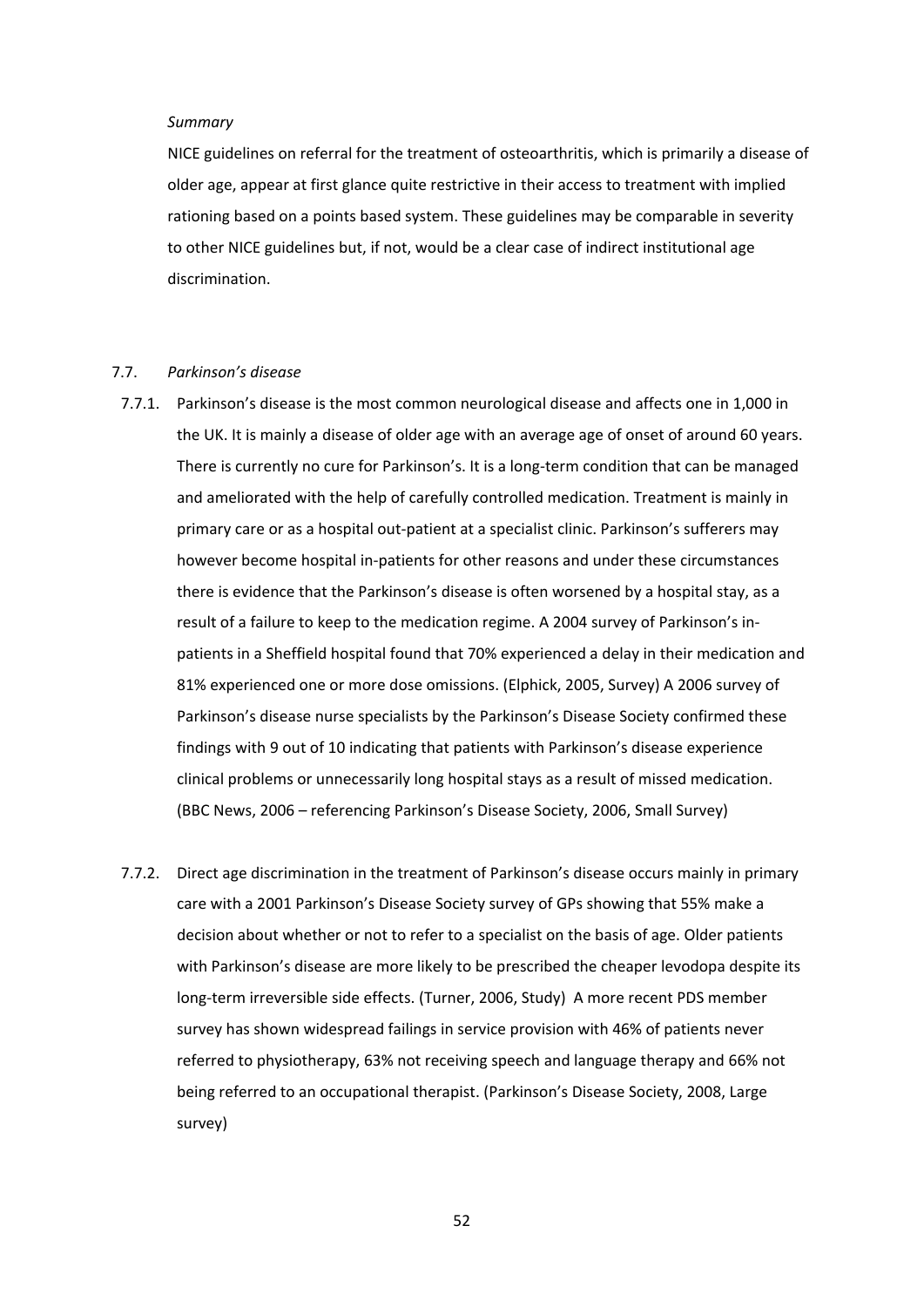[See also *Ageism and age discrimination in primary and community health care in the United Kingdom* (Centre for Policy on Ageing, 2009, Review)]

# *Summary*

There is evidence of age discrimination in the referral of Parkinson 's Disease patients to specialist care but, although Parkinson's Disease sufferers often receive inadequate hospital care, it is not clear that this is a form of age related discrimination.

# 8. **Clinical trials**

- 8.1. A large number of studies have shown that one of the problems in prescribing for older people is that older people with a changed physiology and often with co‐morbidity and associated polypharmacy have, in the past been excluded from drug trials. It has been common for drug trials to exclude people over 65 or 70. Many of the drugs which are successfully tested are then registered and become available for use. Healthcare professionals either do not prescribe the medications to those in the excluded age groups because of the lack of age‐relevant data, or they prescribe off‐label. (Rajapakse, Rajapakse and Playfer, 2008, Review; Birmingham, 2008, Study; Milton, Hill‐ Smith and Jackson, 2008, Study; Habicht, Witham and McMurdo, 2008, Study; Siu, 2007, Small survey; Butler, 2007, Review; Binns, Morkane and O'Mahoney, 2006,Review; Townsley et al, 2006, Survey; Rehwagen,2005, Opinion; Crome and Natarajan, 2004, Opinion; Godlovitch, 2003, Opinion; Bayer and Fish, 2003, Opinion)
- 8.2. The situation has been improving. For example "The number of published randomized control trials (RCTs) with explicit age exclusions declined from 58% during 1966‐1990 to 40% during 1991‐2000. Trial enrolment of patients aged 75 years or older increased from 2% for studies published during 1996‐1990 to 9% during 1991‐2000 but remains well below their representation among all patients with myocardial infarction (37%) in the United States. " (Lee et al, 2001, Review)
- 8.3. The reasons for exclusion are increased cost (resulting from increased sample sizes to cope with the increased age spectrum and increased likelihood of drop‐out through death plus likely increased cost per participant); the desire to keep assessment simple, avoiding co-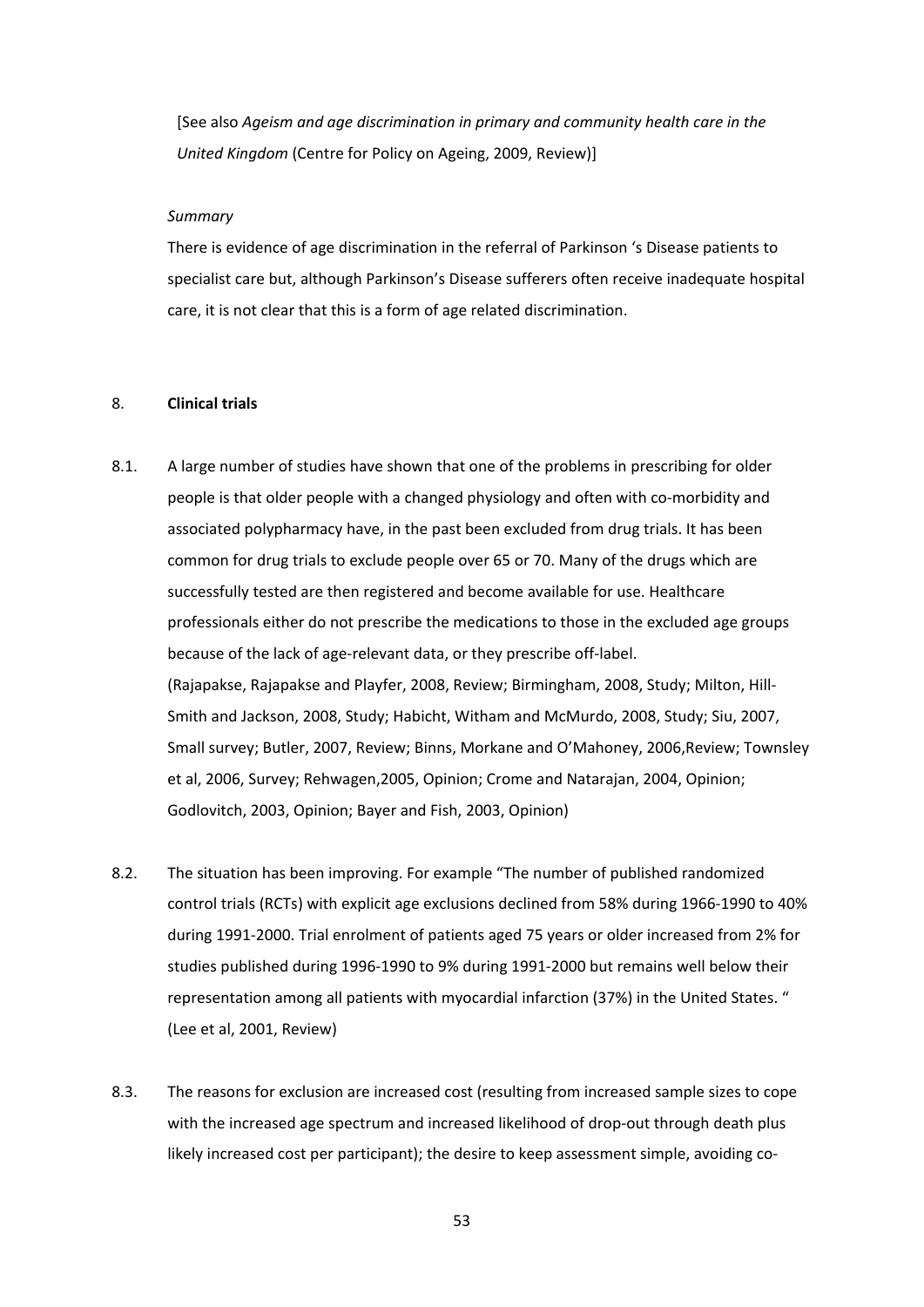morbidities; changed drug metabolism in older people and a desire to protect vulnerable older people from research (Habicht, Witham and McMurdo, 2008, Study)

8.4. Habicht, Witham and McMurdo suggest a) legislation to ensure older people are properly represented in clinical trials b) changes to the regulatory frameworks controlling pharmaceutical and medical device licensing so that a licence would require evidence of effectiveness in the population for whom they are likely to be most commonly used c) extra funding as part of research grants to recruit larger sample sizes. (Habicht, Witham and McMurdo, 2008, Study)

## *Summary*

The continued under-representation of older people in clinical trials, while improving, is a clear form of age discrimination outside the NHS which has a knock‐on effect on available treatments for the older patient inside the NHS. Changes to the regulatory frameworks controlling pharmaceutical and medical device licensing might bring pressure for further improvement.

# 9. **NICE guidelines and the use of QALYs**

9.1. As part of its process of 'technology appraisal' to assess the relative cost effectiveness of procedures and treatments, the National Institute for Health and Clinical Excellence (NICE) assesses the incremental cost effectiveness ratio (ICER) of the procedure or treatment ie the cost of each additional Quality Adjusted Life Year (QALY) generated by the treatment. The additional QALYs generated are calculated by multiplying the improvement in quality of life by the number of years for which it is effective and may result from an improvement in quality of life, an improvement in life expectancy or a combination of the two.

NICE recommends that wherever possible, health related quality of life be measured using the EuroQol 5‐dimensional measure EQ‐5D. (NICE, 2008, guide) EQ‐5D is disease independent and measures mobility, self‐care, daily activities, pain/discomfort and anxiety/depression. (Knapp, 2007, review). EQ-5D is reduced to a single value EQ-5D<sub>index</sub> by weighting the three points on each of the 5 dimension scales. An associated analogue scale  $EG-5D_{\text{vas}}$  may also be used. QALYs generated in the assessment can be affected by the

54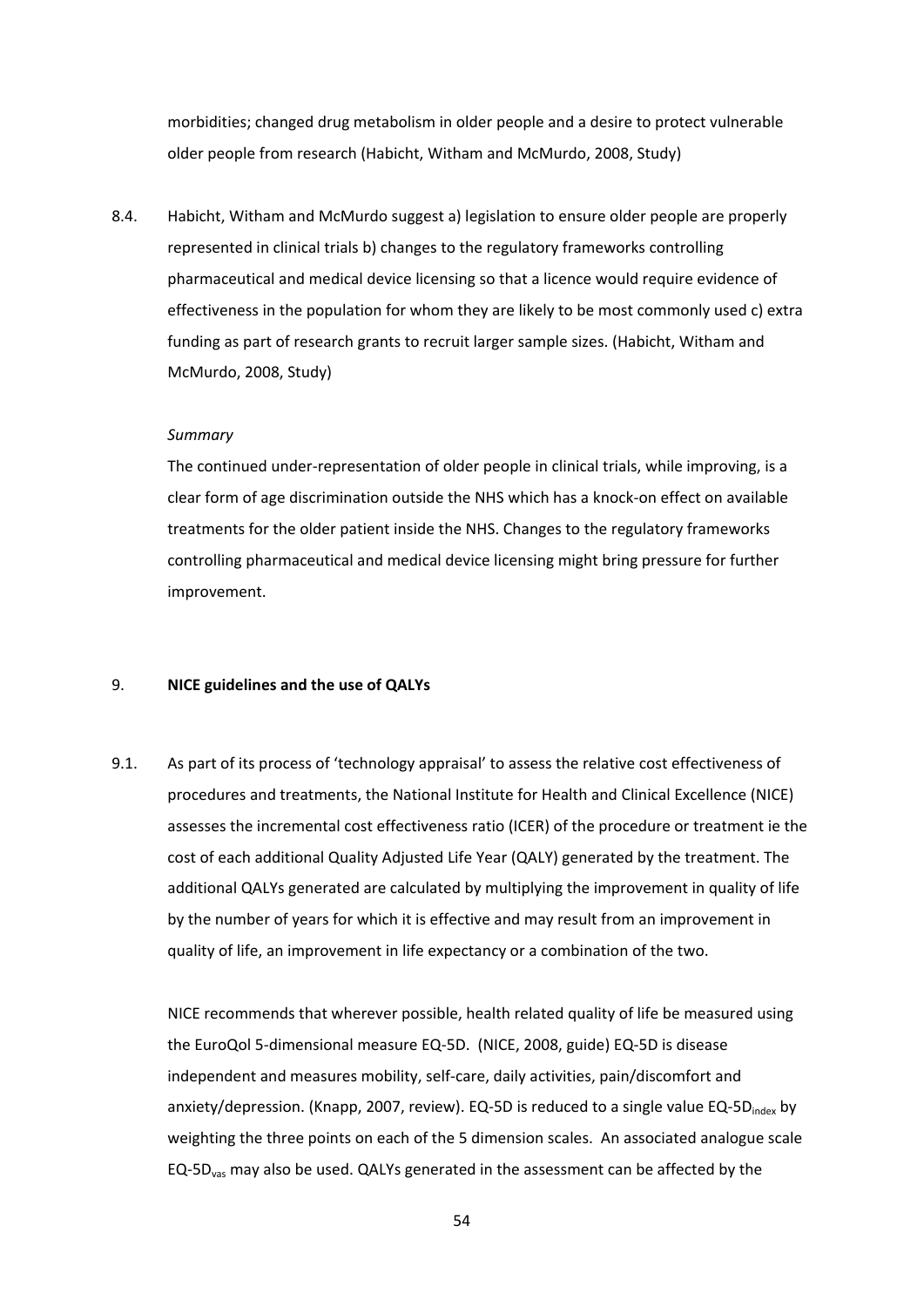weights used in EQ-5D<sub>index</sub> (Parkin, Rice and Devlin, 2008), the severity of the condition being treated (National Collaborating Centre for Mental Health, 2007, guide) and the time horizon (the length of time for which treatment effects are considered) for the model in use. The UK population norm for EQ-5D<sub>index</sub> and EQ-5D<sub>vas</sub> declines with age. (Kind, 1999, study)





9.2. The limitations of the EQ-5D measure and the resulting QALYs generated is recognised particularly in the area of mental health. '...the use of EQ-5D as the core measure of health state evaluation in the field of psychiatry seems less than fully convincing or appropriate' (Knapp and Mangalore, 2007, Review)

In its submission to the 2009 Kennedy Review on valuing innovation, Arthritis Care state 'The use of the narrow QALY measure as the overriding factor in determining access to technologies does not sufficiently take into account the diversity of service‐user experience and the often significant gains that can make a real difference to someone's actual quality of life.' (Arthritis Care, 2009, review)

The Kennedy Review itself recognised the problems in using EQ‐5D, 'NICE is working with the EuroQol group to identify possible ways of improving the EQ-5D tool: it is accepted that this tool does not capture well, for example, diminution in quality of life consequent on sensory loss or impairment of cognition', but was very supportive of the use of ICERs and the QALY in general ' I adopt as a starting point my firm conviction that the approach adopted by NICE is fundamentally sound. Indeed, I would go further and describe the ICER/QALY approach as quite simply the best tool available to do the job which NICE has been set' (Kennedy, 2009, review)

In a response to the Kennedy Review, the Royal College of Nursing say '...quality of life is a complex concept and cannot easily be reduced to quantitative measure on an interval scale. Perceptions of the value of improvement in, for example, symptom control and the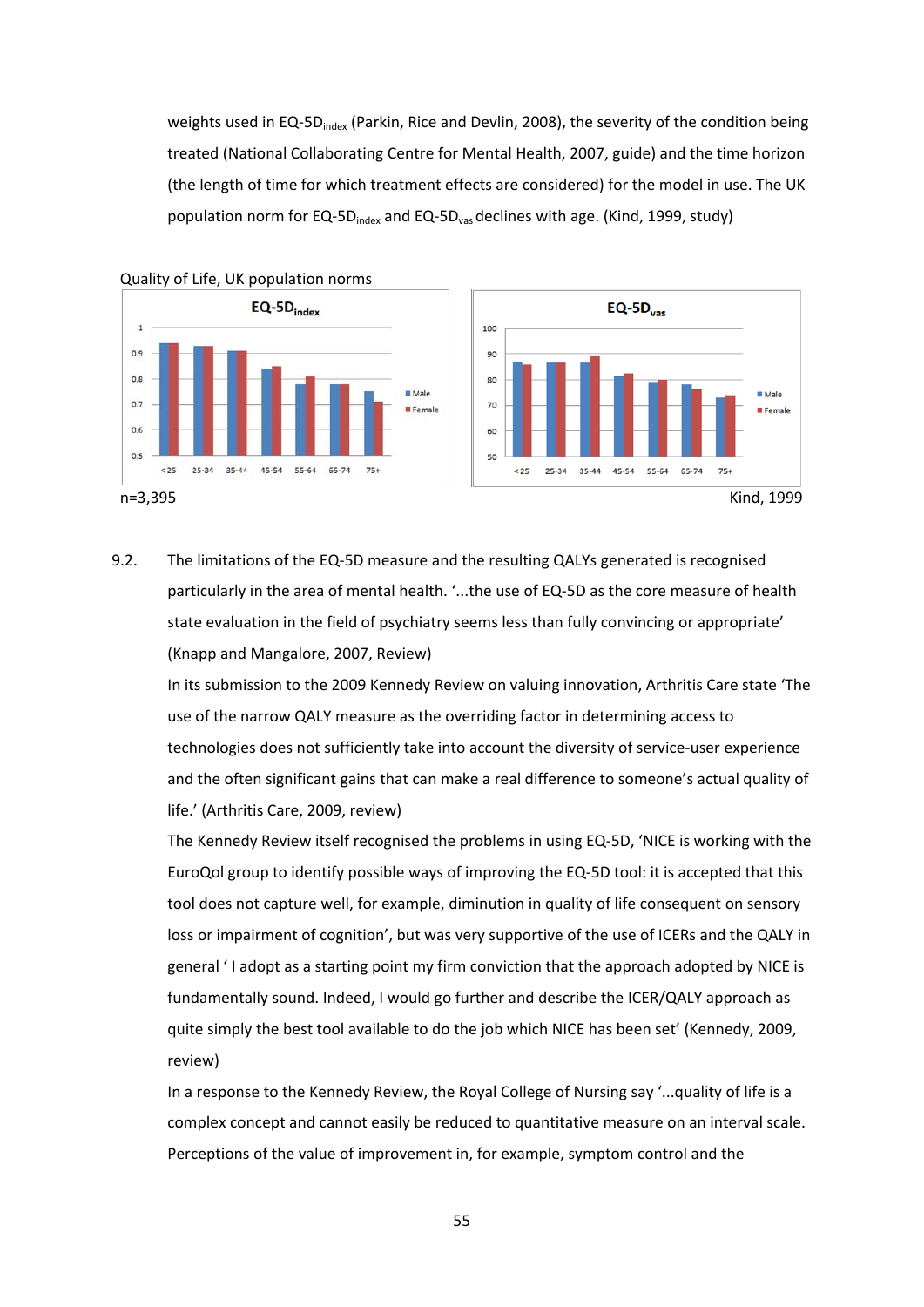sufferer's experience of duration mean that what is objectively a small gain in function for a relatively short time may be perceived as of considerable value for the patient. QALYs make no allowance for these factors.' (Royal College of Nursing, 2009, policy document)

- 9.3. For NICE '... a QALY gained or lost in respect of one disease is equivalent to a QALY gained or lost in respect of another. It also means that the weight given to the gain of a QALY is the same regardless of how many QALYs have already been enjoyed, how many are in prospect, the age or sex of the beneficiaries, their deservedness, and the extent to which the recipients are deprived in other respects than health.'(Rawlins and Culyer, 2004, review) 'The QALY ... provides a "common currency" which allows different interventions to be compared for different conditions. This allows NICE to make its decisions consistently, transparently and fairly. Cost–utility analysis cannot, however, be the sole basis for NICE's decisions and the Institute expects its advisory bodies to use their judgement when considering the results of cost-effectiveness analyses.' (NICE, 2008, policy document)
- 9.4. It is generally accepted that because of lower life expectancy and higher levels of comorbidity, treatments and interventions for older people are less able to generate QALYs. 'Life expectancy is correlated with both age and the ability for a treatment to produce QALYs. Other things being equal, those who are older have lower life expectancy; and those with lower life expectancy are able to produce fewer QALYs.' (Edlin et al, 2008, Review) 'Other things being equal the treatment of a patient with significant comorbidities will produce fewer QALYs than treating a patient in otherwise perfect health. Since older people suffer from more comorbidities than the young, their health gains will be lower on average.' (Edlin et al, 2008, Review)

'…if the effects of treatment are expected to last for life, patients with a short life expectancy cannot expect to come out as favourably as those with long to live.' (Taylor, 2007, Study)

9.5. It has been argued that, because older people with lower life expectancy and higher levels of comorbidity are less able to generate QALYs, the QALY is inherently age discriminatory. 'It is the fact that younger people usually (though not always), have more life expectancy to gain from treatment that makes the QALY "inherently ageist".' (Harris, 2005, Opinion quoted in Taylor, 2007, Study)

56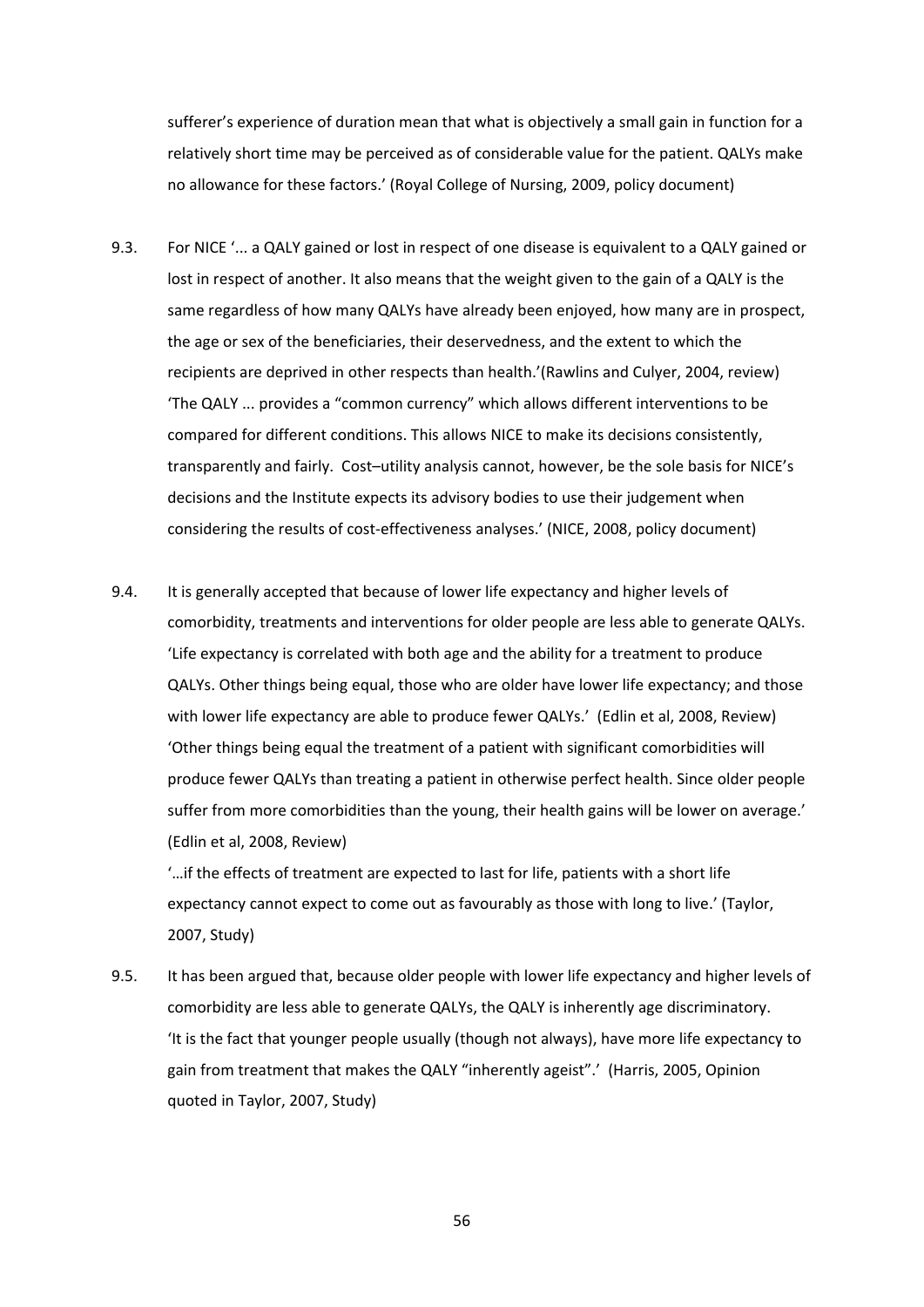- 9.6. Others argue that because of averaging, the effect of age on QALY league tables is reduced. 'The influence of age on QALY league table estimates is normally quite small because the estimates derive from averaging results from patients of different ages. Where a treatment is predominantly for older patients, the estimate would be affected by the lower life expectancy of the elderly…' (Dey and Fraser, 2000, Study) 'While the macro level use of CEA [cost-effectiveness analysis] greatly reduces the scope for age discrimination, it does not entirely remove it. The benefits to older people will still be lower and so treatments that mostly impact on an older population will still be affected by a generally lower ability to produce QALYs.' (Edlin, 2008, Review)
- 9.7. It is also argued that where a treatment is provided on a pay‐as‐you‐go basis the marginal costs effectiveness will be the same at any age.

'...provided costs and the health gains are the same, the incremental cost per QALY will be no different for a three year old than for an 83 year old. The QALY is not therefore inherently ageist...'

'...the elderly might in theory be disadvantaged in the evaluation of an exceptionally expensive procedure, device, or drug (given as a single dose or a short course) whose health gain persists over a long period. A child aged three years would then be likely to enjoy more than 70 years of benefit compared to the additional five years that an 80 year old could expect. We cannot, though, think of a single example...' (Rawlins and Dillon, 2005, Opinion)

- 9.8. Whether the QALY is age discriminatory will depend on how it is used. For example, in a 1991 study to assess the effectiveness of total knee replacement (TKR) surgery, Drewett, Minns and Sibly calculate QALYs gained by multiplying the improvement in quality of life by the life expectancy of the patient. (Drewett, Minns and Sibly, 1991, Study) Clearly in such a calculation, because of lower life expectancy, a one‐off treatment mainly used by older patients is less able to generate QALYs than a similar one‐off treatment for younger patients. However we have not been able to locate an example of NICE using the QALY in this way either in its technology appraisals or as background for guidance.
- 9.9. 'NICE openly works to a utilitarian model, but this is not to say it endorses discrimination. The discretion applied after the application of the QALY and the other stages of appraisal are intended to account for this. … NICE is applying utilitarian principles and then adapting them to conform to the egalitarian restrictions placed upon them by the NHS. … adaptation and

57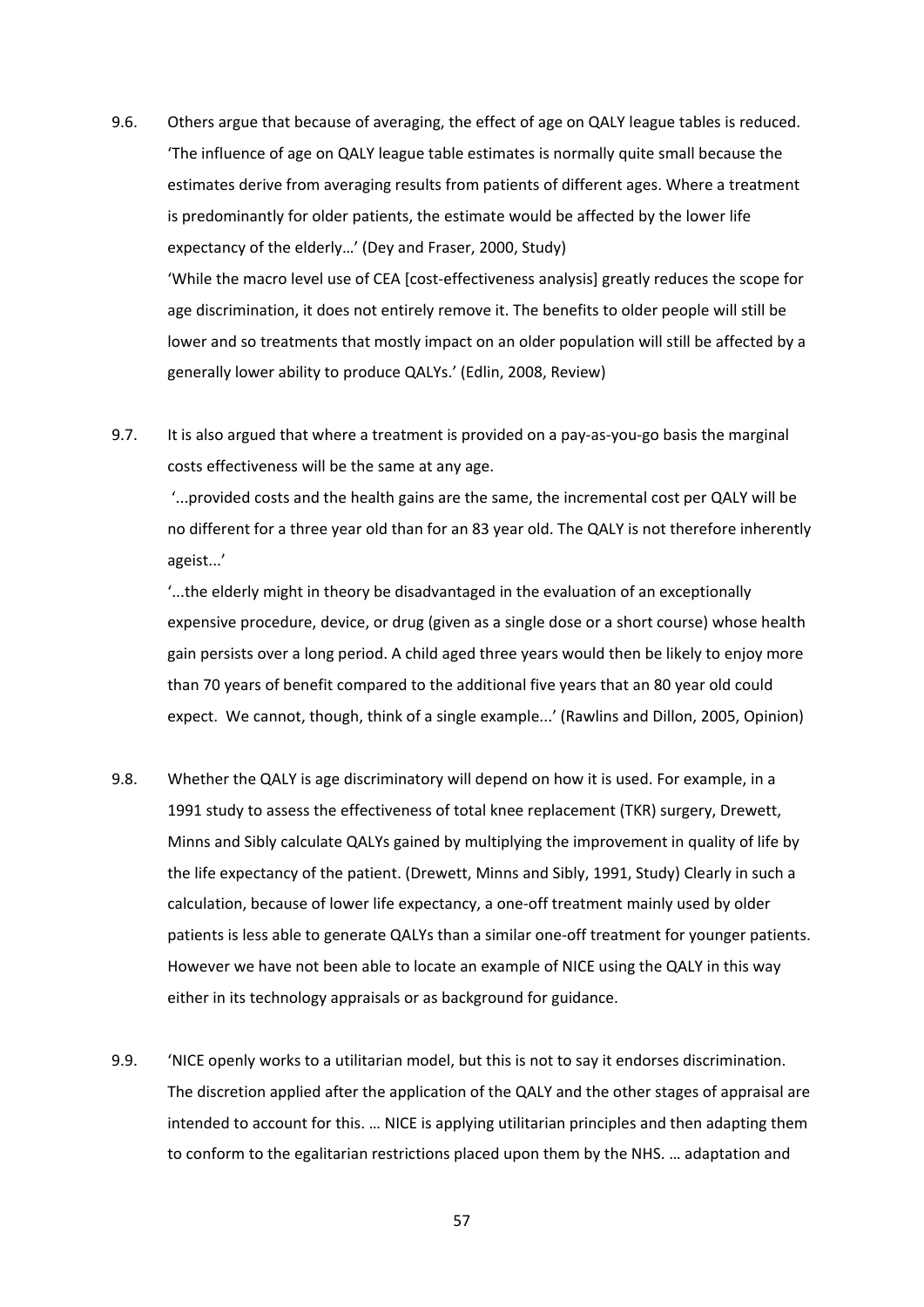even weighting of the QALY, can never fully reflect the principles supported by the NHS due to the differing ethical basis, and as such NICE should be cautious in applying the results of such a model in situations such as the current Alzheimer's controversy.' (Taylor, 2007, Study)

9.10. 'Some of the criticisms raised (particularly by John Harris) relate not to whether or not older people "produce" fewer QALYs but instead to the ethical relevance of any difference in outcome. This stance argues that patients have an inviolable right to health care that is not diminished by the size of the likely health benefit. If this basis is correct, then CEA [cost ‐ effectiveness analysis] (whether using QALYs, life years gained, or any other measure) is a source of indirect age discrimination' (Edlin et al, 2008, Review)

# *Summary*

There is divided opinion over whether the QALY, the primary measure by which the National Institute for Health and Clinical Excellence (NICE) assesses the cost effectiveness of procedures and treatments, is inherently age discriminatory. While the suspicion might be that any benefit measure based on the number of years benefit gained will disadvantage treatments for the older patient, it is argued that incremental cost / benefit ratios will usually be the same at any age.

There would appear to be no age related ethical problems in the use of QALYs to assess the cost effectiveness of treatments applicable across all ages or to assess the relative cost effectiveness of a range of treatment options for patients of a particular age. The issue is whether the QALY is an ethically valid tool to assess the relative cost-effectiveness of a treatment only or mainly of value to older people against treatments for other conditions applicable to younger people or across all age ranges and set the incremental cost effectiveness ratio against a standard benchmark cost per QALY gained.

### 10. **Education and training**

10.1. There is a general consensus that a key element in 'rooting out ageism' in the NHS is appropriate education and training, both for existing staff and as part of pre‐clinical training and education. (Williams, 2000, Opinion; Roberts, Robinson and Seymour, 2002, Survey; Levenson, 2003, Guide; Oliver, 2007, Opinion)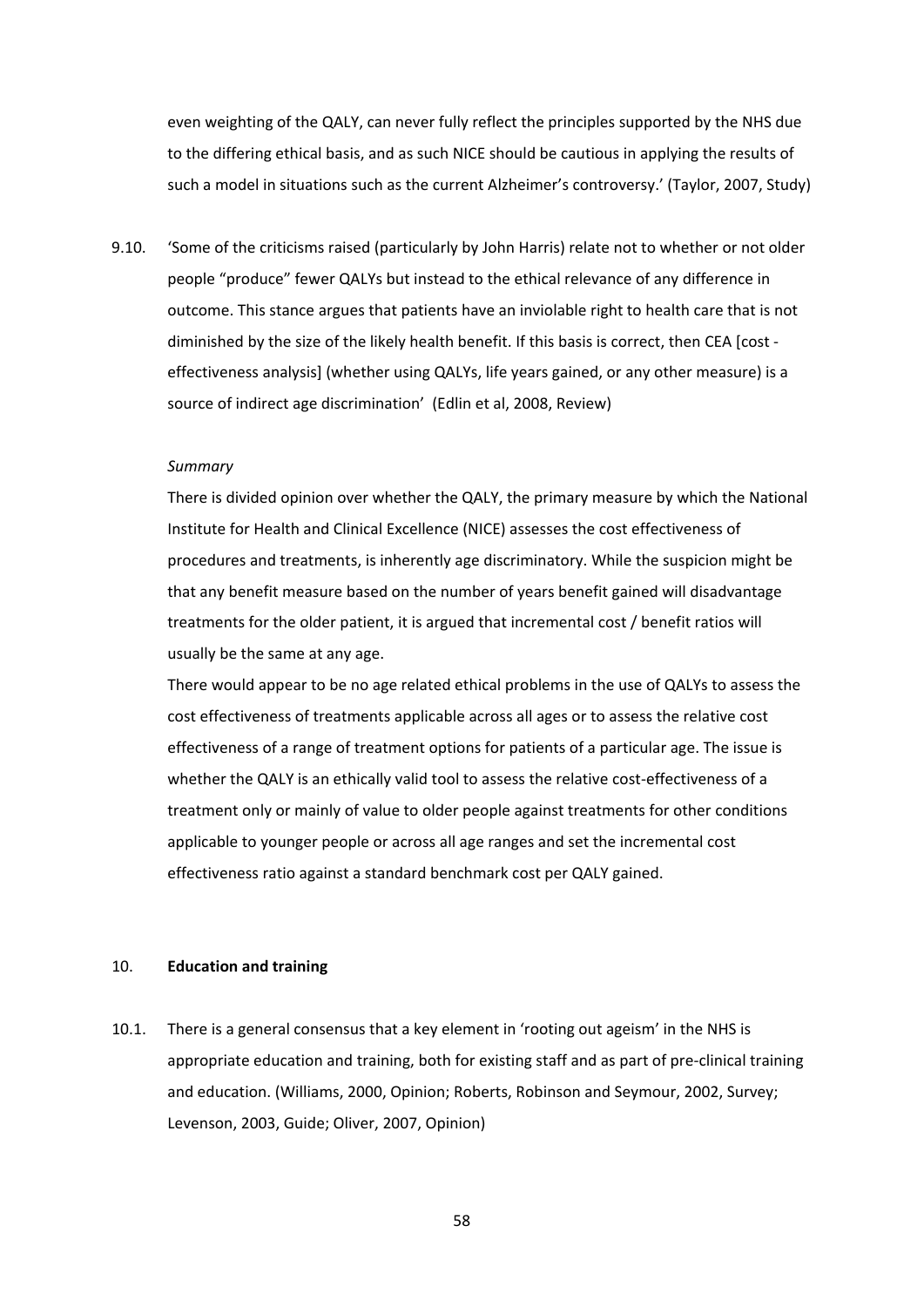- 10.2. Ideas for work based training include a specially trained team of nurses, health care assistants, therapy staff and managers to act as older peoples' champions and advise others (Smy, 2004, Study) or bringing age awareness into the mainstream by using older people to provide training (Hopkins, 2005, Study)
- 10.3. 'The training and education of healthcare professionals needs to change to reflect the fact that their day‐to‐day role will increasingly centre on the care of older people with long‐term conditions rather than younger patients with curable single conditions." (Oliver, 2007, Opinion)

## *Summary*

If, as seems likely, a root cause of age discrimination in the National Health Service is the cumulative effect of ageist attitudes among NHS staff, then pre‐qualification and in‐house education and training are key factors in 'rooting out ageism'. Medical staff need to be much more aware of the physiology and needs of the older patient.

# 11. **Conclusion**

- 11.1. Since the publication of the National Service Framework for Older People in 2001, cases of explicit, direct, age discrimination in secondary health care policy are rare. When age discrimination does occur it is either indirect, through the inadequate provision of services to meet the needs of older people or as a result of the cumulative effect of ageist attitudes by individual NHS staff.
- 11.2. Evidence of the under‐investigation and under‐treatment of older people in cancer care, cardiology and stroke is so widespread and strong that, even taking into account confounding factors such as frailty, co-morbidity and polypharmacy we must conclude that ageist attitudes are having an effect on overall investigation and treatment levels.
- 11.3. There is some evidence of ageist attitudes held by health practitioners and that doctors may be more ageist than other NHS staff but it may be that doctors are the ones most aware of the complexities in the treatment of older people. Ageist attitudes among medical staff may do no more than reflect ageist attitudes in society at large. Further research is required to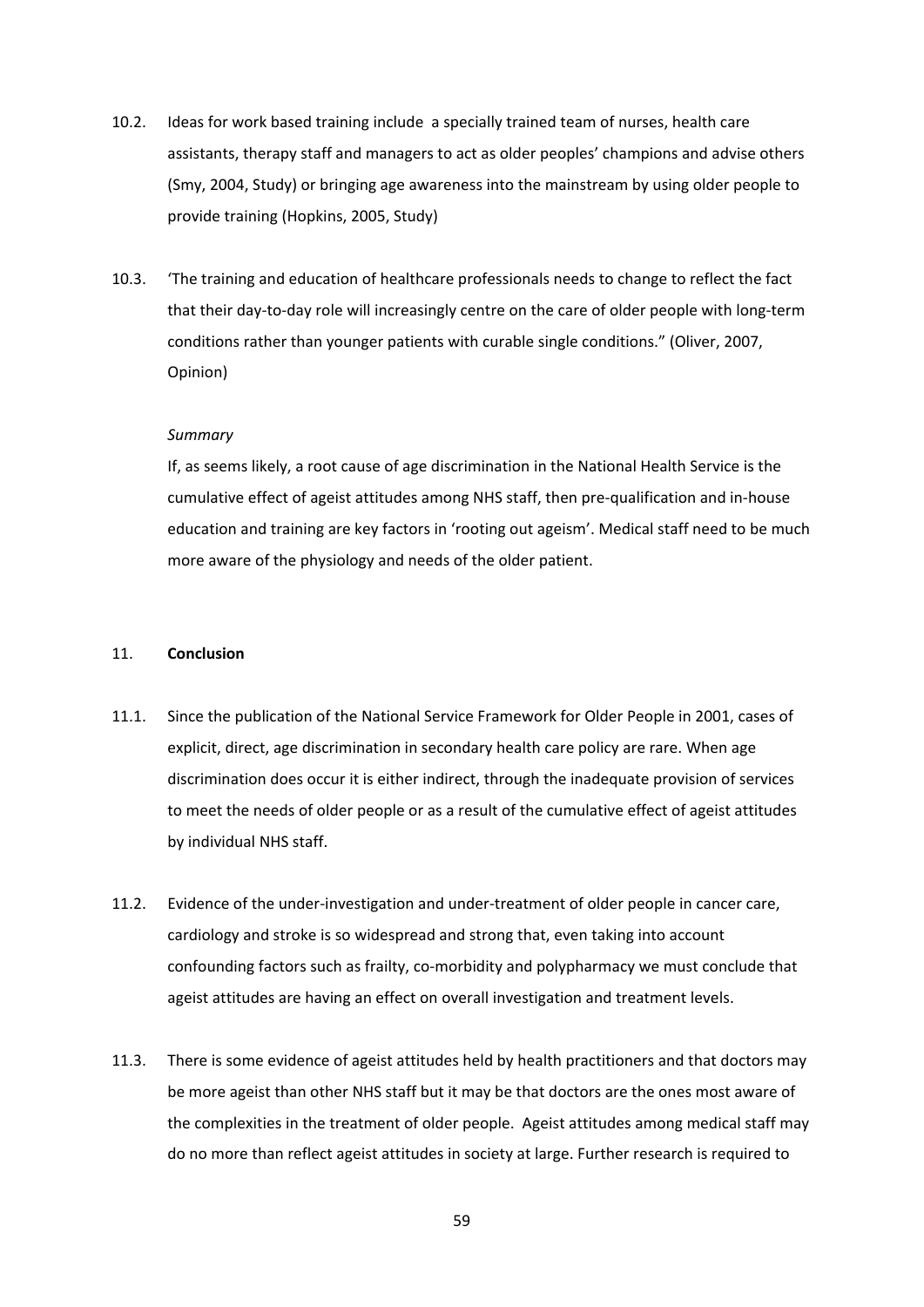identify the underlying reasons for the clearly evidenced under‐investigation and under‐ treatment of older patients.

- 11.4. Indications of indirect discrimination against older patients, through inadequate provision of necessary hospital services, are widespread but mainly anecdotal. It has been asked "How many anecdotes does it take to constitute evidence?" Inpatient surveys confirm continuing problems with the attitudes of medical staff, patient privacy, single‐sex accommodation and the provision and serving of nutritious food.
- 11.5. Although there is evidence that older patients wait longer in accident and emergency departments this may be because they experience a higher proportion of hospital admissions following A&E. Evidence that this is a result of age discrimination in treatment is not conclusive.
- 11.6. Although age discrimination in the allocation of hospital critical care beds is often suspected, the evidence is inconclusive. There is evidence that a lower proportion of eligible older patients in need are admitted to high dependency and intensive care units but researchers do not see this as clear evidence of age discrimination.
- 11.7. Although most people die in hospital that is not where they want to die. There is firm evidence of the under‐provision of appropriate palliative care and end‐of‐life care for older patients, particularly those who do not have cancer as their primary diagnosis. There is evidence of both direct and indirect age discrimination in this area
- 11.8. Although there is evidence that guidelines on resuscitation are often not being adhered to, despite suspicions, there is currently no firm evidence that resuscitation is being denied to patients on the basis of age rather than as a result of a clinical assessment.
- 11.9. Increasing rates of emergency readmission within one month of hospital discharge, with higher rates for older people than younger patients, is a cause for increasing concern. This may result from increasing rates of early discharge with inadequate planning for all patients but with the effect on older patients, who may take longer to recover from hospital procedures, being more pronounced. This may be an example of where a universally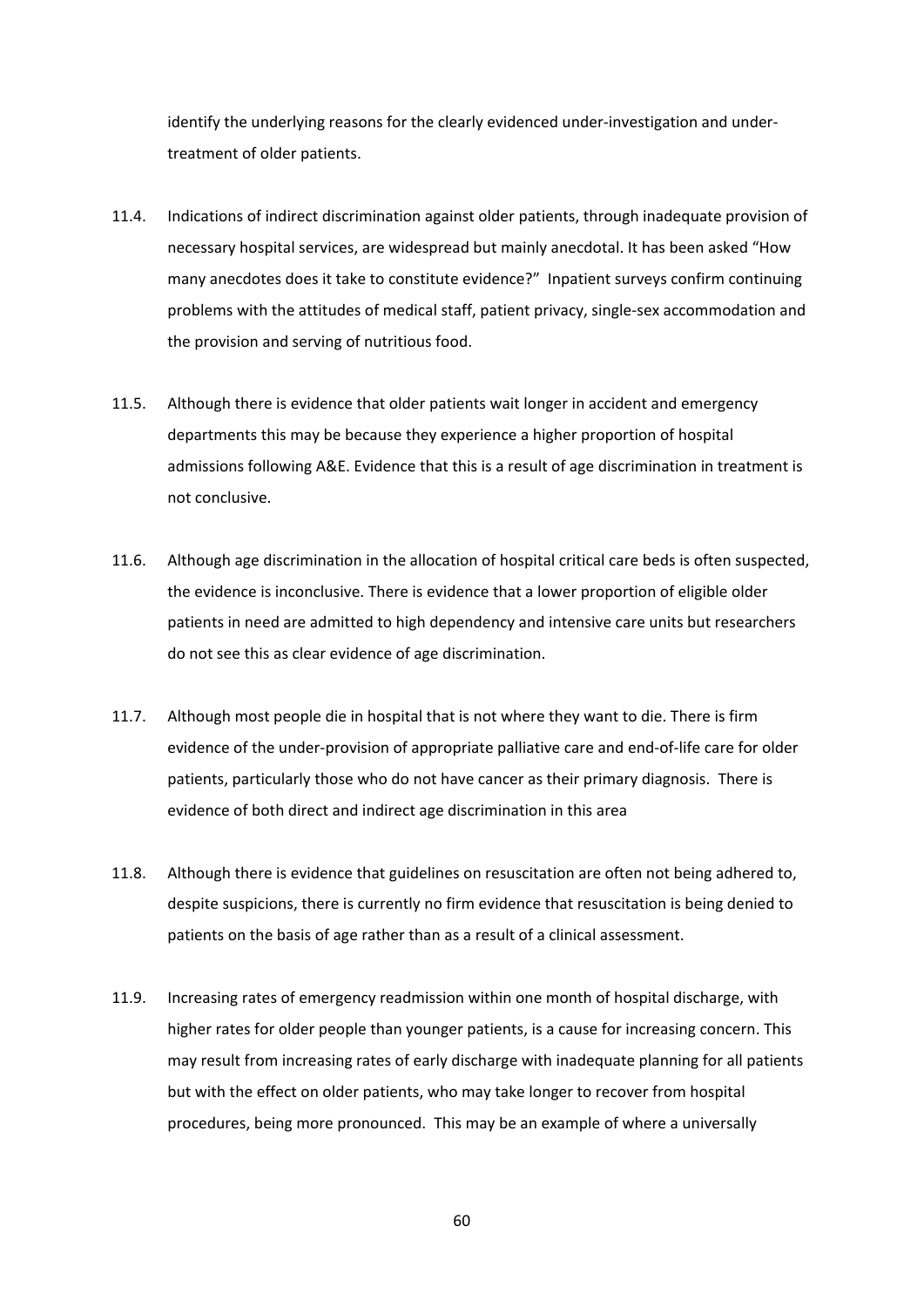applied policy is indirectly discriminatory against the older patient.

11.10. It is unclear, from the literature, whether the use of QALYs to assess the relative cost effectiveness of treatments and procedures, is inherently age discriminatory. There is a strong suspicion that, no matter how it is packaged, the use of Quality Adjusted Life Years to assess the relative cost effectiveness of treatments and procedures will discriminate against those procedures and treatments, for example for Alzheimer's Disease, Osteoarthritis, Osteoporosis or Macular Degeneration, that are mainly beneficial to older people with greater comorbidity and fewer remaining years. It is however argued that, on the contrary, treatments provided on a pay‐as‐you‐go basis, without large up‐front costs, have the same marginal cost / benefit trade‐offs at any age.

While there appears to be no problem of age discrimination in the use of the QALY to compare the relative cost effectiveness of treatments applicable to all ages, or to compare the relative cost‐effectiveness of alternative treatments of the same condition at any particular age, there may be problems of age discrimination in the use of QALYs to compare the costs effectiveness of the treatment of a condition such as Alzheimer's disease, which only or predominantly occurs in older age, against treatments of other conditions that occur in younger people or at all ages, by seeking to meet, in all cases, the same standard benchmark cost per QALY.

11.11. The key to eliminating age discrimination in the National Health Service is seen by many to be the raising of awareness of ageist attitudes through education and training both during the pre‐qualification period and in post. 'The training and education of healthcare professionals needs to change to reflect the fact that their day‐to‐day role will increasingly centre on the care of older people with long‐term conditions rather than younger patients with curable single conditions.' (Oliver, 2007, Opinion ) With older people forming an increasing proportion of patients, the physiological changes associated with ageing should receive increased emphasis in mainstream pre‐clinical education and training for all medical staff.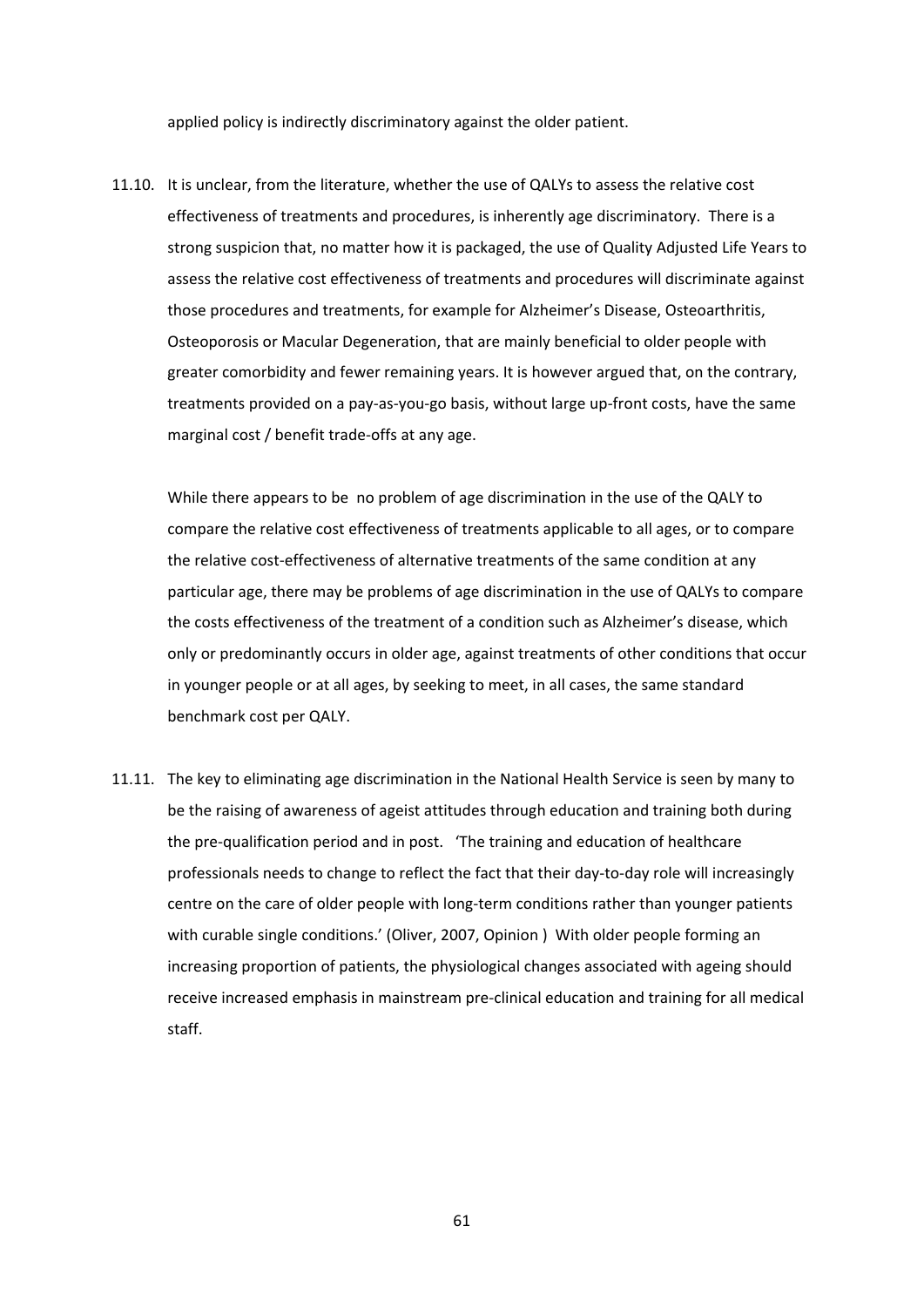# 12. **Recommendations for further study**

- 12.1. There is a need for a comprehensive UK study of ageist attitudes among medical staff, comparing different medical disciplines benchmarked against the attitudes of the general public, at different ages, to try to ascertain the root causes of ageism at the individual, clinical level.
- 12.2. There should be a review of medical school curricula and training courses for medical staff to ensure proper and adequate coverage of the physiology and needs of older people as major users of health services as well as appropriate awareness of ageism and direct and indirect age discrimination.
- 12.3. There is a need for a comprehensive, evidence based, review of older people's experiences in hospital from admission through to discharge and after-care planning, together with a study of post-hospital outcomes and readmission. The CQC 2008 survey of Accident and Emergency could be re‐analysed to provide rapid access to comparative information on the experiences of older patients in A&E and the 2004 and later inpatient surveys could be rigorously re-analysed to show differences, including regional differences, in the experiences of older patients.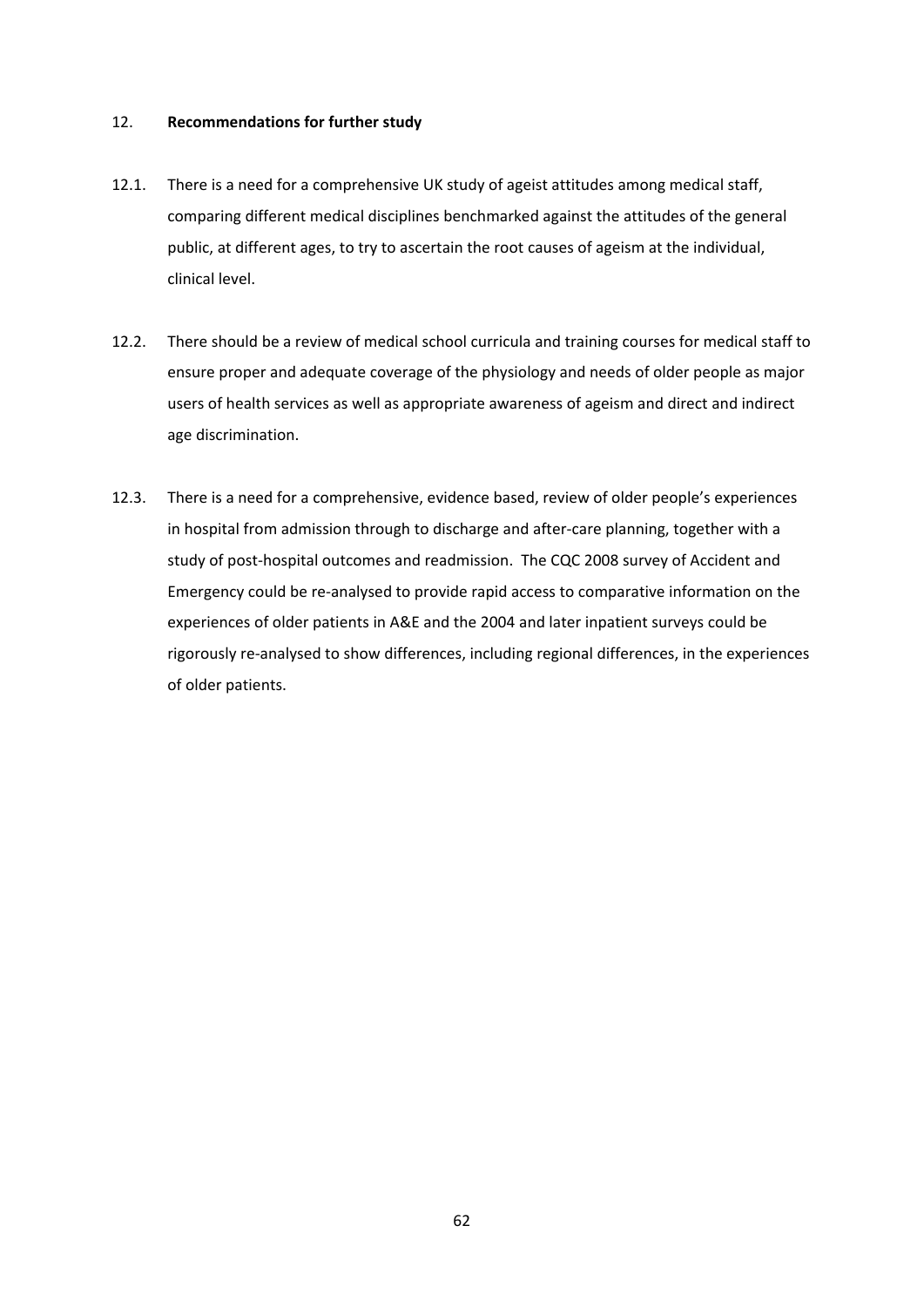# **References**

Alberti G; Department of Health (2004) *Transforming emergency care in England*, London: Department of Health

Alexander K P and Peterson E D (1997) Coronary artery bypass grafting in the elderly, *American Heart Journal* 134 (5 (Part 1)) : 856‐864

Anderson D; Royal College of Psychiatrists. Faculty of Old Age Psychiatry (2007) *The human rights of older persons in healthcare ‐ response [to the Joint Committee on Human Rights inquiry] from the Faculty of Old Age Psychiatry of the Royal College of Psychiatrists*, http://www.rcpsych.ac.uk/docs/The%20Human%20Rights%20of%20Older%20Persons%20in%20Hea lthcare.doc

Arthritis Care (2009) *Submission to the Kennedy Review on valuing innovation, 3 April 2009*, http://www.nice.org.uk/media/B4E/91/KennedyArthritisCare.pdf

Association of Community Health Councils for England and Wales (2001) *Nationwide casualty watch 2001*, ACHCEW

Austin D and Russell E M (2003) Is there ageism in oncology?, *Scottish Medical Journal* 48 (1) : 17‐20

Bayer A and Fish M (2003) The doctor's duty to the elderly patient in clinical trials, *Drugs and Aging* 20 (15) : 1087‐1097

BBC News (2006) *Parkinson's 'worsens in hospital'*, http://news.bbc.co.uk/1/hi/health/4929712.stm (23 April 2006)

Benbow S J, Walsh A and Gill G V (1997) Diabetes in institutionalised elderly people: a forgotten population?, *British Medical Journal* 314 (7698, 28 June 1997) : 1868‐1869

Billings J; University of Kent. Centre for Health Services Studies (2003) *Staff perceptions of ageist practice in the clinical setting: practice development project*, http://www.kent.ac.uk/CHSS/docs/staff\_perception\_of\_ageist\_practice.pdf

Binns K, Morkane C and O'Mahoney M (2006) Does ageism in heart failure trials lead to ageism in clinical practice?, *Age and Ageing* 35 (Supp 3) : i66

Birkhead J (ed); Royal College of Physicians. Clinical Effectiveness and Evaluation Unit and Myocardial Ischaemia National Audit Project (MINAP) (2001) *A baseline survey of facilities for the management of acute myocardial infarction in England 2000*, http://www.rcplondon.ac.uk/clinical‐ standards/ceeu/Current‐work/Documents/AMIbaselineSurvey‐minap.pdf

Birmingham K (2008) Discriminating between the old, *Nursing Older People* 20 (4) : 3

Bond M, Bowling A, McKee D, Kennelly M, Banning A P, Dudley N, Elder A and Martin A (2003) Does ageism affect the management of ischaemic heart disease?, *Journal of Health Services Research & Policy* 8 (1) : 40‐47

Bowling A, Harries C, Forrest D and Harvey N (2006) Variations in cardiac interventions: doctors' practices and views, *Family Practice* 23 (4) : 427‐436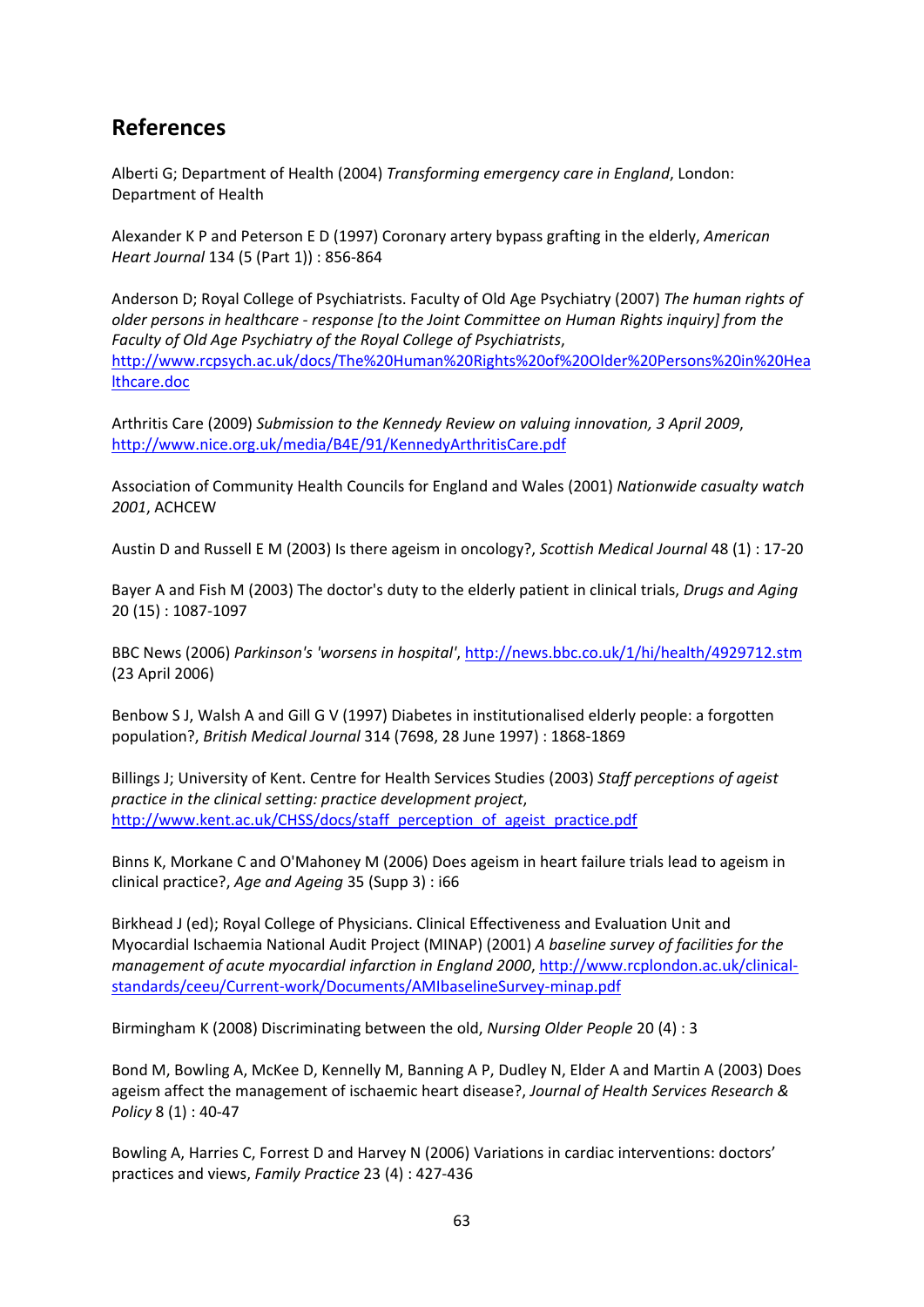British Geriatrics Society (2008) *The Older Person in the Accident & Emergency Department (Best practice guide Document 3.2 Revised March 2008)*, http://www.bgs.org.uk/Publications/Compendium/compend\_3‐2.htm

British Geriatrics Society. Parkinson's Disease Special Interest Group, Parkinson's Disease Society and Disabled Living Foundation (2005) *Multidisciplinary care in Parkinson's disease and parkinsonism:* from science to practice: a one-day multidisciplinary conference held on Tuesday 12 July 2005 at the *Royal College of Physicians, Regent's Park, London: conference report [of] the 10th National Conference*, London: Medical Education Partnership

Butler R N; International Longevity Center (2007) *Need for drug safety ‐ the older person and ageism.* (Issue brief), New York: International Longevity Center

Bytheway B (1995) *Ageism.* (Rethinking ageing series), Buckingham: Open University Press

Bytheway B and Johnson J (1990) On defining ageism, *Critical Social Policy* 10 (2) : 27‐39

Carruthers I and Ormondroyd J; Department of Health (2009) *Achieving age equality in health and social care: a report to the Secretary of State for Health ... October 2009*, http://www.dh.gov.uk/en/Publicationsandstatistics/Publications/PublicationsPolicyAndGuidance/D H\_107278

Carruthers I and Ormondroyd J; Department of Health, National Development Team for Inclusion, Social Care Institute for Excellence, University of West of England. Faculty of Health and Social Care, Centre for Policy on Ageing and University of Leeds (2009) *Achieving age equality in health and social care: annex to a report to the Secretary of State for Health ... October 2009: working papers ..*, http://www.dh.gov.uk/en/Publicationsandstatistics/Publications/PublicationsPolicyAndGuidance/D H\_107278

Centre for Policy on Ageing (2009) *Ageism and age discrimination in mental health care in the United Kingdom: a review from the literature; commissioned by the Department of Health*, London: Centre for Policy on Ageing

Centre for Policy on Ageing (2009) *Ageism and age discrimination in primary and community health care in the United Kingdom: a review from the literature; commissioned by the Department of Health*, London: Centre for Policy on Ageing

Centre for Policy on Ageing (2009) *Ageism and age discrimination in social care in the United Kingdom: a review from the literature; commissioned by the Department of Health*, London: Centre for Policy on Ageing

Citizens Advice Bureau (2009) *Submission to the Department of Health: National review of age discrimination in health and social care.* (Evidence), London: Citizens Advice Bureau

Clarke C M (2001) Rationing scarce life‐sustaining resources on the basis of age, *Journal of Advanced Nursing* 35 (5) : 799‐805

Collinson J, Bakhai A, Flather M D and Fox K A (2005) The management and investigation of elderly patients with acute coronary syndromes without ST elevation: an evidence-based approach? Results of the Prospective Registry of Acute Ischaemic Syndromes in the United Kingdom (PRAIS‐UK), *Age*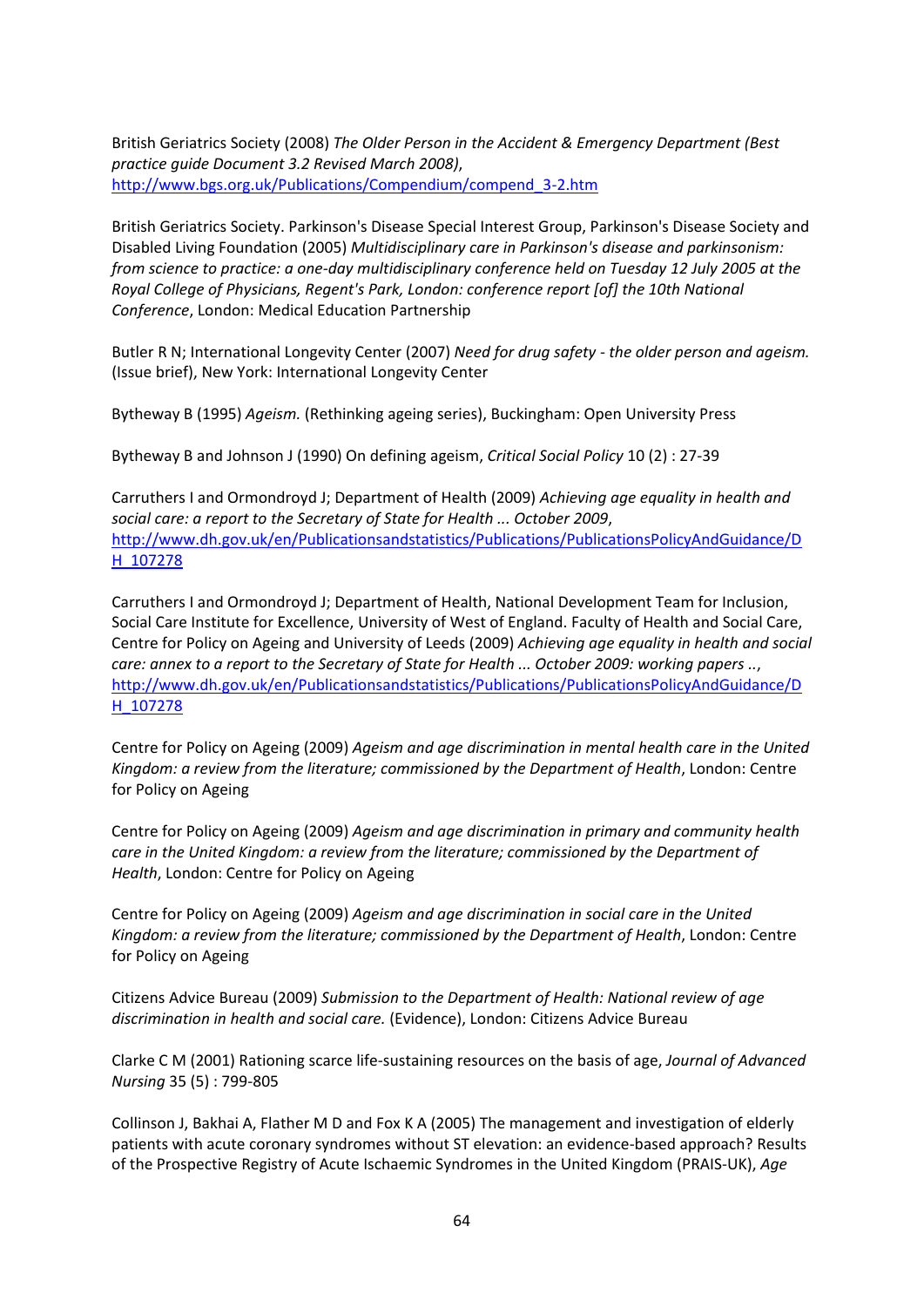*and Ageing* 34 (1) : 61‐66

Costello J (2001) Nursing older dying patients: findings from an ethnographic study of death and dying in elderly care wards, *Journal of Advanced Nursing* 35 (1) : 59‐68

Crome P and Natarajan I (2004) The National Service Framework for older people ‐ England's approach to ending age discrimination in services and therapeutics, *Drugs and Aging* 21 (8) : 499‐510

Dangoor A (2001) We need a consistent message: [letter], *British Medical Journal* 322 (7278, 13 January 2001) : 104

Davey B and Ross F; Wirral Hospital NHS Trust and King's College London. Nursing Research Unit (2003) *Exploring staff views of old age and health care*, http://clearingatkings.com/content/1/c6/01/94/98/WirralReport.pdf

Department of Health (2008) *End of life care strategy: promoting high quality care for all adults at the end of life: equality impact assessment*, http://www.dh.gov.uk/en/Publicationsandstatistics/Publications/PublicationsPolicyAndGuidance/D H\_086277

Department of Health (2001b) *National service framework for older people: [main report]; executive summary; and Medicines for older people: implementing medicines‐related aspects of the NSF for older people*, London: Department of Health : 3vols

Department of Health. NSF OP Implementation Team (2002) *Age discrimination benchmarking tools and user guides [for]: acute hospital procedures; social care; local information input; and primary care*,

http://www.dh.gov.uk/en/Publicationsandstatistics/Publications/PublicationsPolicyAndGuidance/D H\_4008439

Dey I and Fraser N (2000) Age‐based rationing in the allocation of health care, *Journal of Aging and Health* 12 (4) : 511‐537

Dieppe P; Dignity and Older Europeans Consortium (2004) *Final report of focus groups of UK older people*, http://www.cardiff.ac.uk/medic/subsites/dignity/resources/uk\_older\_people.pdf

Donovan J L, Martin R M, Neal D E and Hamdy F C (2005) Prostate cancer: screening approaches, *British Journal of Hospital Medicine* 66 (11) : 623‐626

Downing A and Wilson R (2005) Older people's use of Accident and Emergency services, *Age and Ageing* 34 (1) : 24‐30

Drewett R F, Mninns R J and Sibly T F (1992) Measuring outcomes of total knee replacement using quality of life indices, *Annals of the Royal College of Surgeons of England* 74 : 786‐790

Dudley N J and Burns E (1992) Influence of age on policies for admission and thrombolysis in coronary care units in the United Kingdom, *Age and Ageing* 21 (2) : 95‐98

Dudley N J, Bowling A, Bond M, McKee D, Scott M M, Banning A, Elder A T, Martin A T and Blackman I (2002) Age‐ and sex‐related bias in the management of heart disease in a district general hospital, *Age and Ageing* 31 (1) : 37‐42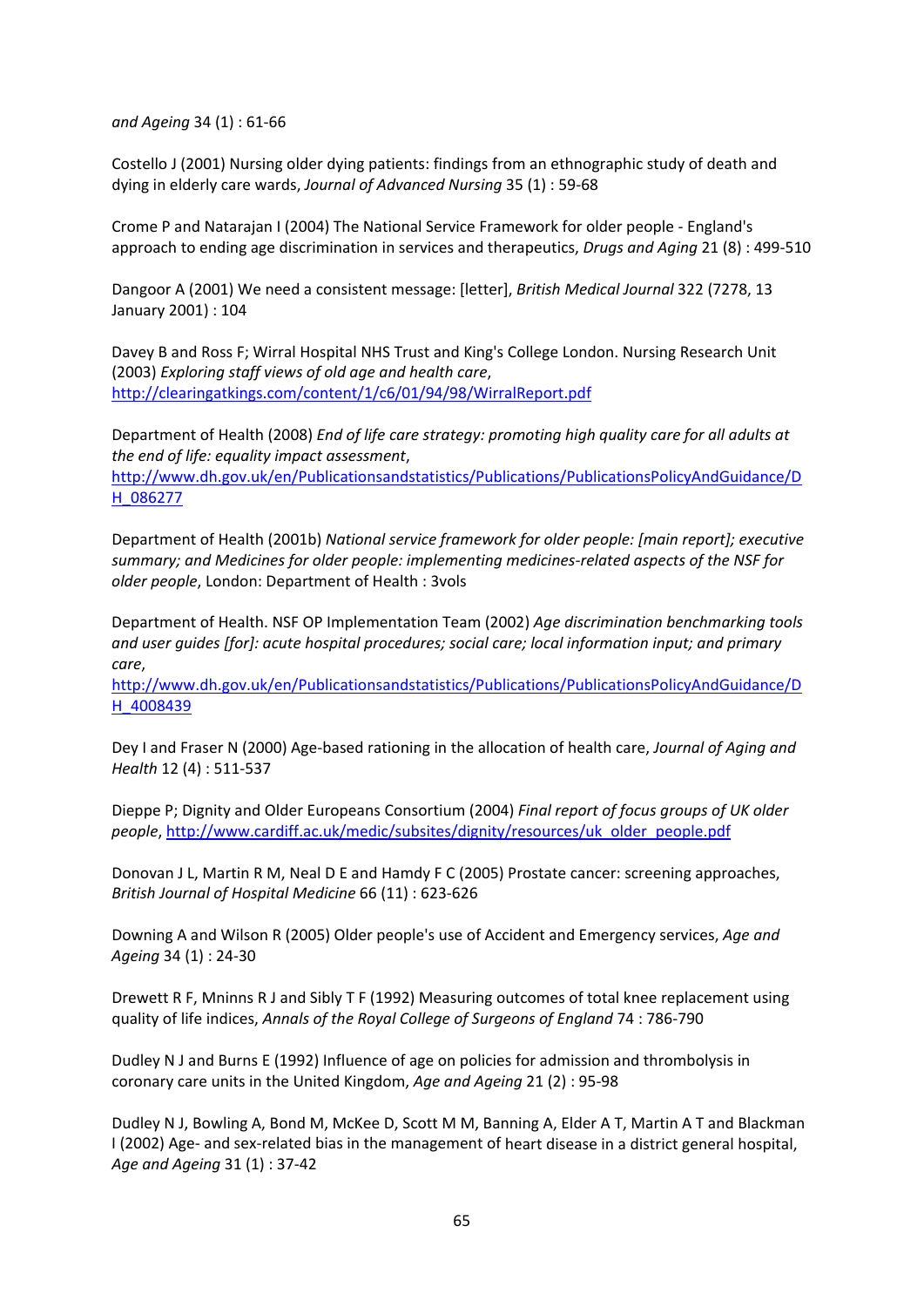Duffin C (2008) Health care is still age‐biased, *Nursing Older People* 20 (3) : 9‐10

Ebrahim S (2000) Do not resuscitate decisions: flogging dead horses or a dignified death? Resuscitation should not be withheld from elderly people without discussion, *British Medical Journal* 320 (7243, 29 April 2000) : 1155‐1156

Edlin R, Round J, McCabe C, Sculpher M, Claxton K and Cookson R; University of Leeds. Faculty of Medicine and Health. Leeds Institute of Health Sciences (2008) *Cost‐effectiveness analysis and ageism: a review of the theoretical literature; prepared for the Department of Health*, http://www.leeds.ac.uk/lihs/auhe/papers/cea\_ageism.pdf

Elphick H; British Geriatrics Society. Parkinson's Disease Special Interest Group; Parkinson's Disease Society; Disabled Living Foundation (2005) Provision of Parkinson's disease medication to hospital inpatients and managing Parkinson's disease medication in hospital: the patient's perspective In: *Multidisciplinary care in Parkinson's disease and parkinsonism: from science to practice: a one‐day multidisciplinary conference held on Tuesday 12 July 2005 ... conference report [of] the 10th National Conference*, London: Medical Education Partnership : 26‐27

Evason E, Dowds L and Devine P (2004) *Ageism in Ireland*, Londonderry: ARK Northern Ireland Social and Political Archive

Fairhead J F and Rothwell P M (2006) Underinvestigation and undertreatment of carotid disease in elderly patients with transient ischaemic attack and stroke: comparative population based study, *British Medical Journal* 333 (7567, 9 September 2006) : 525‐527

Fraboni M, Saltstone R and Hughes S (1990) Fraboni Scale of Ageism (FSA): an attempt at a more precise measure of ageism, *Canadian Journal on Aging* 9 (1) : 56‐66

Gidwani S, Davidson N, Trigkilidas D, Blick C, Harborne R and Maurice H D (2007) The detection of patients with 'fragility fractures' in fracture clinic – an audit of practice with reference to recent British Orthopaedic Association guidelines, *Annals of the Royal College of Surgeons of England* 89 (2) : 147‐150

Godlovitch G (2003) Age discrimination in trials and treatment: old dogs and new tricks, *Monash Bioethics Review* 22 (3) : 66‐77

Goyder E C, McNally P G and Botha J L (2000) Inequalities in access to diabetes care: evidence from a historical cohort study, *Quality in Health Care* 9 (2) : 85‐90

Grant P T, Henry J M and McNaughton G W (2000) The management of elderly blunt trauma victims in Scotland: evidence of ageism?, *Injury* 31 (7) : 519‐528

Habicht D W, Witham M D and McMurdo M E (2008) The under‐representation of older people in clinical trials: barriers and potential solutions, *Journal of Nutrition, Health and Aging* 12 (3) : 194‐196

Hagestad G O and Uhlenberg P (2005) The social separation of old and young: a root of ageism, *Journal of Social Issues* 61 (2) : 343‐360

Harries C, Forres D, Harvey N, McClelland A and Bowling A (2007) Which doctors are influenced by a patient's age? A multi-method study of angina treatment in general practice, cardiology and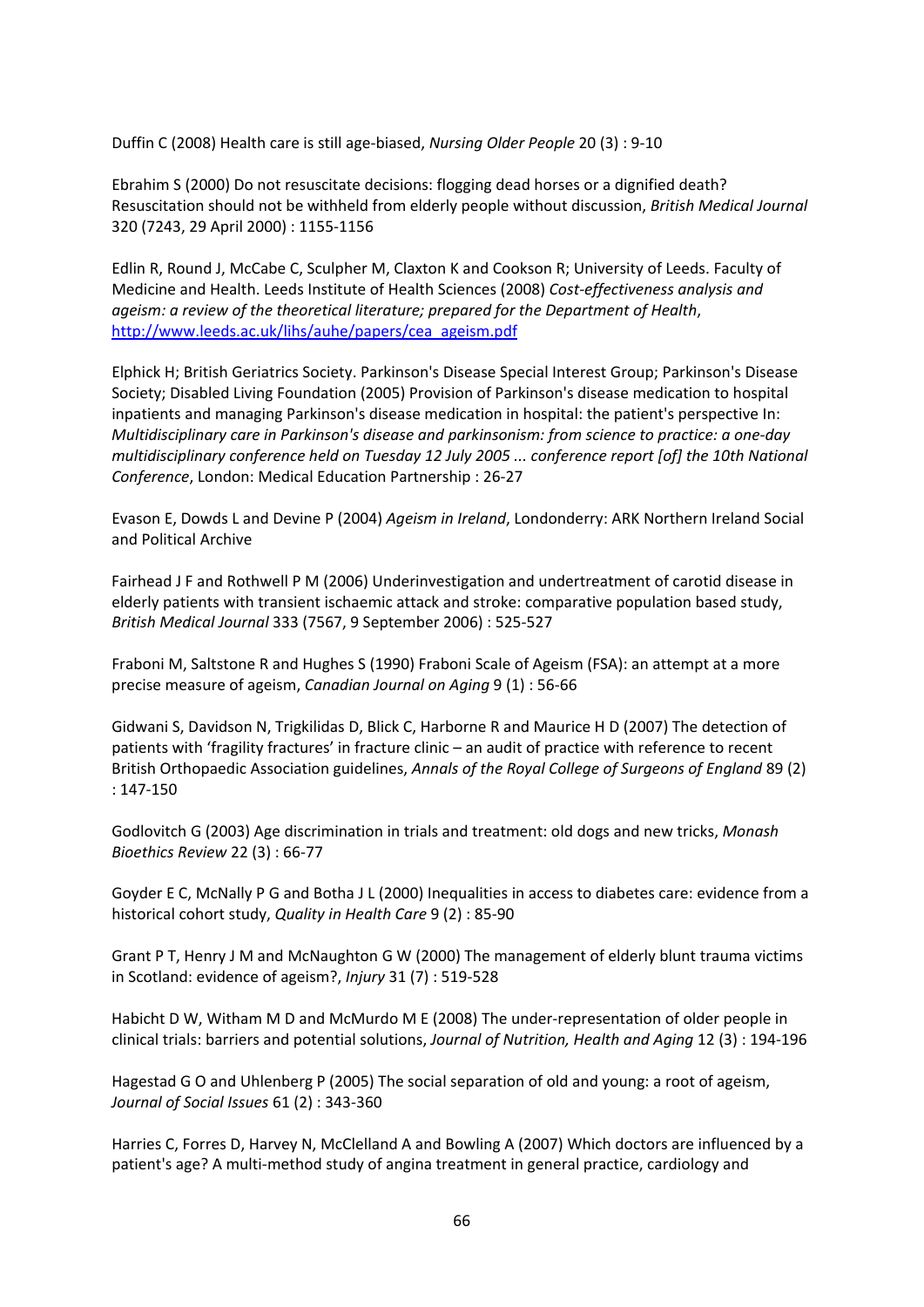gerontology, *Quality and Safety in Health Care* 16 (1) : 23‐27

Harris D G and Linnane S J (2005) Making do not attempt resuscitation decisions: do doctors follow the guidelines?, *Hospital Medicine* 66 (1) : 43‐45

Harris J (2005a) It's not NICE to discriminate, *Journal of Medical Ethics* 31 (7) : 373‐375

Harrop A, Jopling K and contributors; Age Concern and Help the Aged (2009) *One voice: shaping our ageing society*, London: Age Concern and Help the Aged

Hazell M L, Morris J A, Linehan M F and Frank T L (2009) Temporal change in health-related quality of life: a longitudinal study in general practice 1999‐2004, *British Journal of General Practice* 59 (568) : 839‐843

Healthcare Commission (2009) *Investigation into Mid Staffordshire NHS Foundation Trust*, London: http://www.cqc.org.uk/\_db/\_documents/Investigation\_into\_Mid\_Staffordshire\_NHS\_Foundation\_T rust.pdf (March 2009)

Healthcare Commission (2008) *National NHS patient survey programme: Emergency department survey 2008*,

http://www.cqc.org.uk/usingcareservices/healthcare/patientsurveys/hospitalcare/emergencydepart mentsurvey2008.cfm

Healthcare Commission (2007a) *Caring for dignity: a national report on dignity in care for older people while in hospital*, London: Healthcare Commission

Healthcare Commission (2007b) *State of healthcare 2007*, London: Healthcare Commission

Healthcare Commission, Audit Commission and Commission for Social Care Inspection (2006) *Living well in later life: a review of progress against the National Service Framework for Older People*, London: Healthcare Commission

Healy J, Thomas A, Seargeant J and Victor C (2000) *Coming up for care: assessing the post‐hospital needs of older patients*, London: Policy Studies Institute

Help the Aged (2009) *Specialist doctors label the NHS institutionally ageist and demand a law to bring it to an end.* (Press release, 27 January 2009), http://press.helptheaged.org.uk/\_press/Releases/\_items/\_Specialist+doctors+label+the+NHS+instit utionally+ageist+and+demand+a+law+to+bring+it+to+an+end.htm

Help the Aged (2007) *Government lethargy fuels ageism, says new research.* (Press release, 3 September 2007),

http://press.helptheaged.org.uk/\_press/Releases/\_items/news\_ageism\_030907.htm

Higginson I J; Cicely Saunders Foundation, Scottish Partnership for Palliative Care and National Council for Hospice and Specialist Palliative Care Services (2003) *Priorities and preferences for end of life care in England, Wales and Scotland*, London: National Council for Hospice and Specialist Palliative Care Services

Hopkins G (2005) Acting their age, *Community Care* (1565, 24 March 2005) : 42‐43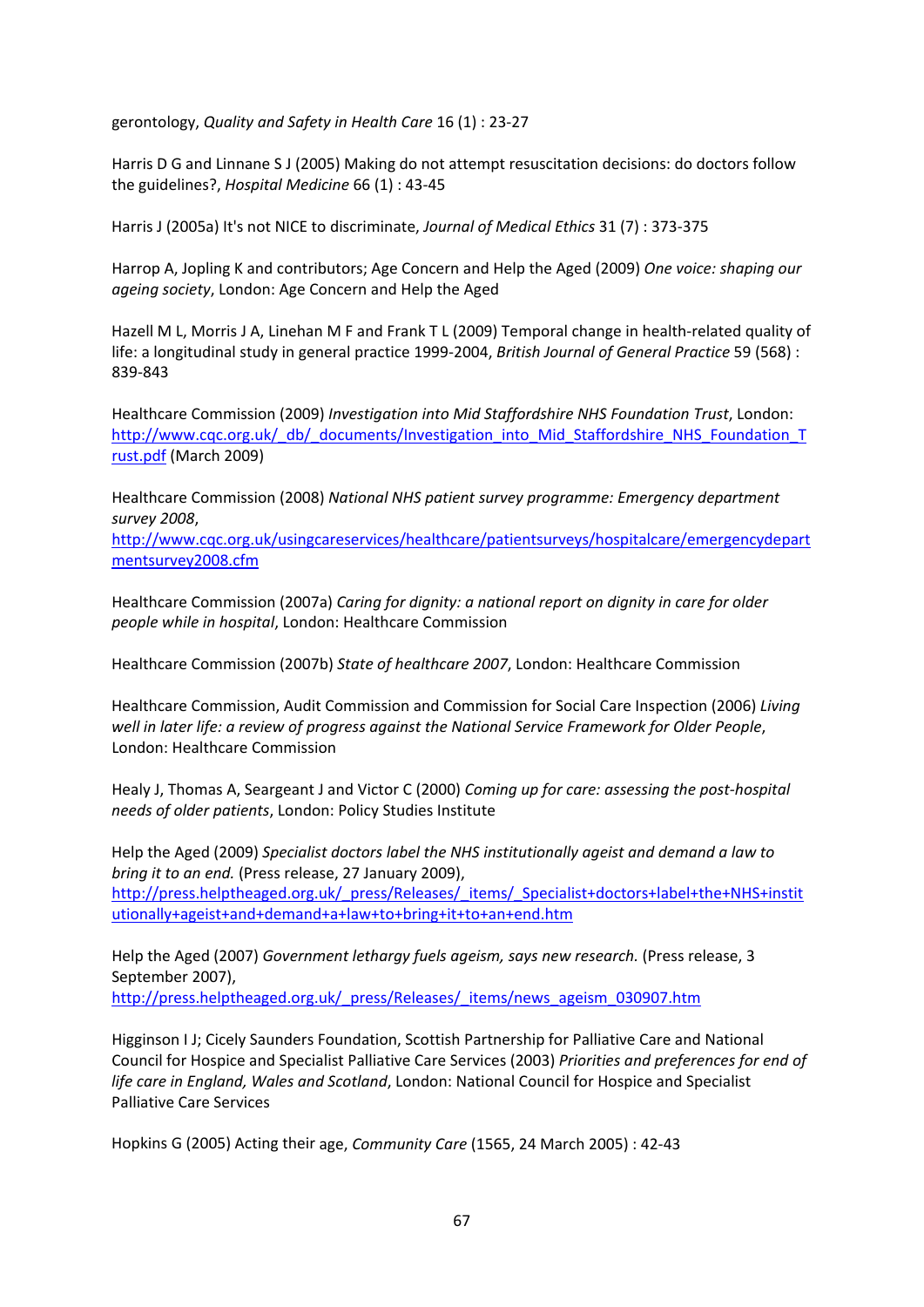Hubbard R E, Lyons R A, Woodhouse K W, Hillier S L, Wareham K, Ferguson B and Major E (2003) Absence of ageism in access to critical care: a cross‐sectional study, *Age and Ageing* 32 (4) : 382‐387

Intensive Care Society. Patient Flows Working Group (2007) *Capacity in critical care: history, update and future: the Intensive Care Society's and Department of Health's Working Group on Patient Flows in Critical Care*,

http://www.ics.ac.uk/downloads/ICM%20Prof\_Patient%20Flows/historyupdatefuture.pdf

Järvinen T L N, Sievänen H, Khan K M, Heinonen A and Kannus P (2008) Shifting the focus in fracture prevention from osteoporosis to falls, *British Medical Journal* 336 (7636, 19 January 2008) : 124‐126

Kearney N, Miller M, Paul J and Smith K (2000) Oncology healthcare professionals' attitudes toward elderly people, *Annals of Oncology* 11 (5) : 599‐602

Kennedy I; National Institute for Health and Clinical Excellence (2009) *Appraising the value of innovation and other benefits: a short study for NICE*, http://www.nice.org.uk/media/98F/5C/KennedyStudyFinalReport.pdf

Kind P, Hardman G and Macran S; University of York. Centre for Health Economics (1999) *UK population norms for EQ‐5D.* (Centre for Health Economics Discussion paper 172), York: University of York

Knapp M and Mangalore R (2007) The trouble with QALYs..., *Epidemiologia e Psichiatria Sociale* 16 (4) : 289‐293

Kogan N (1961) Attitudes toward old people: the development of a scale and an examination of correlates., *The Journal of Abnormal and Social Psychology* 62 (1) : 44‐54

Lavelle K, Moran A, Howell A, Bundred N, Campbell M and Todd C (2007) Older women with operable breast cancer are less likely to have surgery, *British Journal of Surgery* 94 (10) : 1209‐1215

Lavelle K, Todd C, Moran A, Howell A, Bundred N and Campbell M (2007) Non-standard management of breast cancer increases with age in the UK: a population based cohort of women >65 years, *British Journal of Cancer* 96 (8, 23 April 2007) : 1197‐1203

Lee F and Patel H (2002) Prostate cancer: management and controversies, *Hospital Medicine* 63 (8) : 465‐470

Lee P Y, Alexander K P, Hammill B G, Pasquali S K and Peterson E D (2001) Representation of elderly persons and women in published randomized trials of acute coronary syndromes, *JAMA, the Journal of the American Medical Association* 286 (6) : 708‐719

Levenson R (2003a) *Auditing age discrimination: a practical approach to promoting age equality in health and social care*, London: King's Fund

Levenson R (2003) Institutional ageism, *Community Care* (1481, 17 July 2003) : 42‐43

Luker J, Grimmer-Sommers K and Palnum K D (2008) Ageism in stroke management: letter [and] Reply from K D Palnum, *Age and Ageing* 37 (5) : 606‐607

Mackay J H, Powell S J, Charman S C and Rozario C (2004) Resuscitation after cardiac surgery: are we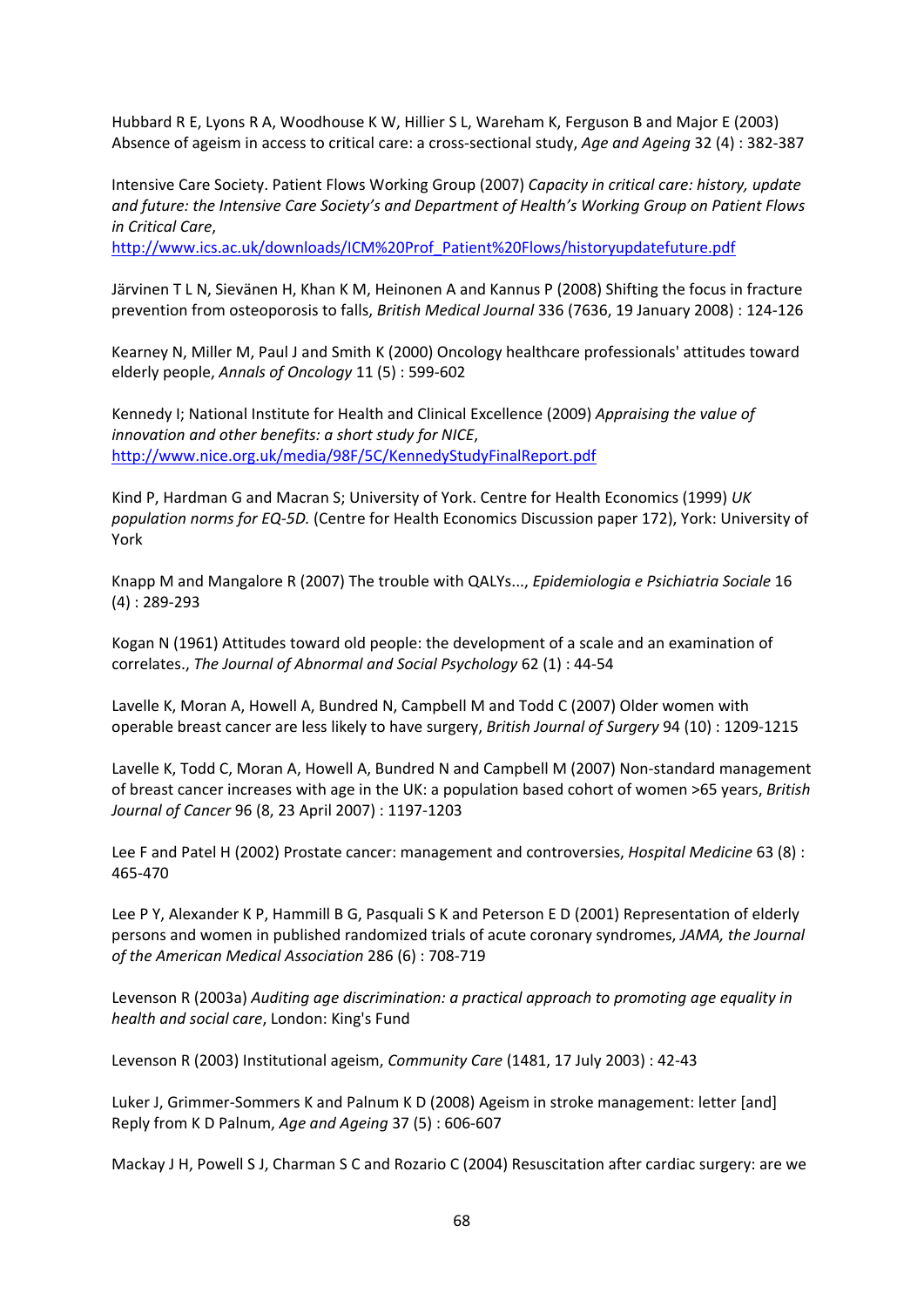ageist?, *European Journal of Anaesthesiology* 21 (1) : 66‐71

MacMahon D, Grosset D, Macphee M and Turner K (2006) Parkinson's disease: ageism in prescribing, *Geriatric Medicine* 36 (5 (Suppl)) : 23‐26

Martin R M (2007) Commentary: Prostate cancer is omnipresent, but should we screen for it?, *International Journal of Epidemiology* 36 (2) : 278‐280

Mauck K F and Clarke B L (2006) Diagnosis, screening, prevention, and treatment of osteoporosis, *Mayo Clinic Proceedings* 81 (5) : 662‐672

Maynard A, Bloor K and Freemantle N (2004) Challenges for the National Institute for Clinical Excellence, *British Medical Journal* 329 (7459, 24 July 2004) : 227‐229

McGlone E and Fitzgerald F; National Council on Ageing and Older People, Ireland (2005) *Perceptions of ageism in health and social services in Ireland: report based on research undertaken by Eileen McGlone and Fiona Fitzgerald, QE5*, Dublin: National Council on Ageing and Older People

Milton J C, Hill‐Smith I and Jackson S H D (2008) Prescribing for older people, *British Medical Journal* 336 (7644, 15 March 2008) : 606‐609

Mooney G and Jan S (1997) Vertical equity: weighting outcomes or establishing procedures?, *Health Policy* 39 (1) : 79‐87

Moran T and Moeller H; Christie Hospital NHS Foundation Trust and North West Cancer Intelligence Service (2009) *Poor progress in cancer control in elderly in UK: [PowerPoint presentation] at National Cancer Intelligence Network conference, 25th June 2009.*, http://www.ncin.org.uk/about/conference/2009/11\_oral\_AMoran.shtml

National Collaborating Centre for Mental Health, National Institute for Health and Clinical Excellence and Social Care Institute for Excellence (2007) *Dementia: a NICE‐SCIE guideline on supporting people with dementia and their carers in health and social care.* (National clinical practice guideline no 42), Leicester: The British Psychological Society and Gaskell

National Council for Hospice and Specialist Palliative Care Services (2004) *The House of Commons Health Committee Inquiry into Palliative care: submission of evidence*, http://www.ncpc.org.uk/download/publications/archive/The\_House\_of\_Commons\_Inquiry.pdf

National Institute for Clinical Excellence (2001) *Referral advice: a guide to appropriate referral from general to specialist services*, London: National Institute for Clinical Excellence

National Institute for Clinical Excellence. Citizens Council (2004) *NICE Citizens Council report on age*, www.nice.org.uk (21 January 2004)

National Institute for Clinical Excellence. Special Health Authority (2004) *Citizens Council report on age ... Board response*, http://www.nice.org.uk/niceMedia/pdf/boardmeeting/brdmar04item5.pdf. (17 March 2004)

Nazroo J, Jackson J, Karlsen S and Torres M The Black diaspora and health inequalities in the US and England: does where you go and how you get there make a difference?, *Sociology of Health & Illness* 29 (6) : 811‐830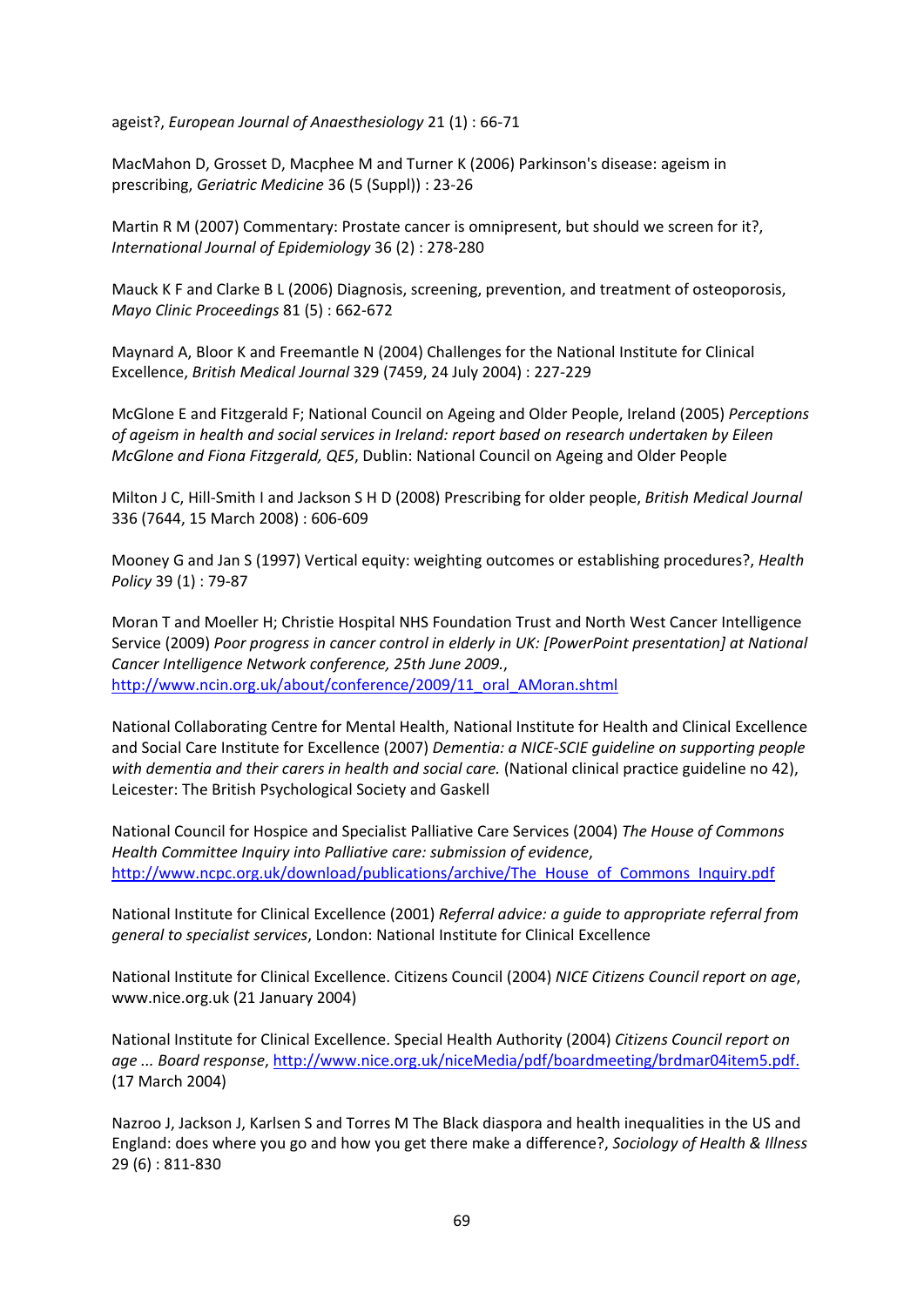NHS Scotland. Expert Group on Healthcare of Older People (2001) *Adding life to years: report of the Expert Group on Healthcare of Older People*, Edinburgh: Scottish Executive

NICE (National Institute for Health and Clinical Excellence) (2008) *Social value judgements: principles for the development of NICE guidance. 2nd ed*, London: National Institute for Health and Clinical Excellence

Oliver D (2007) 'How do you stand working with all these old people?', *Health Service Journal* 117 (6083, 22 November 2007) : 20‐21

Palmore E B, Branch L and Harris D K (eds) (2005) *Encyclopedia of ageism*, Binghamton, NY: Haworth Press

Palnum K D, Petersen P, Sorensen H T, Ingeman A, Mainz J, Bartell P and Johnsen S P (2008) Older patients with acute stroke in Denmark: quality of care and short‐term mortality: a nationwide follow‐up study, *Age and Ageing* 37 (1) : 90‐95

Parker S G, Peet S M, McPherson A, Cannaby A M, Abrams K, Baker R, Wilson A, Lindesay J, Parker G and Jones D R (2002) A systematic review of discharge arrangements for older people, *Health Technology Assessment* 6 (4)

Parkin D, Rice N and Devlin N. City University. School of Social Sciences. Department of Economics and University of York. Centre for Health Economics (2008) *Statistical analysis of EQ‐5D profiles: does the use of value sets bias inference?* (Department of Economics Discussion paper series no 08/10), http://www.city.ac.uk/economics/dps/discussion\_papers/0810.pdf

Parkinson's Disease Society (2008) *Life with Parkinson's today: room for improvement: results of the UK's largest every survey of people with Parkinson's and carers*, London: Parkinson's Disease Society

Peake M D, Thompson S, Lowe D and Pearson M G (2003) Ageism in the management of lung cancer, *Age and Ageing* 32 (2) : 171‐177

Preston S D, Southall A R D, Nel M and Das S K (2008) Geriatric surgery is about disease, not age, *Journal of the Royal Society of Medicine* 101 (8) : 409‐415

Quarini C and Gosney M (2009) Review of the evidence for a colorectal cancer screening programme in elderly people, *Age and Ageing* 38 (5) : 503‐508

Rajapakse A, Rajapakse S and Playfer J (2008) Age bias in clinical trials of Parkinson's disease treatment, *Journal of the American Geriatrics Society* 56 (12) : 2353‐2354

Raleigh V S, Scobie S, Cook A, Jones S, Irons R and Halt K; Commission for Health Improvement (2004) *Unpacking the patients' perspective ‐ variations in NHS patient experience in England*, London: Commission for Health Improvement

Ralston S H, de'Lara G, Farquhar D J, Gallacher S J, Hannan J and McLellan A R (2009) Women over 75 with fragility fractures should have DEXA, *BMJ* 338 : b2340

Ramsay S E, Morris R W, Papacosta O, Lennon L T, Thomas M C and Whincup P H (2005) Secondary prevention of coronary heart disease in older British men: extent of inequalities before and after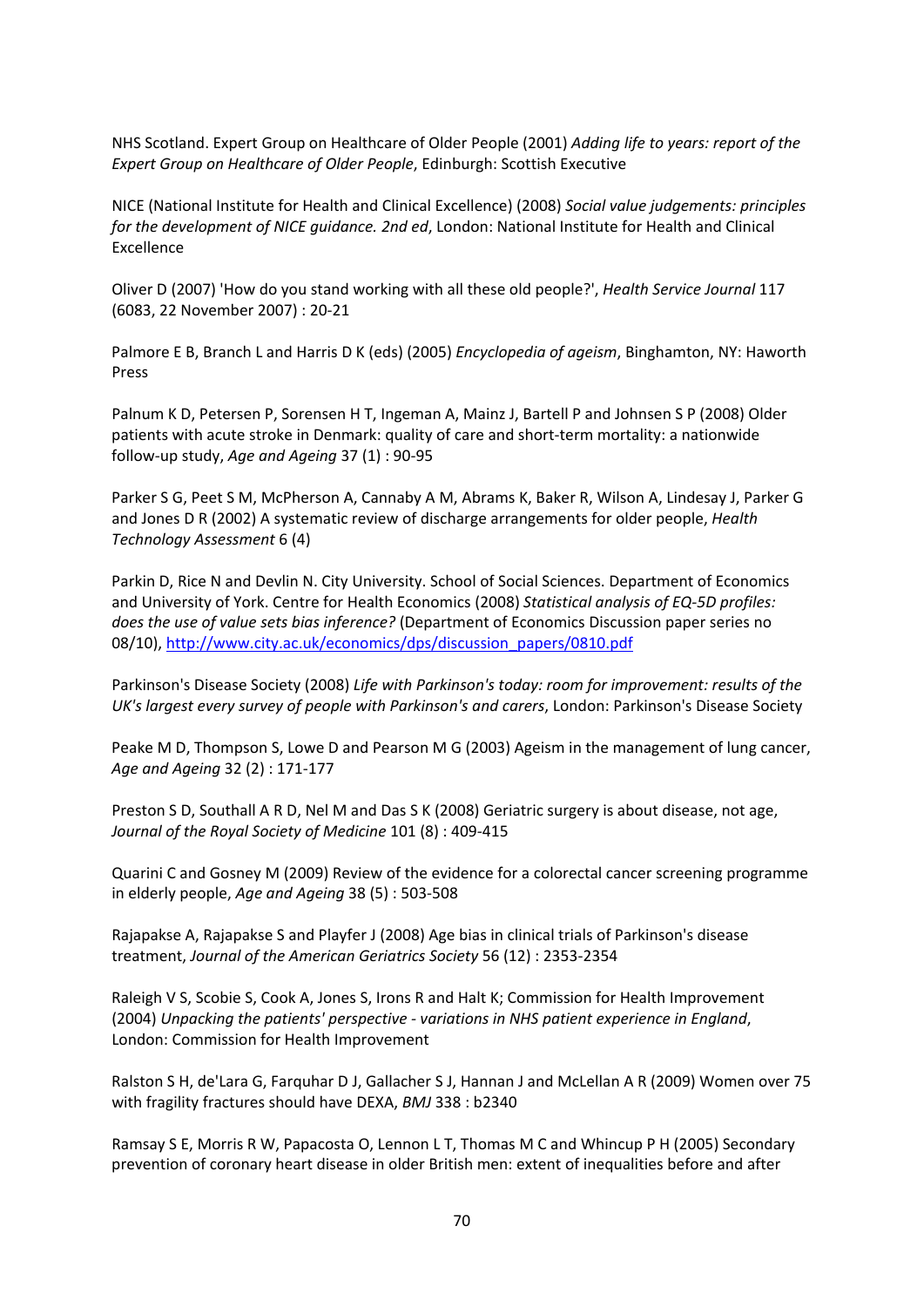implementation of the National Service Framework, *Journal of Public Health* 27 (4) : 338‐344

Rawlins M and Dillon A (2005) NICE discrimination, *Journal of Medical Ethics* 31 (12) : 683‐684

Rawlins M D and Culyer A J (2004) National Institute for Clinical Excellence and its value judgments, *British Medical Journal* 329 (7459, 24 July 2004) : 224‐227

Ray S, Sharp E and Abrams D; Age Concern England and University of Kent. Centre for the Study of Group Processes (2006) *Ageism: a benchmark of public attitudes in Britain*, London: Age Concern England; Canterbury: Centre for the Study of Group Processes,

Reed J, Cook M, Cook G, Inglis P and Clarke C (2006) Specialist services for older people ‐ issues of negative and positive ageism, *Ageing and Society* 26 (6) : 849‐865

Rehwagen C (2005) Older people are wrongly excluded from drug trials, *British Medical Journal* 331 (7529, 10 December 2005) : 1360‐c

Roberts E and Seymour L (2002) *Old habits die hard: tackling age discrimination in health and social care : summary report findings*, London: King's Fund

Roderick P, Jones C, Tomson C and Mason J (2002) Late referral for dialysis: improving the management of chronic renal disease, *QJM* 95 (6) : 363‐370

Rogers A, Karlsen S and Addington‐Hall J M (2000) "All the services were excellent. It is when the human element comes in that things go wrong": dissatisfaction with hospital care in the last year of life, *Journal of Advanced Nursing* 3 (4) : 768‐774

Royal College of Nursing, RCN Rheumatology Forum, RCN Ethics Forum and RCN Policy Unit (2009) *Kennedy Review on how NICE values innovation: an RCN response*, http://www.nice.org.uk/media/B4F/B6/KennedyRCN.pdf

Royal College of Surgeons of England. Clinical Effectiveness Unit, Association of Breast Surgery at the British Association of Surgical Oncology, British Association of Plastic, Reconstructive and Aesthetic Surgeons, Royal College of Nursing and NHS Information Centre for health and social care (2009) *National mastectomy and breast reconstruction audit 2009: a national audit of provision and outcomes of mastectomy and breast reconstruction surgery for women in England: second annual Report 2009*,

http://www.ic.nhs.uk/webfiles/Services/NCASP/Cancer/new%20web%20documents%20(MBR)/NHS \_IC%20MBR\_CLINICAL\_AUDIT\_2009.pdf

Rudd A G, Hoffman A, Down C, Pearson M and Lowe D (2007) Access to stroke care in England, Wales and Northern Ireland: the effect of age, gender and weekend admission, *Age and Ageing* 36 (3) : 247‐255

Rudd A G, Lowe D, Hoffman A, Irwin P and Pearson M (2004) Secondary prevention for stroke in the United Kingdom: results from the National Sentinel Audit of Stroke, *Age and Ageing* 33 (3) : 280‐286

Rupp D E, Vodanovich S J and Credé M (2005) The multidimensional nature of ageism: construct validity and group differences, *Journal of Social Psychology* 145 (3) : 335‐362

Seymour J, Witherspoon R, Gott M, Ross H, Payne S and Owen T; Help the Aged (2005) *End‐of‐life*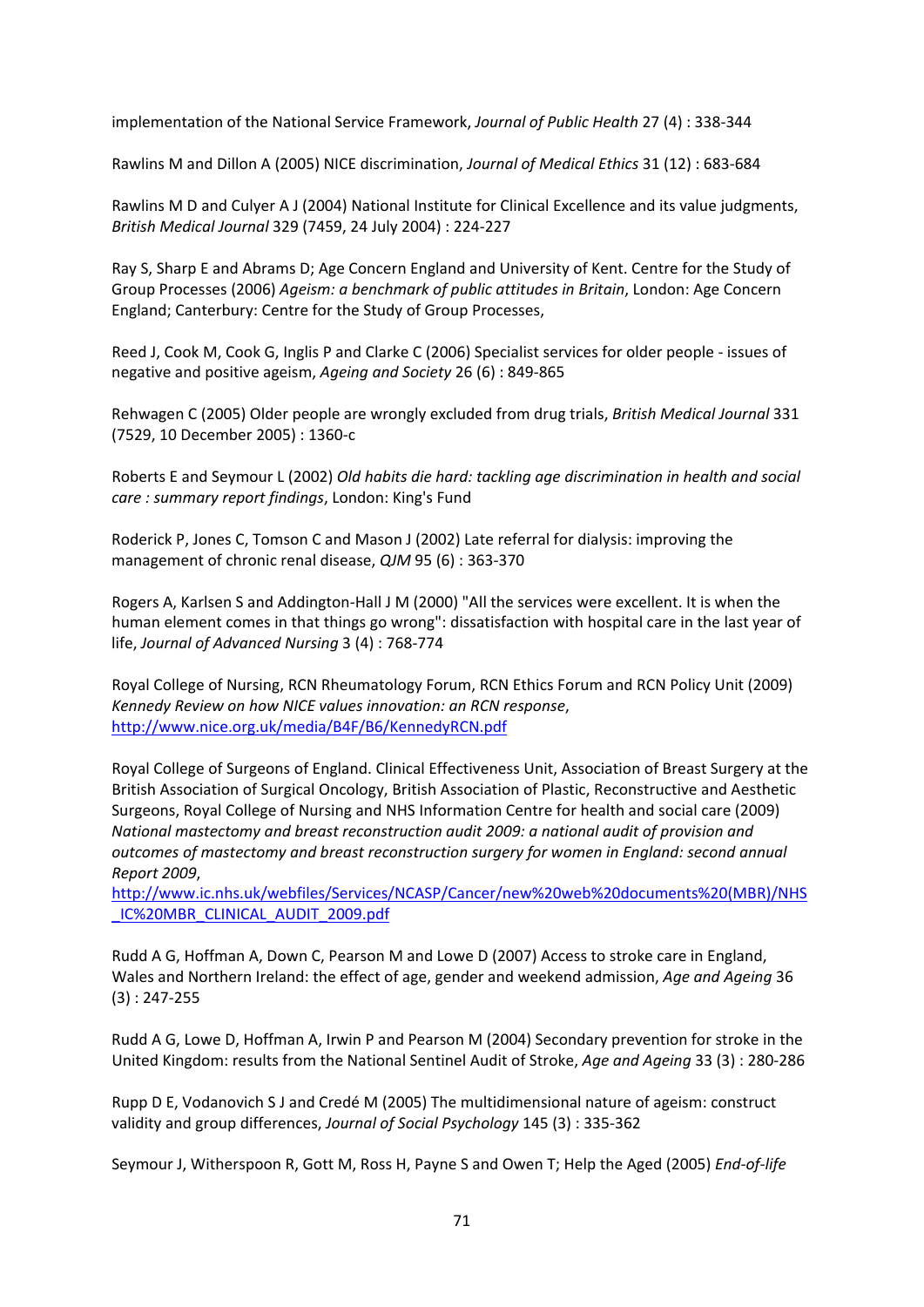*care ‐ promoting comfort, choice and well‐being for older people*, Bristol: Policy Press, in association with Help the Aged

Shaw M, Maxwell R, Rees K, Ho D, Oliver S, Ben‐Shlomo Y and Ebrahim S (2004) Gender and age inequity in the provision of coronary revascularisation in England in the 1990s: is it getting better?, *Social Science & Medicine* 59 (12) : 2499‐2507

Sinuff T, Kahnamoui K, Cook D J, Luce J M and Levy M M (2004) Rationing critical care beds: a systematic review, *Critical Care Medicine* 37 (2) : 1588‐1597

Siu L L (2007) Clinical trials in the elderly ‐ a concept comes of age, *New England Journal of Medicine* 356 (15, 12 April 2007) : 1575‐1576

Smy J (2004) Challenging ageist attitudes, *Nursing Times* 100 (13, 30 March 2004) : 24‐25

Steel N, Bachmann M, Maisey S, Shekelle P, Breeze E and Marmot M (2008) Self reported receipt of care consistent with 32 quality indicators: national population survey of adults aged 50 or more in England, *British Medical Journal* 337 (14 August 2008) : a957

Stewart K, Spice C and Rai G S (2003) Where now with Do Not Attempt Resuscitation decisions?, *Age and Ageing* 32 (2) : 443‐448

Tadd W; Dignity and Older Europeans Consortium (2004) *Comparative analysis of data from older people's focus groups from all Centres [in the Dignity and Older Europeans project]*, http://www.cardiff.ac.uk/medic/subsites/dignity/resources/older\_peoples\_views.pdf

Taylor J G (2007) NICE, Alzheimer's and the QALY, *Clinical Ethics* 2 (1) : 50‐54

Townsley C A, Chan K K, Pond G R, Marquez C, Siu L L and Straus S E (2006) Understanding the attitudes of the elderly towards enrolment into cancer clinical trials, *BMC Cancer* 6 (34)

Tsuchiya A, Dolan P and Shaw R (2003) Measuring people's preferences regarding ageism in health: some methodological issues and some fresh evidence, *Social Science & Medicine* 57 (4) : 687‐696

Turner K (2006) Counteracting ageism in Parkinson's disease: a challenge for nurse specialists, *British Journal of Neuroscience Nursing* 2 (7) : 327‐331

Turner N J, Haward R A and Mulley G P (1999) Cancer in old age ‐ is it inadequately investigated and treated?, *British Medical Journal* 319 (7205, 31 July) : 309‐312

Venneman S S, Narnor‐Harris P, Perish M and Hamilton M (2008) "Allow natural death" versus "do not resuscitate": three words that can change a life, *Journal of Medical Ethics* 34 : 2‐6

Wagg A, Mian S, Lowe D and Potter J; Royal College of Physicians. Clinical Effectiveness and Evaluation Unit and Royal College of Physicians, Healthcare for Older People Programme (2005) *Report of the national audit of continence care for older people (65 years and above) in England, Wales and Northern Ireland; prepared on behalf of the Continence Working Party*, London: Royal College of Physicians

White C (1999) Upper age limit should be raised for cancer screening, *British Medical Journal* 318 (7187, 27 March 1999) : 831